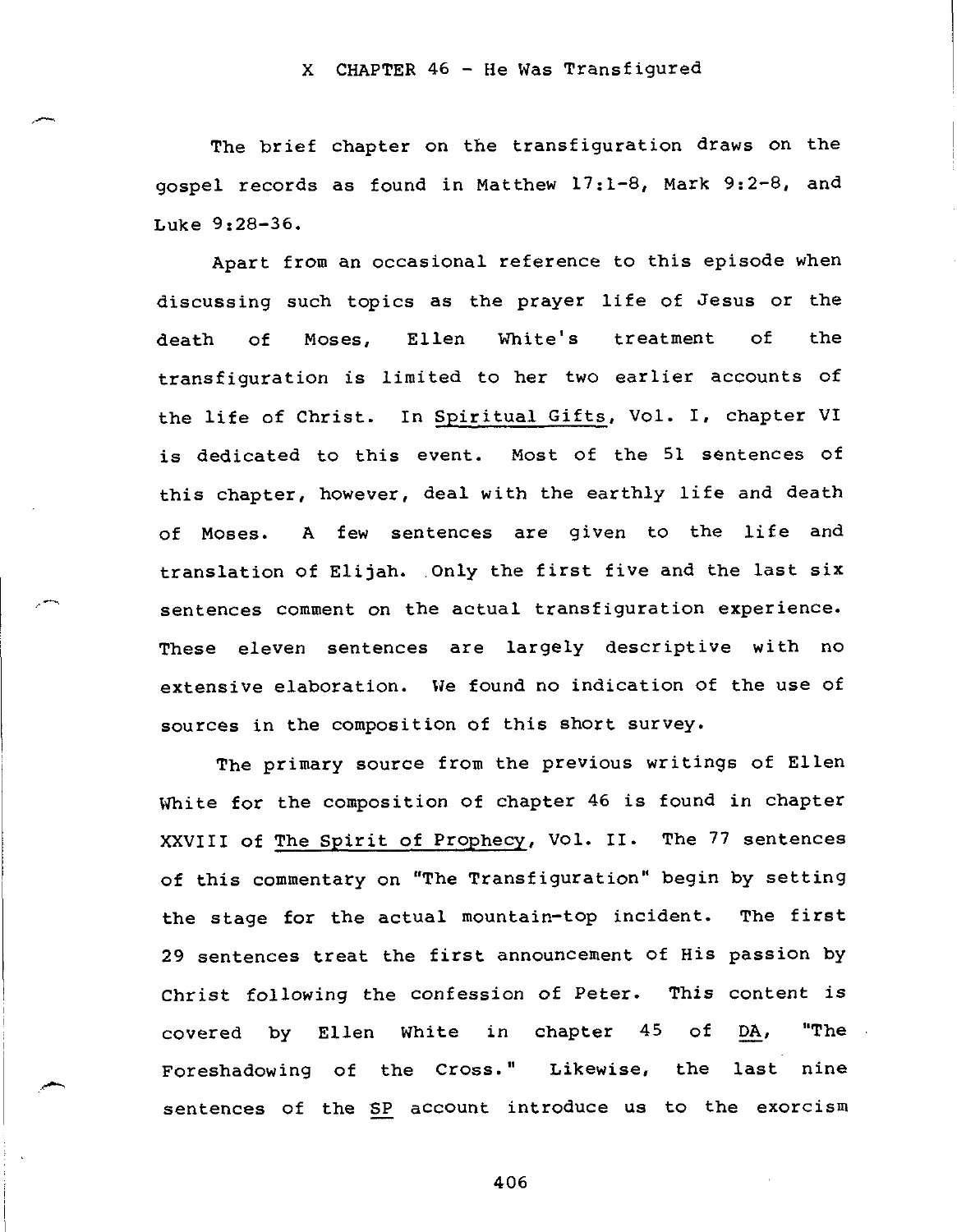miracle that takes place at the foot of the mountain when Jesus and the three' disciples descend the next morning. This episode is treated in chapter 47 of DA, "Ministry."

In our listing of the source parallels from the pre-DA textual materials we have included some sentences from these opening and closing portions of the SP account even though the content does not parallel that of DA chapter 46. Since our evaluations of the DA text are made independent of and do not include the evaluations of the earlier texts, these additional sentences will not distort our findings for chapter 46. These extra sentences do, however, have a related value. The source parallels they contain and the larger context of the SP coverage of the transfiguration provide additional evidence that Ellen White was using Walks and Homes of Jesus by Daniel March when writing the SP account. In chapter V of this work March opens his discussion of "Tabor," his location for the mount of transfiguration, with comments on Jesus' earlier remarks to the disciples on the cross and His sufferings. He also closes his chapter with some references to the healing of "the lunatic child" (p. 170) and relevant spiritual lessons to be drawn from these experiences associated with the mountain of transfiguration.

In addition to March's work dating from 1866 and which we have already introduced as March WHJ, six other sources will be represented in the text presentation. The lives of Christ by William Hanna, John Fleetwood, and George Jones as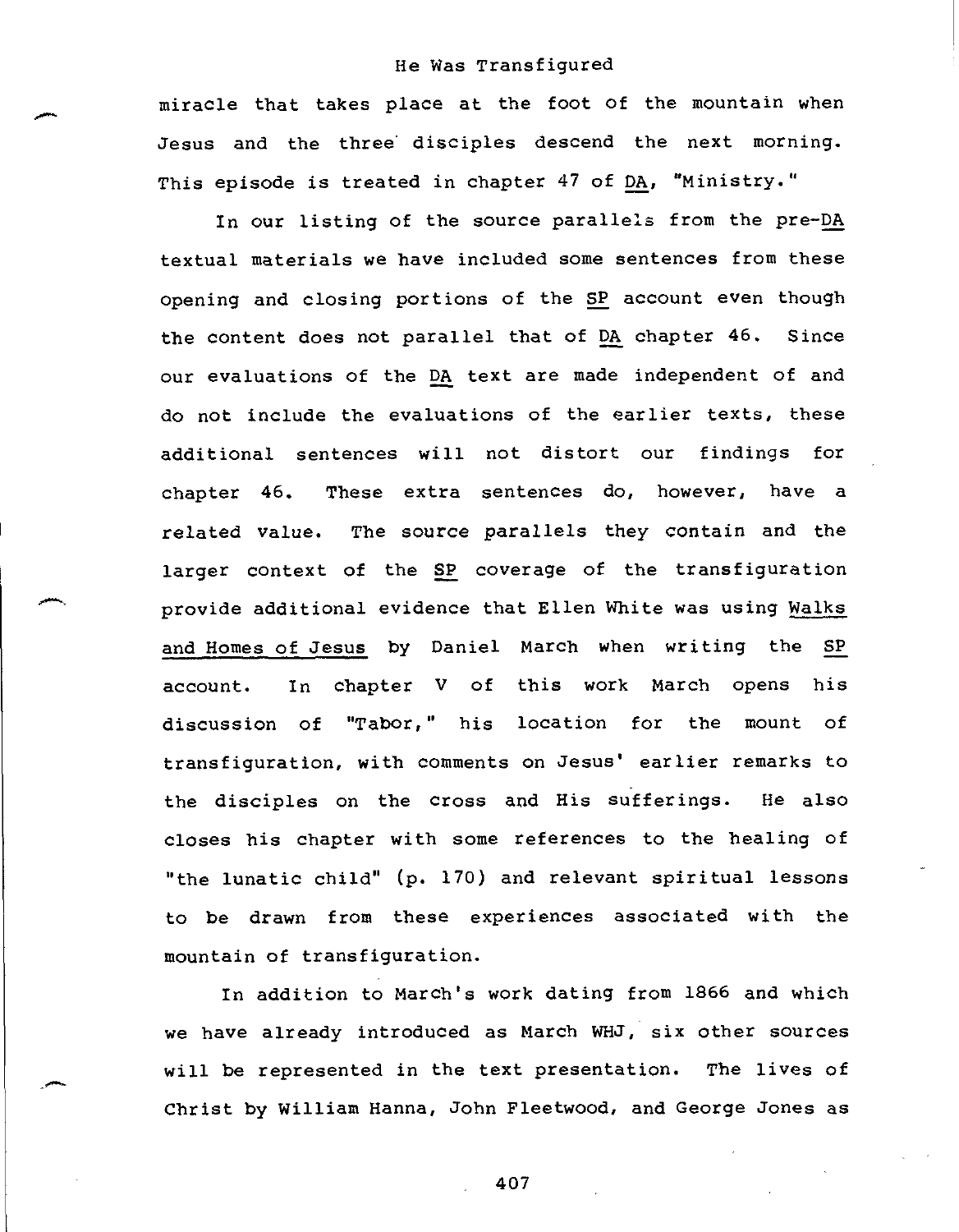well as the sermons of Henry Melvill have appeared in chapters already reviewed. The reference, Cumming, SR-Mt, is used to identify the Sabbath Evening Readings on the New Testament. St. Matthew.<sup>1</sup> We have referred to W. R. Nicoll's life of Christ as Nicoll, LC.2

1John Cumming, Sabbath Evening Readings on the New Testament. St. Matthew (Boston: John P. Jewett & Co., 1855), hereafter referred to as Sabbath Readings--Matthew.<br><sup>2</sup>W. R. Nicoll, <u>The Incarnate Saviour. A Life of Jesus</u> Christ (Edinburgh: T. & T. Clark, 1881), hereafter referred to as Life of Christ.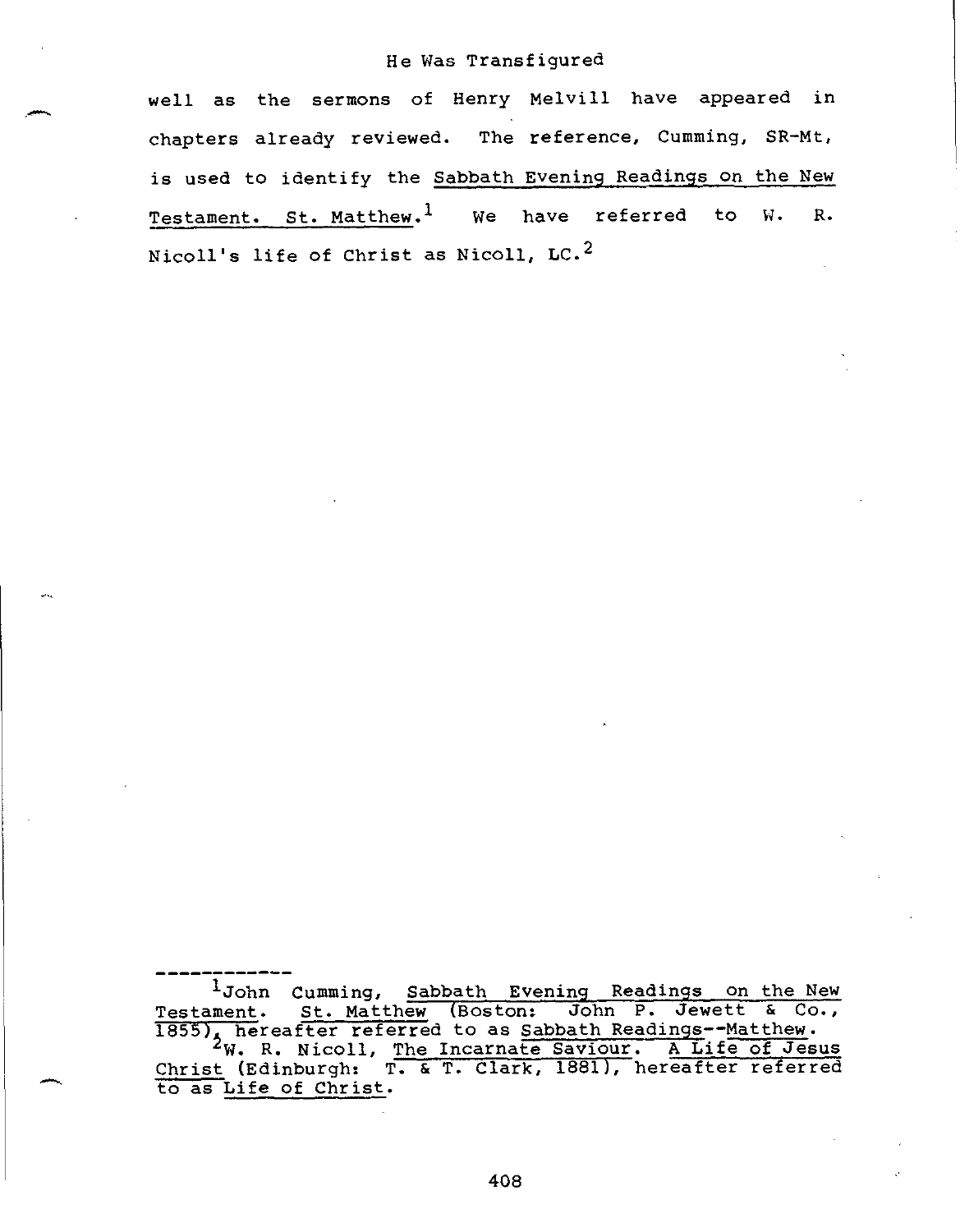2SP1/324 As the time drew near when Jesus was to suffer and die, he was more frequently alone with his disciples.

2SP2/324 After teaching the people all day, he would repair with his disciples to a retired place and pray and commune with them.

2SP3/324 He was weary, yet he had no time to rest, for his work on earth was hastening to a close, and he had much to do before the final hour arrived.

2SP4/324+ **He had** declared to his disciples **that he would establish his kingdom so firmly** on **earth that the gates of hell should not prevail against it.**   $[M/16/146]$  (V2)

2SP5/325 Jesus, in view of his approaching trial, gathered his disciples about him and opened their minds regarding his future humiliation and shameful death at the hands of his persecutors.

2SP6/325 The impulsive Peter could not for a moment endure the thought, and insisted that it could not be.

2SP7/325 Jesus solemnly rebuked Peter's unbelief in suggesting that prophecy should not be fulfilled in the sacrifice of the Son of God.

2SP8/325 Jesus then proceeded to explain to his disciples **that they** also **must suffer** for his name, bear the cross in following him, and endure a corresponding humiliation, reproach, and shame with corresponding humiliation, reproach, that of their Master, **or they** could **never share his glory.** CM/22/147] (P1)

28P9/325 **His sufferings must be** followed by theirs, **and his crucifixion must** teach them that they should be crucified **to the world,** resigning all hope of its pomp and pleasure. [M/23/147] (Pl)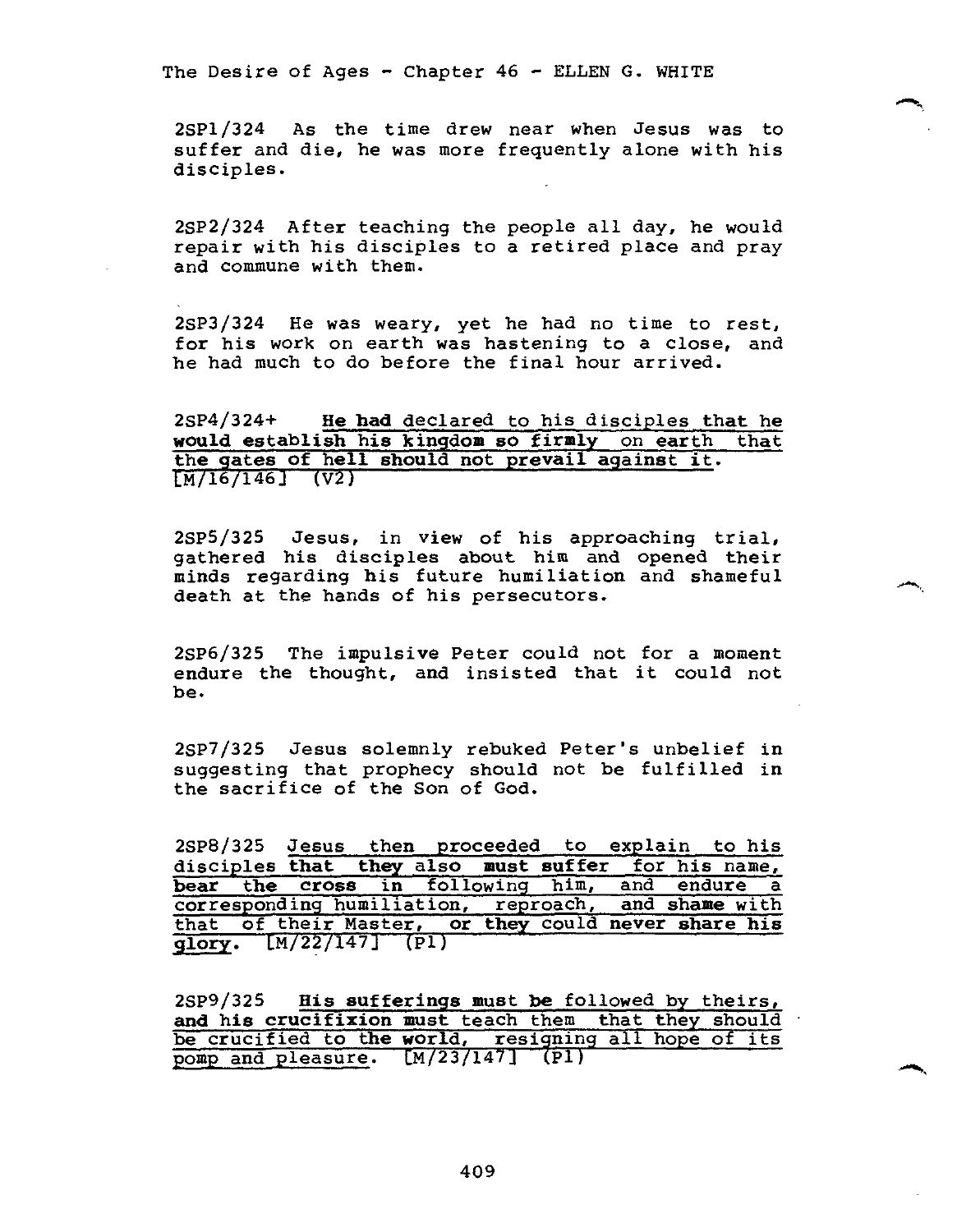16/146 He had just told them, in the most solemn and explicit terms, **that he** would **establish his kingdom** in the **earth so firmly that the gates of hell should not prevail against it.** [March, WHJ]

17/147 He had commended Peter for declaring his confidence in his divine character. [March, WHJ]

18/147 He had said, that his Father in heaven had made that revelation to the believing disciple. [March, WHJ]

19/147 He had claimed the crown and accepted the title of God's annointed Son. [March, WHJ]

20/147 And now he says that he must go to Jerusalem, submit to shame and torture, and be put to death. [March, WHJ]

21/147 Now he rebukes Peter with the utmost severity, for daring to hint that such a dreadful thing could not come to pass. [March, WHJ]

22/147 After having excited their hopes to the highest pitch, he even goes on to tell them **that they too must bear the cross and suffer shame, or they** can **never share his glory.** [March, WHJ]

23/147 **His** own **suffering must be** completed in them, **and his**  crucifixion to the world must be perpetuated in experience of his disciples for all time. [March, WHJ]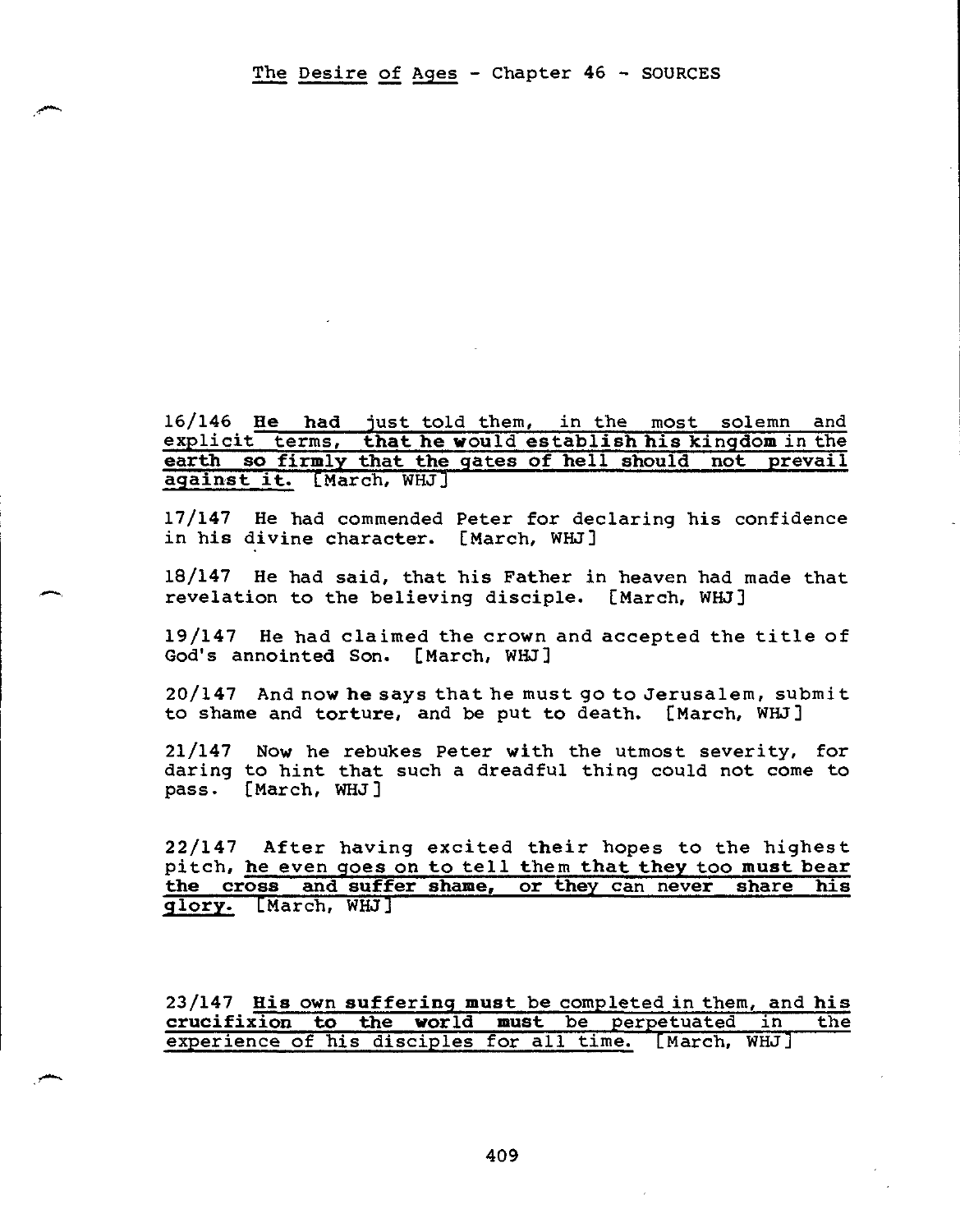2SP10/325 Previous to this declaration, Jesus had frequently spoken to his disciples of his future humiliation, and he had resolutely discouraged all their hopes of his temporal aggrandizement; but they had so long been accustomed to look upon Messiah as one who would reign as a mighty king, that it had been impossible for them to relinquish entirely their glowing expectations.

2SP11/325 But now the words of Jesus were unmistakable.

2SP12/325 He was to live, a humble, homeless wanderer, and to die the death of a malefactor.

2SP13/325 Sadness oppressed their hearts, for they loved their Master; but doubt also harassed their minds, for it seemed incomprehensible that the Son of God should be subjected to such cruel humiliation.

2SP14/325+ They could not understand why **he** should **voluntarily go** to Jerusalem **to meet** the treatment which he told them he should there receive.  $[M/27/148]$  (P1)

2SP15/326 They were deeply grieved that he should resign himself to such an ignominious fate, and leave them in greater darkness than that in which they were groping before he revealed himself to them.

2SP16/326 The thought suggested itself to their minds that they might take him by force to a place of security, but they dared not attempt this as **he had**  repeatedly **denounced all such** projects **as** the **suggestions of Satan.** Cm/28/148] (12)

2SP17/326 In the midst of their gloom they could not refrain from comforting themselves occasionally with the thought that some unforeseen circumstance might avert the fearful doom that awaited their Lord.

2SP18/326 Thus they **sorrowed** and doubted, hoped and feared, for **six** long, gloomy **days.** [M/32/148] (P2)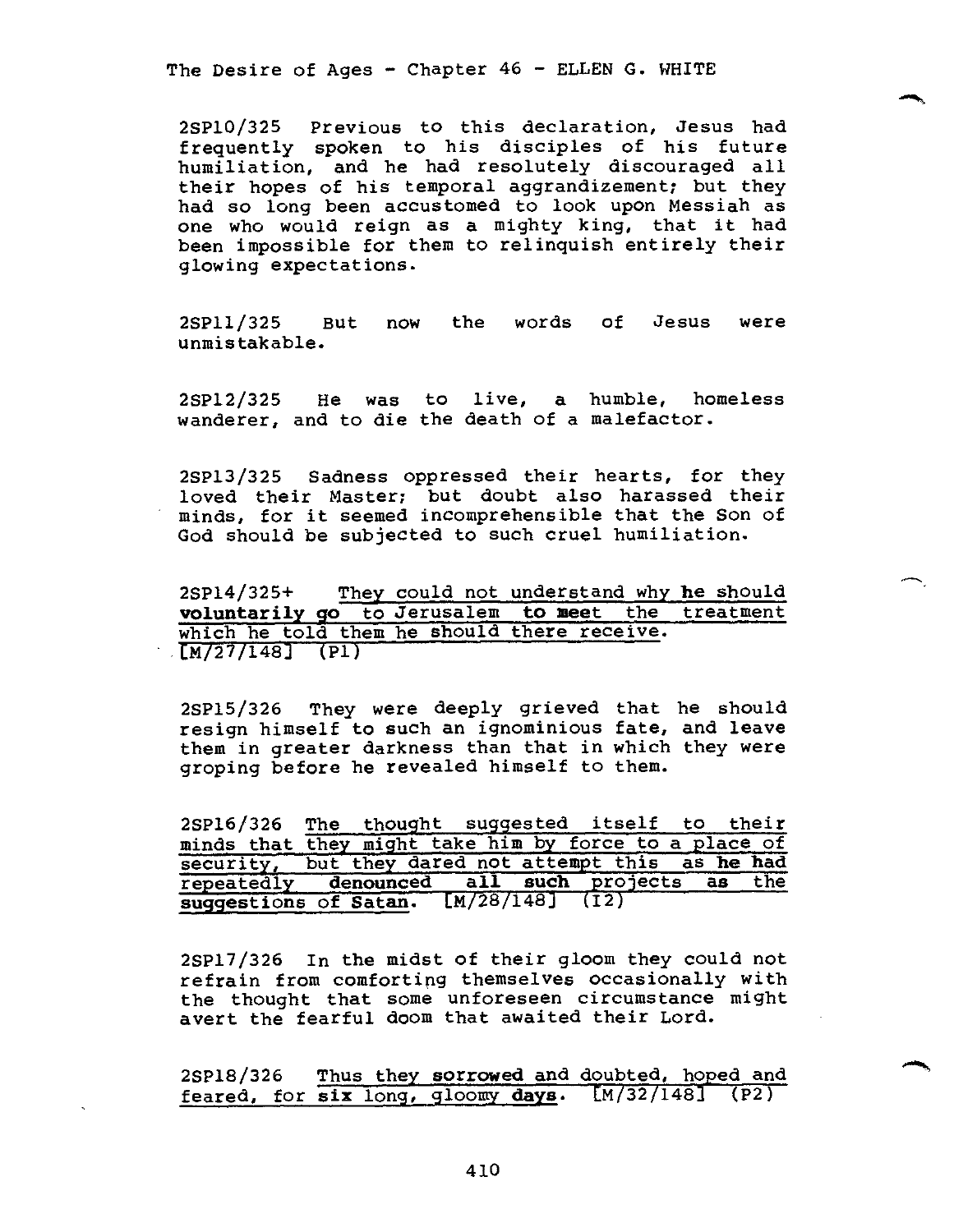### The Desire of Ages - Chapter 46 - SOURCES

24/147 Six days intervened between the time of making these startling disclosures to his followers and the transfiguration. [March, WHJ]

25/147 To them, the days were full of sadness and perplexity. [March, WHJ]

26/147 They had many reasonings with themselves, as they journeyed southward from Cesarea Philippi beside the waters of Merom, and along the shores of the sea of Galilee, toward the fatal city, where ignominy and death awaited their Master. [March, WHJ]

27/148 As they went on day after day from village to<br>village, and from one province to another, it must have village, and from one province to another, it seemed passing strange to them, that **he** could **go, voluntarily** and unbidden, **to meet** the very doom which would be the ruin of all their hopes, and grief to all their hearts. [March, WHJ]

28/148 They could not venture to remonstrate, or to dissuade him from his purpose; for **he had** already **denounced all such** interference **as suggestions of Satan.** [March, WHJ]

29/148 They could not renounce all hope that he might yet prove himself to be the Son of the Highest, because he was daily putting forth his mighty power in such works as no mere man could do. [March, WHJ]

30/148 Their minds were still dazzled and allured by the glory and riches which they hoped to enjoy with him in his earthly kingdom. [March, WHJ]

31/148 And yet all the while he was leading them towards the scene of his rejection and shame, his crucifixion and death. [March, WHJ]

32/148 **Six days** are past by them in utter **perplexity** and **sorrow.** [March, WHJ]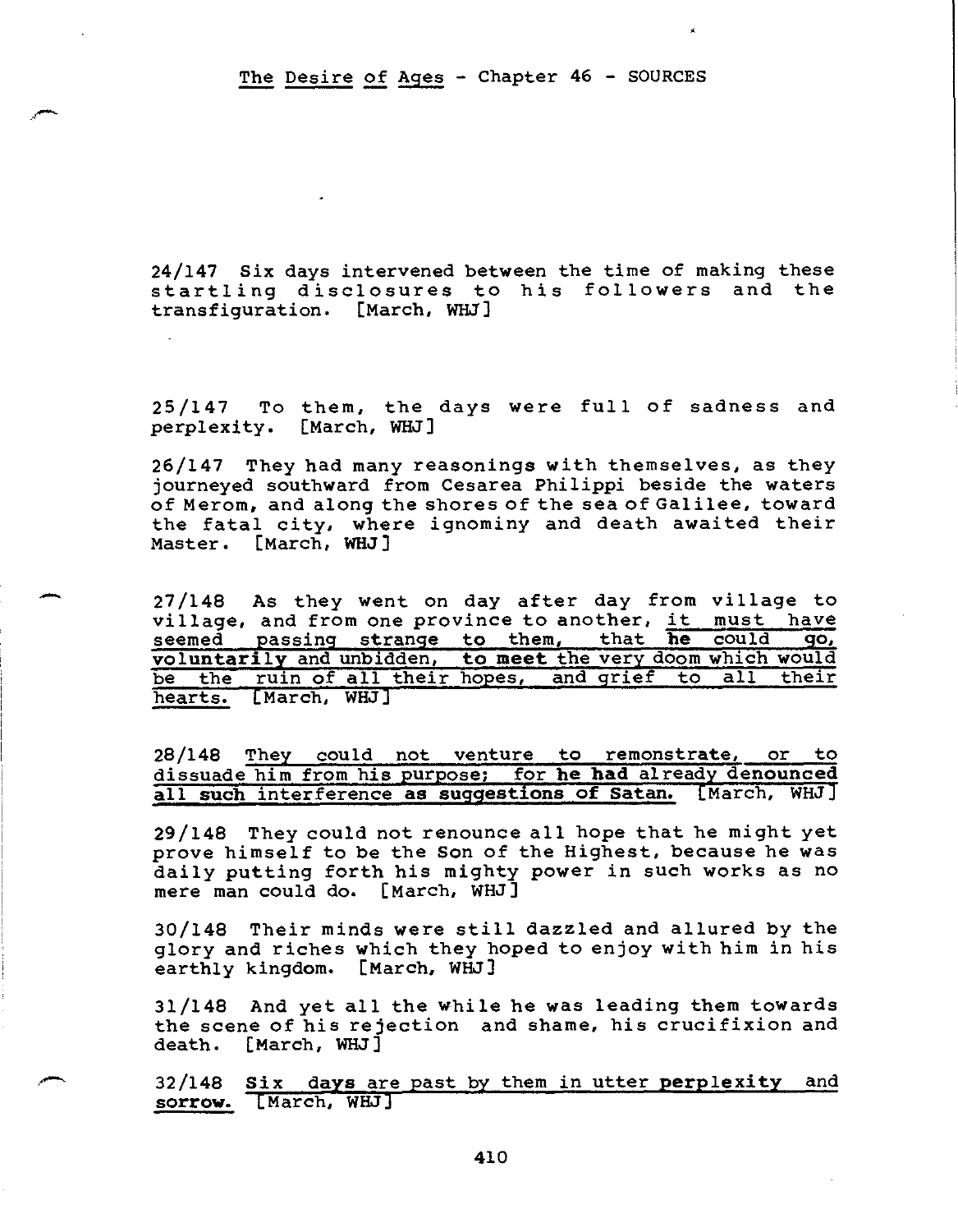| 2SP19/326                                            | Jesus was acquainted with the grief and |  |
|------------------------------------------------------|-----------------------------------------|--|
| perplexity of his disciples, and he designed to give |                                         |  |
| them additional proof of his Messiahship, in order   |                                         |  |
| that their faith might not utterly fail them in the  |                                         |  |
| severe ordeal to which they were soon to be          |                                         |  |
| subjected. [M/33/148] (P2)                           |                                         |  |

DA1/419 **EVENING is drawing** on as Jesus **calls to** His side **three** of His **disciples,** Peter, James, and John, and leads them **across the fields,** and far up a rugged path, to a lonely **mountainside.** [M/34,40/149,150] (P2)

> 2SP20/326 As **the sun** was setting he **called his three**  most devoted disciples to his side, and led them **out of the noisy town, across the fields, and up the steep** side **of a mountain.** [M/37,40/150] (P1)

DA2/419 The Saviour and his disciples **have spent the day in traveling and teaching, and** the **mountain climb adds to** their **weariness.** [M/46/150] (V2)

> 2SP22/326 **He had taught** the peopleand healed the sick throughout **the entire day;** but he sought this **high elevation** because he could there find **retirement**  from the crowds that continually sought him, and time for meditation and prayer. [M/46,39/150] (I2)

DA3a/419 Christ **has lifted burdens from** mind and body of **many** sufferers; He has **sent the thrill of life** through their enfeebled **frames;** [M/47/150] (PI)

DA3b/419 **but He** also **is** compassed with humanity, and with His disciples He is wearied **with the ascent.** [M/48/151]  $(TPI)$ 

> 2SP23/326 He was very weary, and was **much fatigued**  in toiling up **the steep ascent.** [M/48/150] (P1)

> 2SP24/326 The disciples were also tired, and, although they were accustomed to this practice of retiring into the solitudes for prayer, they could not help wondering that Jesus should attempt to climb this rugged moutain, after such a day of fatigue.  $[M/46, 39/150]$  (I2)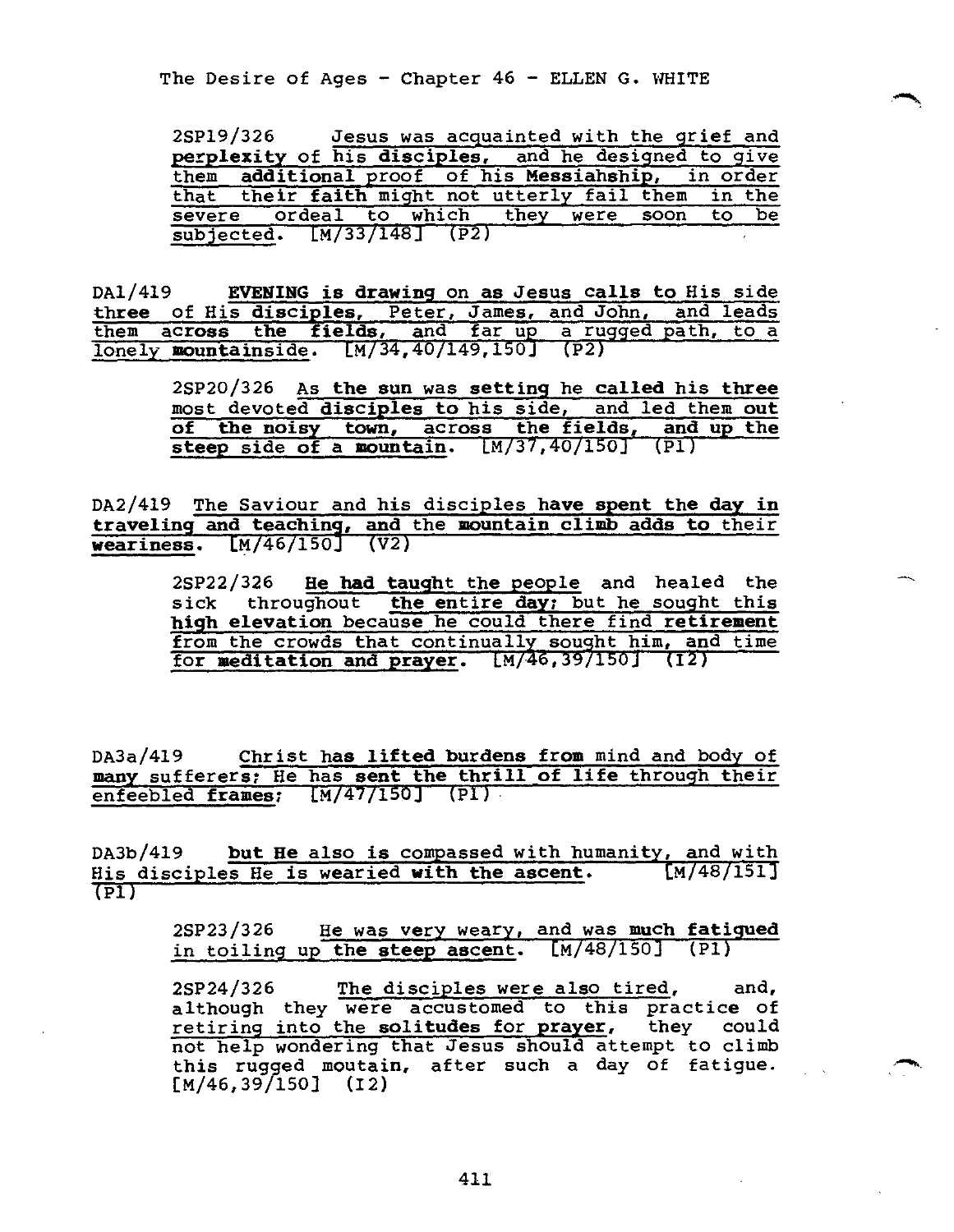The Desire of Ages - Chapter 46 - SOURCES

33/148 And now the time has come when the **disciples** must receive some **additional** testimony to the **Messiahship** of their beloved Master, or they will lose all **faith** in his divine mission; they will no longer look to him as the one to redeem Israel. [March, WHJJ

34/149 It **is drawing** towards evening. [March, WHJ]

37/149 The snowy heights of distant Hermon are reddening in the glow of **the setting sun.** [March, WHJ]

38/149 Mount Carmel casts its lengthening shadows far up the plain of Esdraelon. [March. WHJ]

39/150 The deep silence which settles down upon the **solitudes** of nature, invites to **retirement, meditation and prayer.** (March, WHJ]

40/150 And now the Master **calls** the **three** favorite **disciples to** himself, and makes his way **out of the noisy town, across the** open fields and the wild pasture lands, **and up the steep** ascent **of** the **mountain.** [March, WHJ]

41/150 It is a rounded and dome-like **elevation,** pushed up to a great **height,** out of the bosom of the plain. [March, WHJ ]

42/150 The evening cloud sweeps beneath the summit, and **the light of the setting sun lingers long upon the top,**  after it has left the plain below. [March WHJ]

46/150 **He has spent the day in travel and** in **teaching, and** this **mountain climb** at night adds a heavy weight to the weariness that demanded rest before the evening came. [March WHJ]

47/150 His hand **has lifted the burden of infirmity from many** shoulders, and **sent the thrill of life into many** a worn and wasted **frame.** [March, WHJ]

**48/150 But he** himself **is** as **much fatigued with the steep**  as the impetuous Peter or the gentle John. [March WHJ]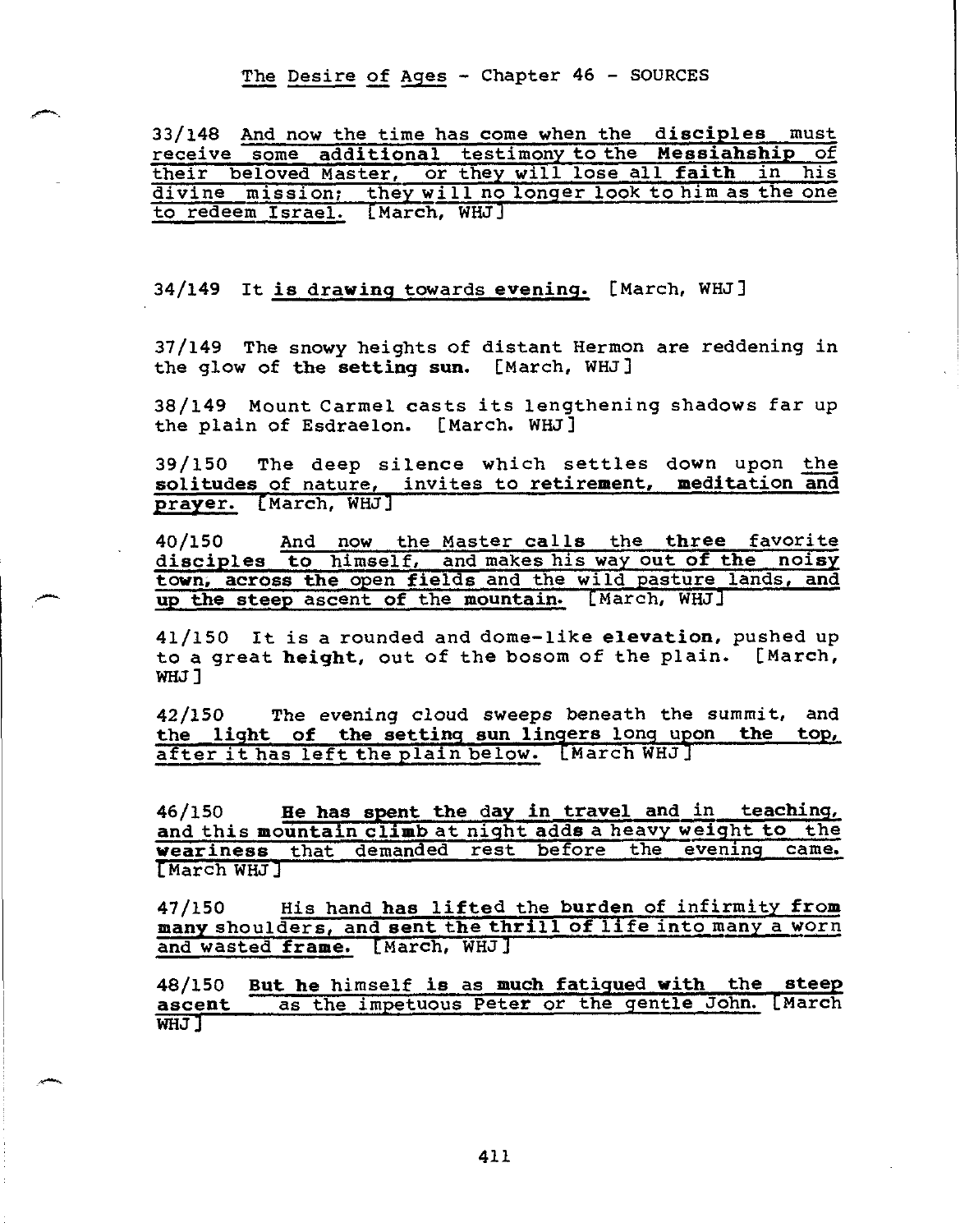DA4/419 **The light of the setting sun** still **lingers on the**  mountain top, and gilds with its fading glory the path they are traveling.  $[M/42/150]$  (P1)

DA5/419 But soon the light dies out from hill as well as valley, **the sun** disappears behind **the western horizon,** and the solitary travelers are **wrapped** in the darkness of **night.**   $[H/16, 17/330]$   $[M/55/152]$   $\overline{(P2)}$ 

DA6/419 The gloom of their surroundings seems in harmony with their sorrowful lives, around which the clouds are gathering and thickening. (I1)

DA7/419 The disciples **do not** venture to **ask** Christ **whither He is going, or for what purpose.** CM/49/151] (V2)

DA8/419 He has often **spent** entire **nights in** the **mountains in prayer.** [4/50/151] (P1)

DA9/419 He whose hand formed mountain and valley is at home with nature, and enjoys its quietude. (II)

DA10/419 The disciples follow where Christ leads the way; **yet** they wonder why their Master should lead them up this toilsome ascent when they are **weary,** and when He too is in need of rest. CM/51/151j (P3)

DA11/419 Presently Christ tells them that they are now to go no farther. (I1)

DA12/419+ Stepping a little aside from them, **the Man of Sorrows** \_pours out **His supplications with strong crying and tears.** EM/67,68/154] (P2)

DA13/420 **He\_prays for strength to** endure the test in behalf of humanity.  $[M/71/154]$  (P1)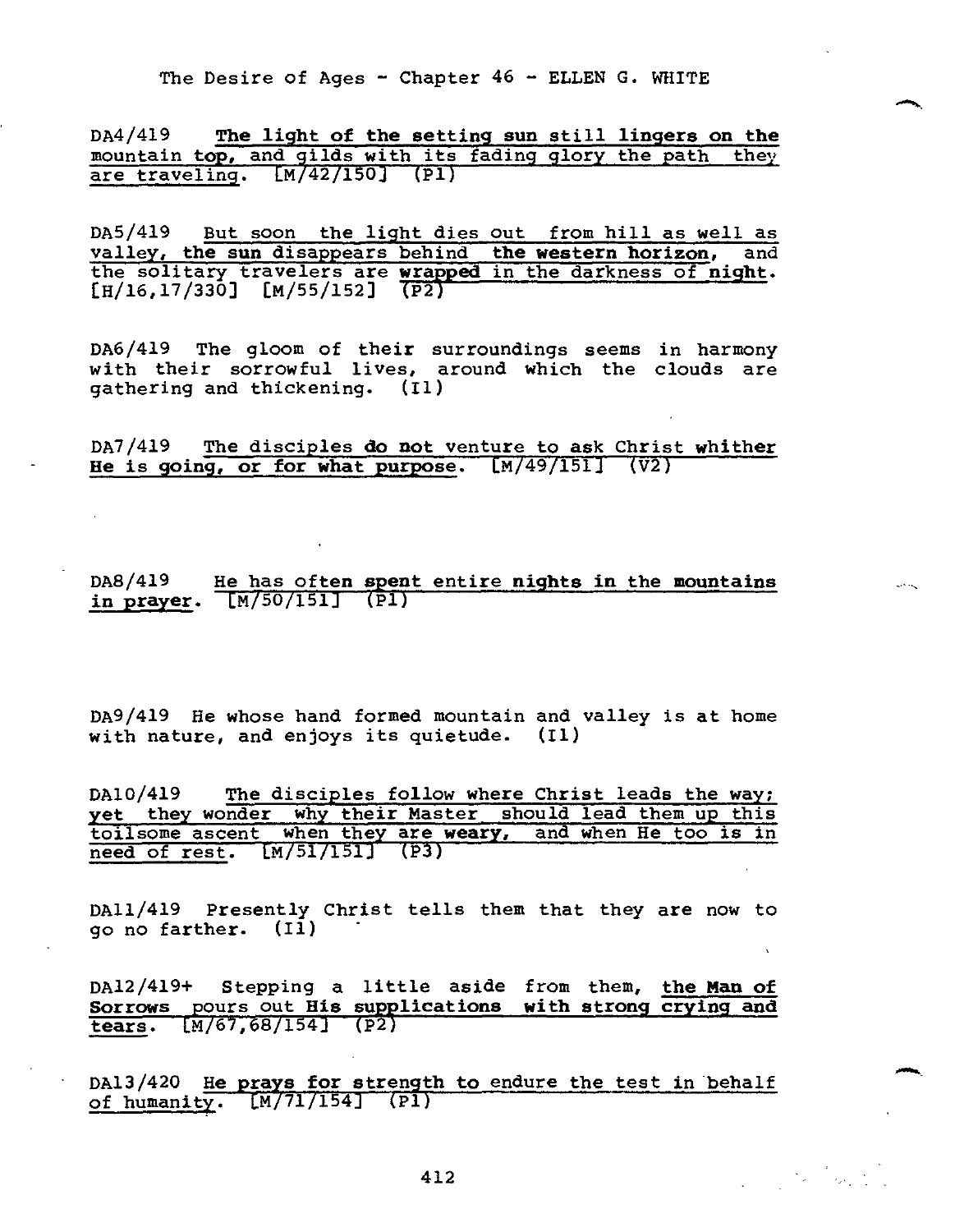16,17/330 The sun sinks in the west beneath the waters of the Great Sea as the top of the mountain is reached. Night the Great Sea as the top of the mountain is reached. begins to draw its mantle round them, **wrapping** in obscurity the world below. [Hanna, LC]

55/152 Far awayin **the west,** the waves of the Mediterranean glow, like molten **gold,** where **the sun** has sunk beneath the **horizon.** [March WHJ]

49/151 They **do not ask** him **whither he is going, or for what purpose** he leads them away to the solitude of the mountain just as night is setting in, and they all need repose and protection in the homes which they have left behind. [March WHJ]

50/151 They have known him many times to **spend** the whole **night in** desert places, or upon lonely **mountains in prayer,**  and they do not need to ask him for what purpose he leads them forth from the noisy crowd or the quiet homes of men at the evening hour. [March WHJ]

51/151 They go because he asks their company; and **yet**  they think it strange that he must needs add this lonely watching in the chill air of night, to the **weariness** and exhaustion of the day.

67,68/154 To such **a** place **the Man of sorrows** goes to spend the whole night in prayer. And as **his supplication**  continues **hour after hour, with strong crying and** many **tears,** the disciples grow weary with watching **and they fall asleep.** March, WHJ]

71/154 They have only tried to divert his mind from such that they may watch with him while **he prays for strength to**  meet the terrible conflict, they slept as they slept again in Gethsemane, leaving him to bear his great agony alone. [March WHJ]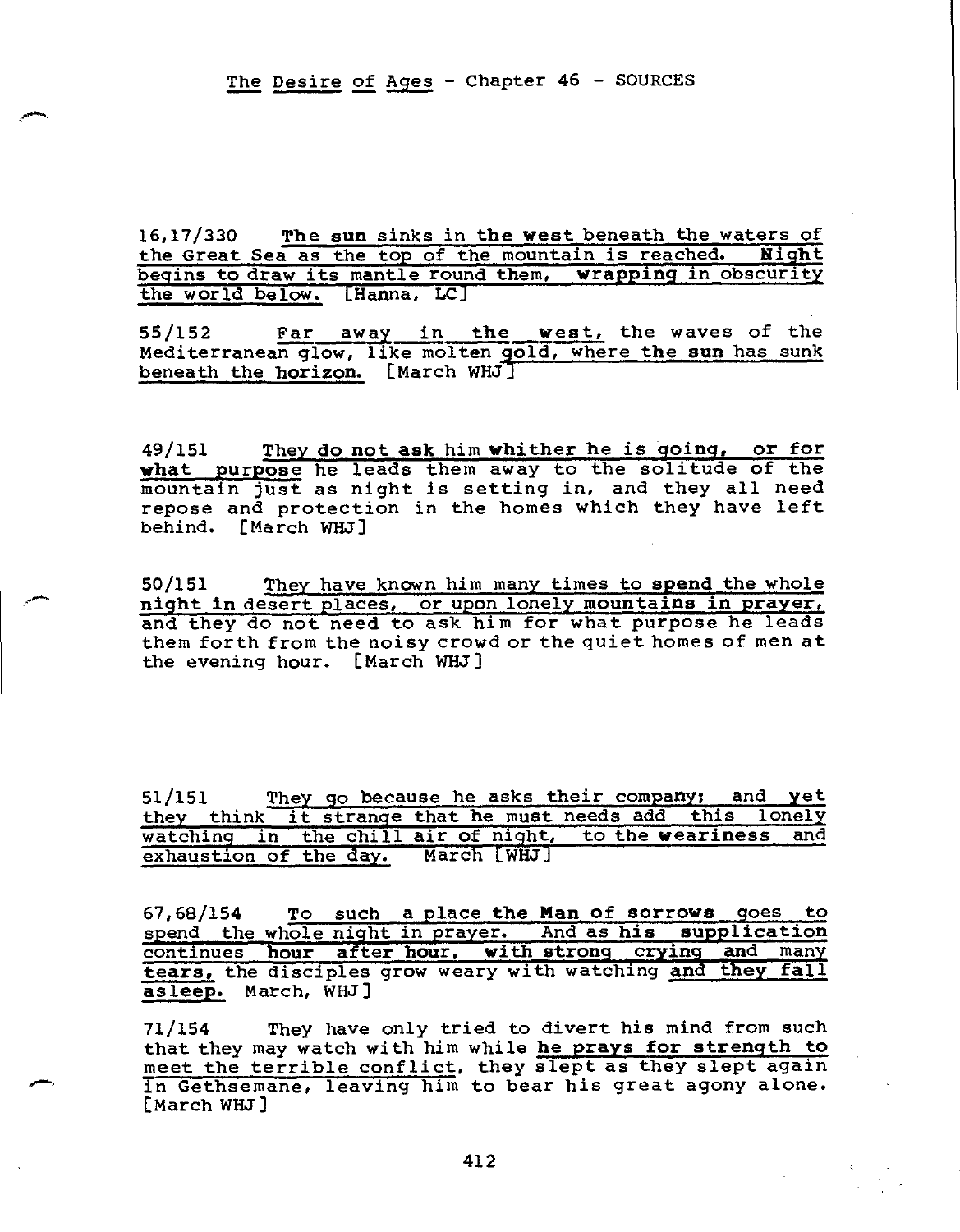2SP30/327 **Hour after hour, with tears** and importunity, he **supplicated for strength to** bear his afflictions and for grace to be bestowed upon his disciples that they might bear the terrible trials that awaited them in the future. [M/68,71/154] (I2)

DA14/420 He must himself **gain** a fresh hold on Omnipotence, for only thus can He contemplate the future. (I1)

DA15/420 And He pours out His heart longings for His disciples, that in the hour of the power of darkness their faith may not fail. (II)

DA16/420 **The dew** is heavy upon His bowed form, but He heeds it not. [M/66/154] (I2)

DA17/420 The shadows of night gather thickly about Him, but He regards not their gloom. (I1)

DA18/420 So the hours pass slowly by. (Ii)

DA19/420 At first the disciples unite their prayers with His in sincere devotion; but after a time they are overcome with weariness, and, even while trying to retain their interest in the scene, **they fall asleep.** Im/68/154] (12)

DA20/420 Jesus **has told them** of His sufferings; **He has taken them with Him** that they might unite with Him in **prayer;** even now He is praying for them. [M/70,71/154]  $(12)$ 

DA21/420 The Saviour has seen the gloom of His disciples, and has longed to lighten their grief by an assurance that their faith has not been in vain. (I1)

DA22/420 Not all, even of the twelve, can receive the revelation He desires to give. (I1)

DA23/420 Only the **three** who are **to witness** His anguish **in Gethsemane** have been chosen to be with Him on the **mount.**  [C/163.9] (p2)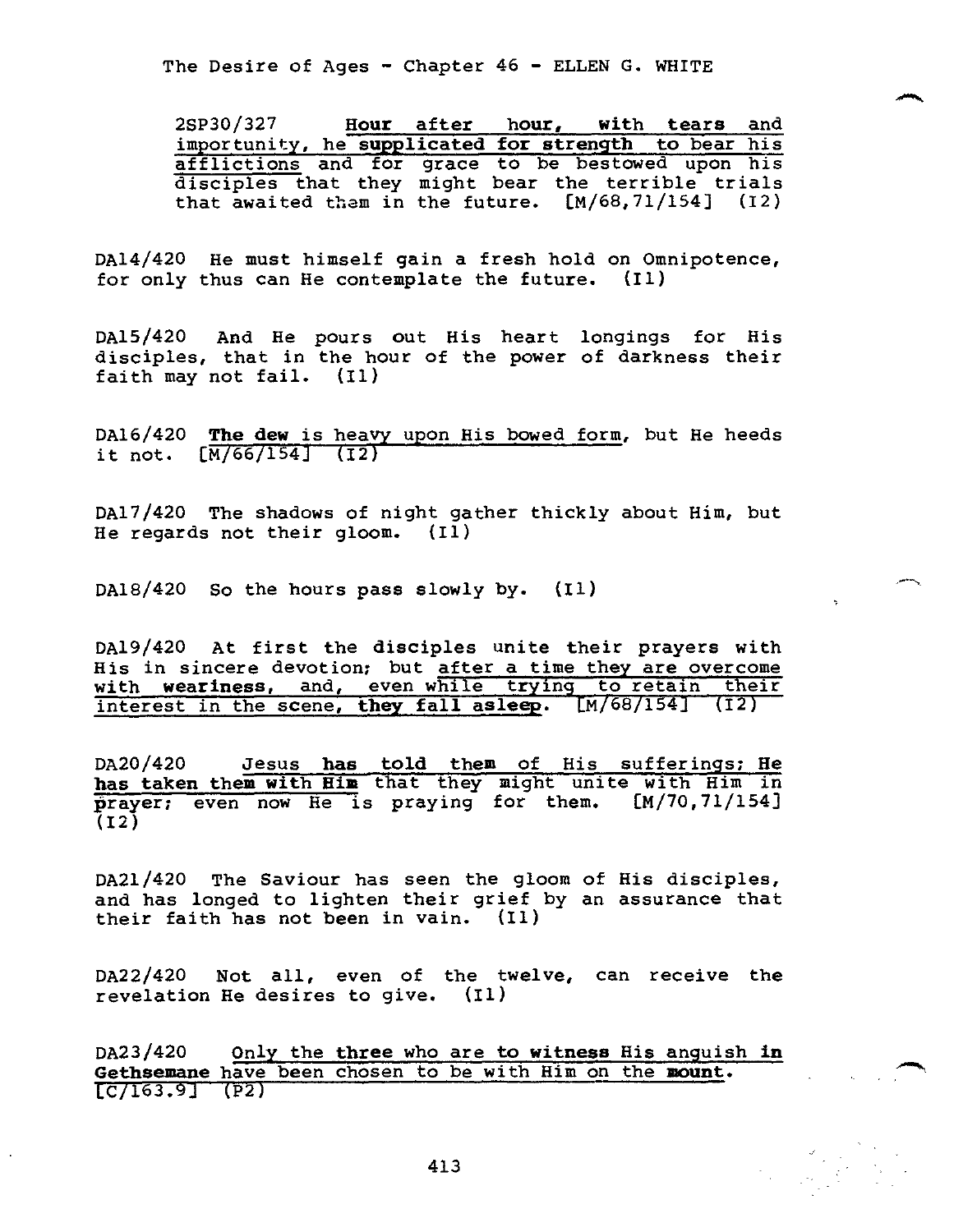### 66/154 The dew falls like rain at evening, and the morning wind will come from perpetual snows. [March WHJ]

### 68/154 And as his **supplication** continues **hour after hour, with strong crying and** many **tears, the disciples** grow weary with watching and **they fall asleep.** [March WHJ]

70,71/154 He **has told them** of the great woe that will come upon him before another summer begins. They have only tried to divert his mind from such gloomy anticipations; and now, when **he has taken them** aside **with him** while he **prays**  for strength to meet the terrible conflict, they sleep as they slept again in Gethsemane, leaving him to bear his great agony alone. [March WHJ]

163.9 And these **three,** too, were selected **to witness**  that agony and bloody sweat in the garden of **Gethsemane;** and they needed to see this great glory, that they might descend from the **Mount,** and be prepared to endure that so great agony. [Cumming, SR, I]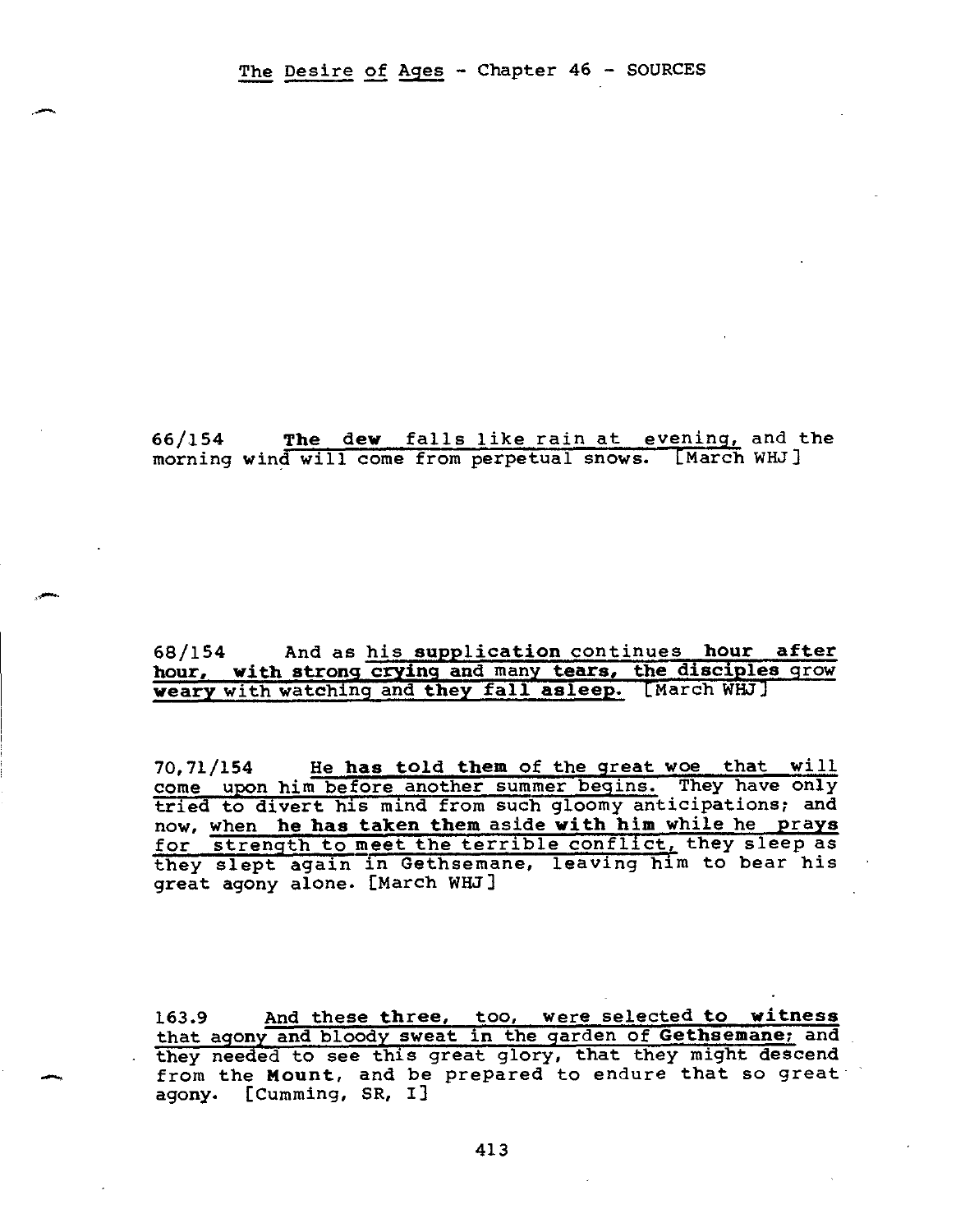DA24/420+ Now the burden of His **prayer** is that they may be given **a manifestation of** the **glory** He had with the Father before the world was, that His kingdom may be revealed to human **eyes,** and that His disciples may be strengthened to  $[M/72/155]$  (P2)

DA25/421 He pleads that they may witness **a manifestation of his** divinity that will comfort them in the hour of His supreme agony with the knowledge that He is of a surety the Son of God and that his shameful **death** is a part of the plan of redemption. [M/72/155] (P2)

DA26/421 His **prayer is heard.** [M/73/155] (P1)

DA27/421 While He is bowed in lowliness upon the stony ground, **suddenly** the **heavens** open, **the golden gates of** the city of God are **thrown wide,** and holy **radiance** descends **upon**  the mount, enshrouding the Saviour's form. [M/74,75/155] (P2)

DA28/421 **Divinity** from within flashes through humanity, and meets the glory coming from above. (I1)

DA29/421 Arising from His **prostrate position,** Christ stands in **godlike majesty.** [M/75,76/155] (P2)

DA30/421 The soul **agony** is gone. [M/75/155] (P2)

DA31/421 **His countenance** now **shines** "as **the sun,"** and **His garments** are "white as the **light."** [m/76/155] (12)

> 2SP39/328 He arises from his **prostrate** position, and stands in **God-like majesty;** the soul-agony is gone from **his countenance,** which now **shines** with a **serene light, and his garments** are no longer coarse and soiled, but white and glittering **like the noon-day sun.** [M/75,76/155] (P2)

DA32/421 **The disciples, awaking,** behold **the flood of glory**  that illuminates the mount.  $[M/77/155]$   $(PI)$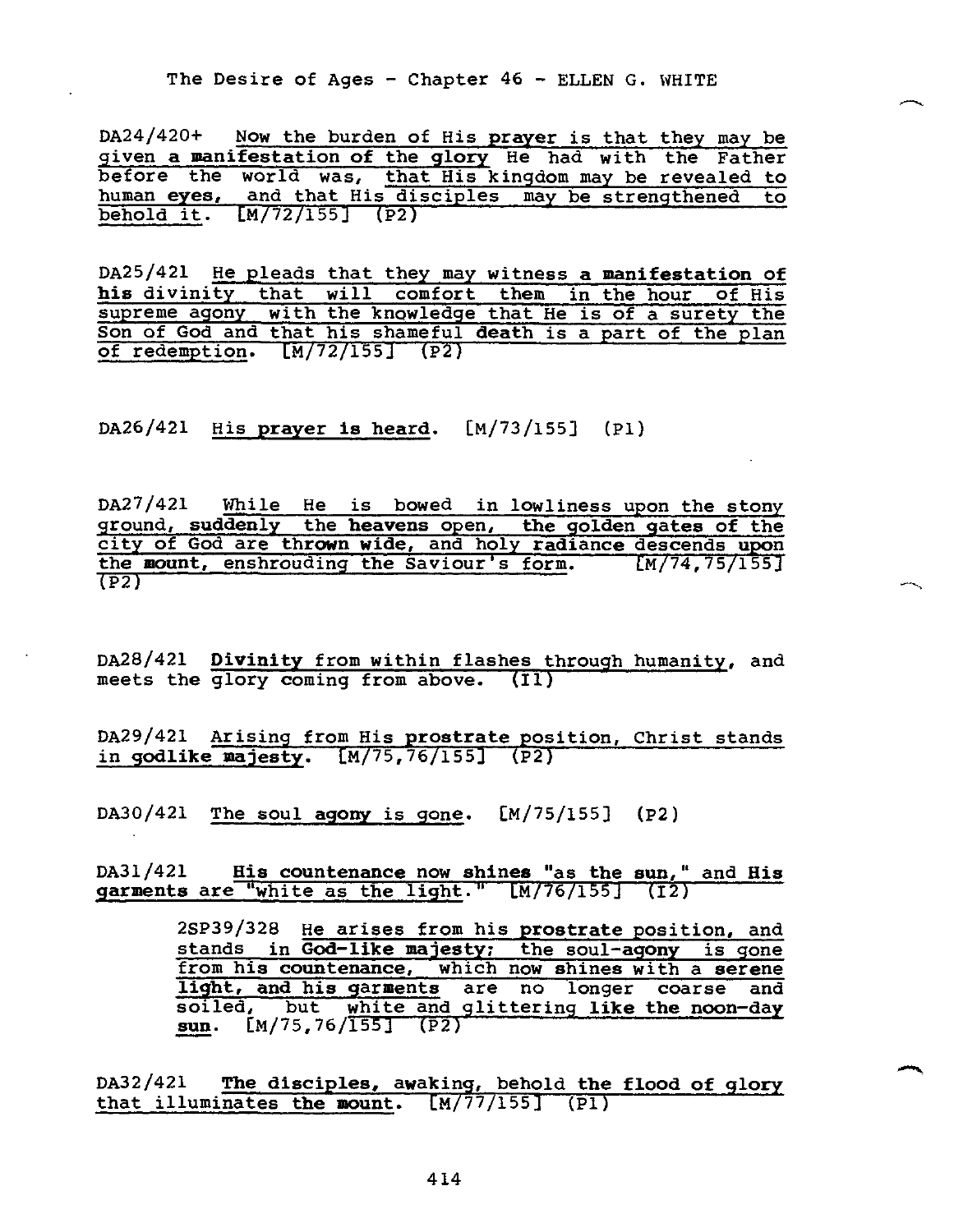The Desire of Ages - Chapter 46 - SOURCES

72/155 Their indifference must have been the more distressing to him for the reason that he was praying especially for such **a manifestation of his glory** before their **eyes** as would heal their unbelief, and help them to be reconciled to the humiliation and **death** which awaited him at Jerusalem. [March, WHJ]

### 73/155 And the mighty Mediator **is** not left to **pray unheard.** [March, WHJ]

74,75/155 **Suddenly,** as if **the golden gates of heaven** had been **thrown wide,** and the splendor of the eternal throne had been poured **upon the** holy **mount,** the bending suppliant is clothed with a glory above the brightness **of the sun.** No longer prostrate in an agony of prayer, he seems to sit enthroned amid the **radiance** of light ineffable. [March WHJ]

221.2 the **Divinity** in Christ glowed forth through his mortal frame [Jones, LSFG]- (Cf. Fleetwood, LOL 182.2 and others)

75/155 No longer **prostrate** in an **agony** of prayer, he seems to sit enthroned amid the radiance of **light** ineffable. [March, WHJ]

76/155 **His countenance wears the aspect of serene** and **godlike majesty, and his garments shine like the** drifted snow beneath **the noonday sun.** [March, WHJ]

### 77/155 **The sleeping disciples are wakened by the flood of glory** covering **the whole mount.** [March WHJ]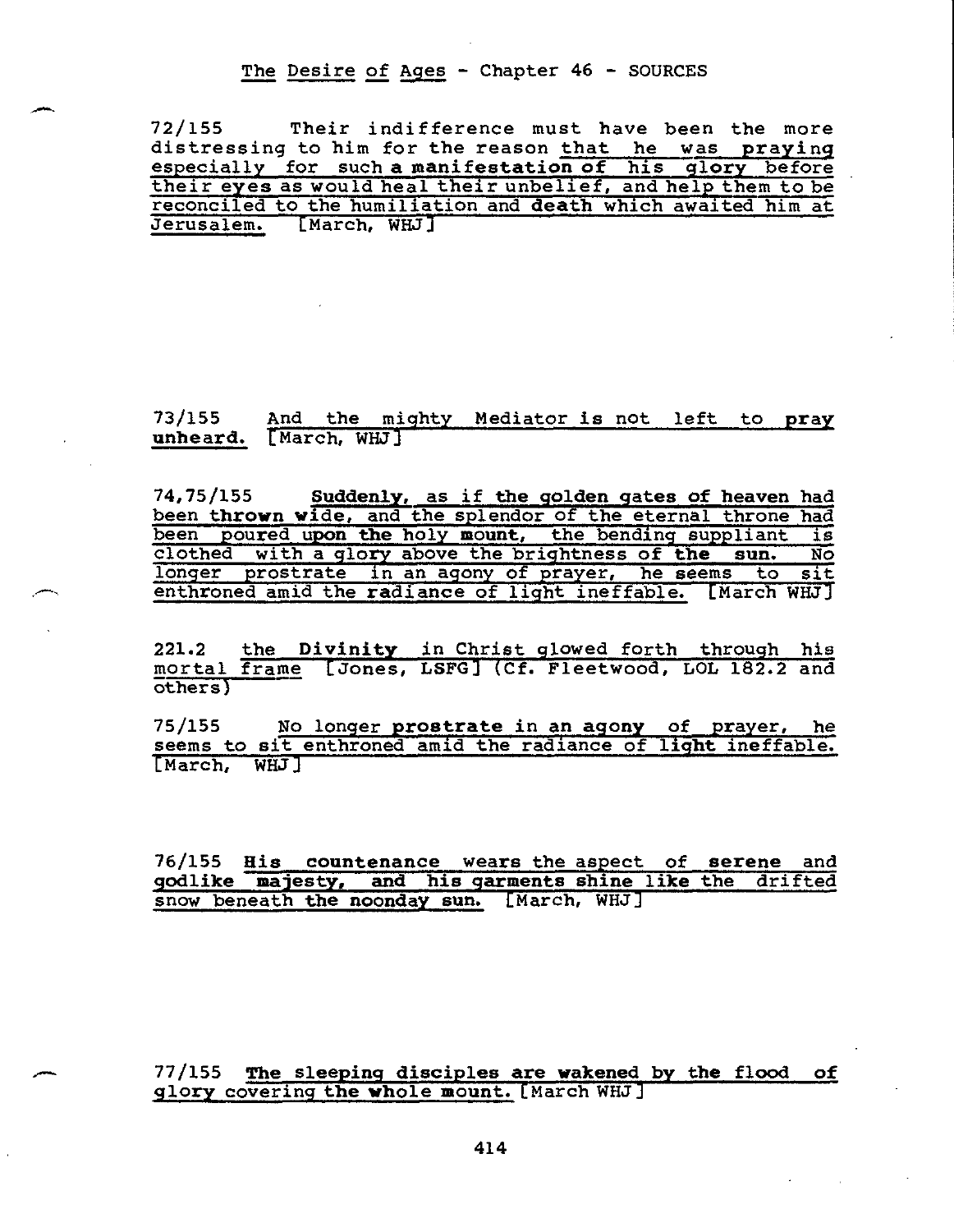2SP40/328 **The sleeping disciples are awakened by the flood of glory** that illuminates **the whole mount.**   $[M/77/155]$  (V2)

DA33/421 In fear and amazement they **gaze upon** the radiant form **of their Master.** [M/78/155] (P2)

> 2SP41/328 They **gaze with** fear and amazement **upon the shining** garments and radiant **countenance of their Master.** [M/78/155] (P1)

> 2SP56/330 But as they **suddenly awake** from profound slumber, and behold the sublime **vision** before them,<br>they are filled with rapture and awe. [M/82/156] they are filled with rapture and awe.  $\overline{\text{F1}}$

DA34/421 As they become able to endure the wondrous light, **they see that** Jesus **is not alone.** [M/78/155] (I2)

DA35/421 Beside Him are two heavenly beings, in close **converse with** Him. [[H/30/331] (P2)

> 2SP37/328 But God selects Moses and Elijah to visit Christ and **converse with** him in regard to his coming sufferings at Jerusalem. [H/31/331] (BI)

DA36/42I They are Moses, who upon Sinai had talked with God; and Elijah, to whom the high privilege was given--granted to but one other of the sons of Adam--never to come under the power of death. [M/79/155] (12)

> 2SP44/328+ They are Moses, **who** talked **with** God face to face **amid the thunder and** lightnings **of Sinai,** and Elijah, that **prophet** of God **who** did not see death, but **was** conducted to Heaven **in a chariot of fire.**  [M/79/155] (P2)

2SP45/329 These two, whom God had seen fit to favor<br>above all others who ever lived upon earth, were above all others who ever lived upon earth, delegated by the Father to bring the glory of Heaven to his Son, and comfort him, **talking with him**  concerning **the completion of his mission,** and especially of his sufferings to be endured at **Jerusalem.** [M/79/155+] (I2)

Ŷ.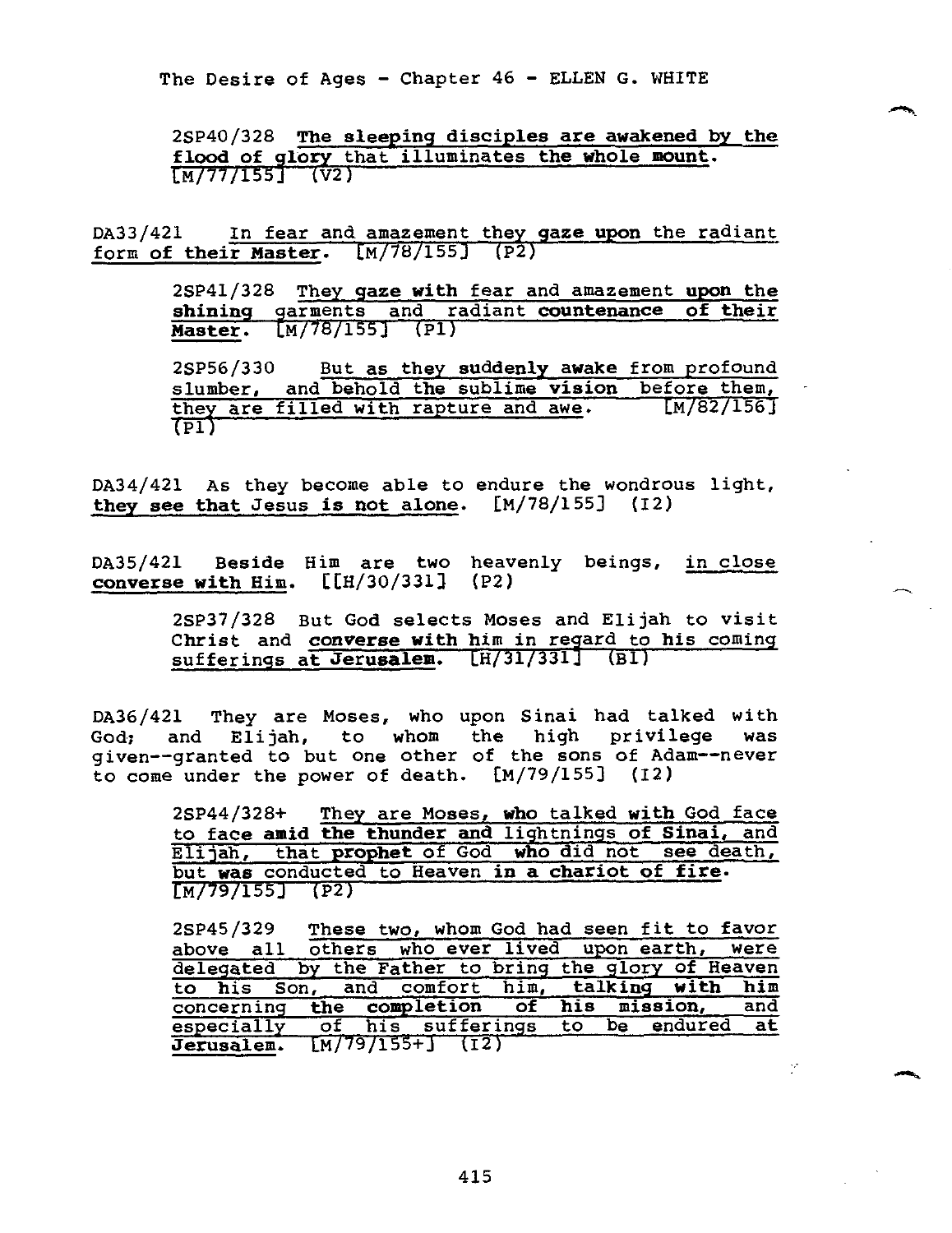The Desire of Ages - Chapter 46 - SOURCES

### **78/155 Gazing with** wonder and alarm **upon the shining**  robes and the changed countenance of their Master, **that he is not alone. [March WHJ]**

**82/156 The disciples are confused and** bewildered by the **sudden waking and by the awful vision.** [March, WHJ]

30/331 It was given them to listen to, and so far to understand, the **converse they were** holding **with** Jesus, as to know that they were speaking to him about the decease he was **to** accomplish **at Jerusalem. [Hanna, LC]** 

**79/155+ The great lawgiver, who** conversed **with Jehovah amid the thunders and the darkness of Sinai, and the mighty prophet who was taken up in a chariot of fire have comedown**  from their heavenly rest to pay their homage to their King and to **talk with him** of **the** appointed **completion of his mission,** while his disciples sleep. [March WHJ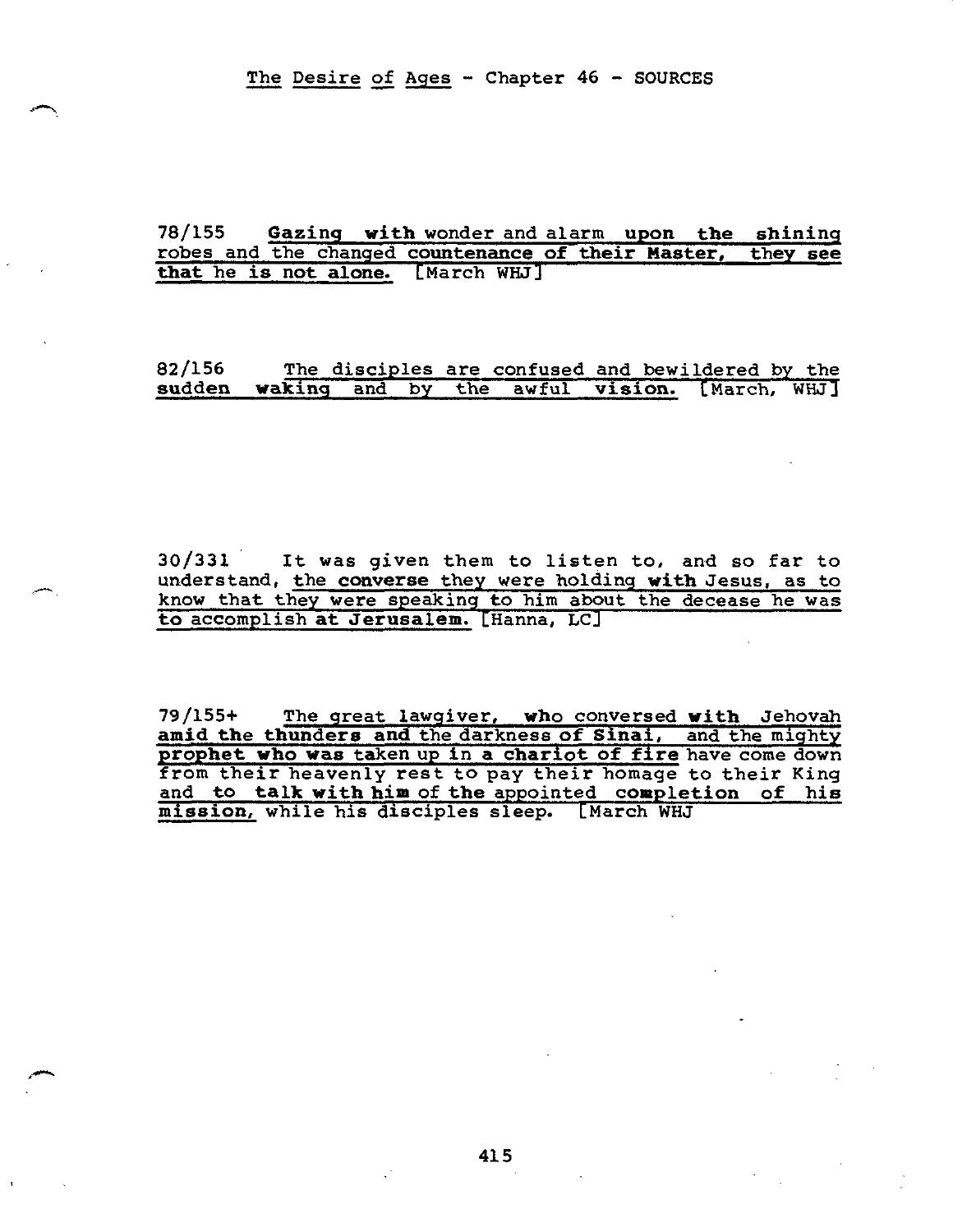DA37/421 Upon Mount Pisgah fifteen centuries before, Moses had stood gazing upon the Land of Promise. (I1)

DA38/421 But because of his sin at Meribah, it was not for him to enter there. (II)

DA39/421 Not for him was the joy of leading the host of Israel into the inheritance of their fathers. (I1)

DA40/421 His agonized entreaty, "I pray Thee, let me go over, and see the good land that is beyond Jordan, that goodly mountain, and Lebanon" (Deut. 3:25), was refused.  $(B2)$ 

DA41/421 The hope that for forty years had lighted up the darkness of the desert wanderings must be denied. (II)

DA42/421 A wilderness grave was the goal of those years of toil and heart-burdening care. (I1)

DA43/421 But He who is "able to do exceeding abundantly above all that we ask or think" (Eph. 3:20), had in this measure answered His servant's prayer. (II)

DA44/421 Moses passed under the dominion of death, but he was not to remain in the tomb. (I1)

DA45/421 Christ Himself called him forth to life. (I1)

DA46/421 Satan the tempter had claimed the body of Moses because of his sin; but Christ the Saviour brought him forth from the grave. Jude 9. (I1)

DA47/421 Moses upon the mount of trasfiguration was a witness to Christ's victory over sin and death.  $(11)$ .

DA48/421+ **He represented those who** shall **come** forth **from the grave** at the resurrection of the just. (II)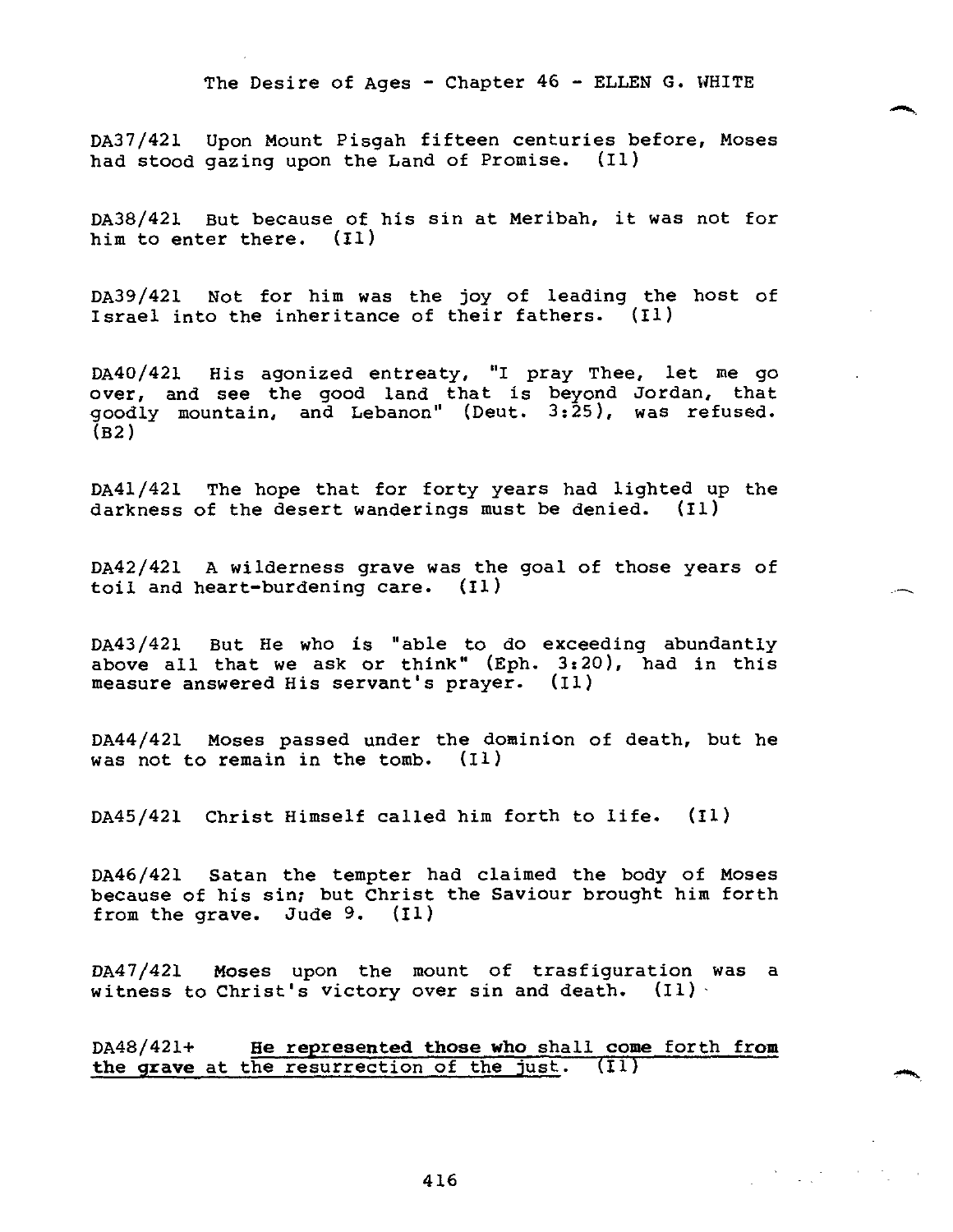98b.7 **Moses died and was buried, yet he appeared in his** own, though glorified body; and thus represented those saints **who** are to come up from the grave and stand with Christ in a re-animated and spiritual form. **Elias,** on the contrary, died not, but was translated **without** passing through the sepulchre; hence, he was the representative of those saints, **who, living** when **Christ** shall appear, shall be changed without seeing corruption. [ Melvill, S(43)]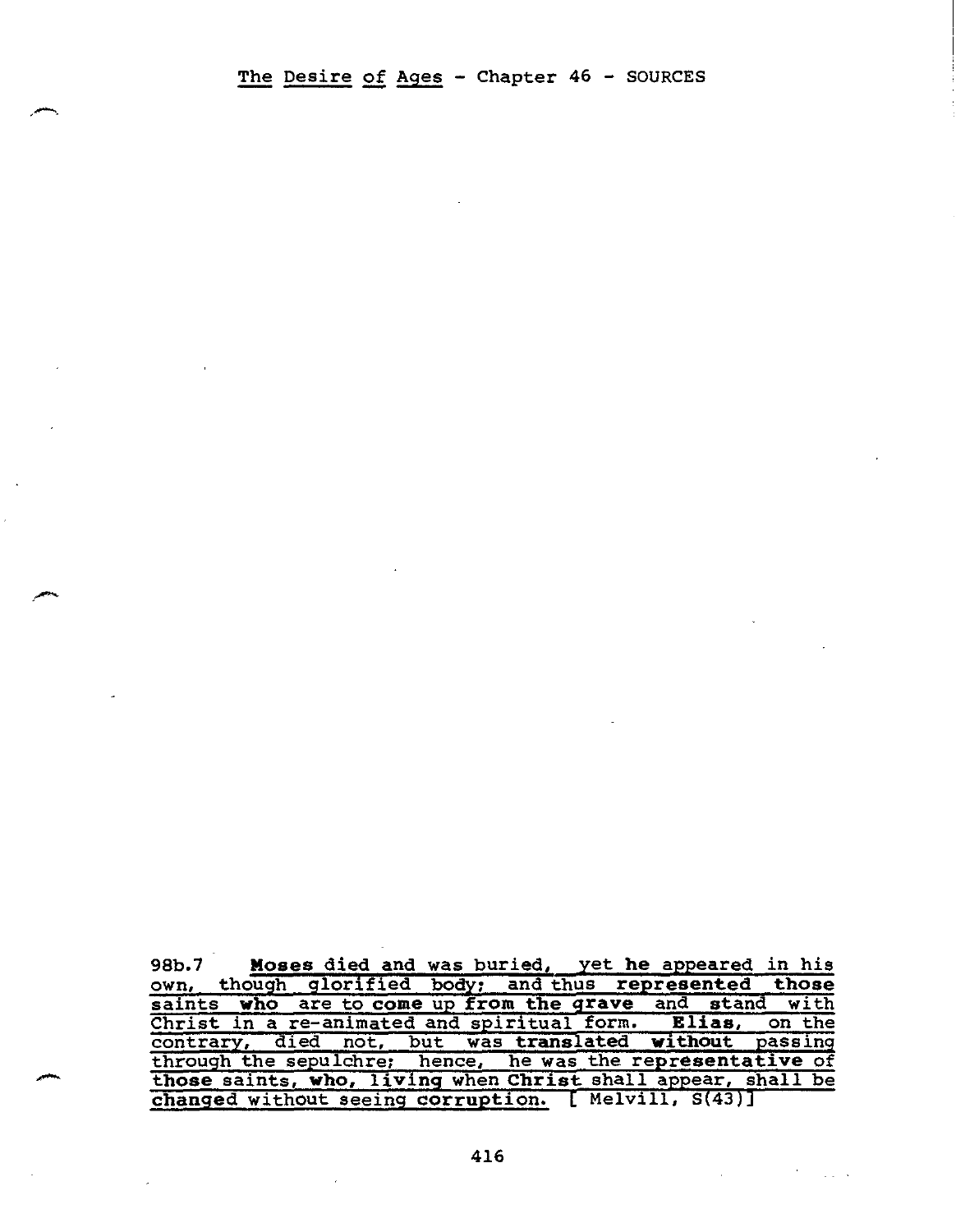DA49/422 **Elijah,** who had been **translated** to heaven **without**  seeing death, **represented those who will be living upon the** earth at **Christ's** second coming, and who will be "changed, in a moment, in the twinkling of an eye, at the last trump;" when "this mortal must put on immortality," and "this corruptible must put on **incorruption."** I Cor. 15:51-53. (II)

DA50/422 Jesus was clothed with the light of heaven, as He will appear when He shall come "the second time without sin unto salvation." (I1)

DA51/422 For He will come "in the glory of His Father with the holy angels." Heb. 9:28; Mark 8:38. (II)

DA52/422 The Saviour's promise to the disciples was now fulfilled. (Ii)

> 2SP74/336 Previous to his transfiguration, Jesus had told his disciples that there were some then with him who should not see death until they should see the kingdom of God come with power. (I1)

> 2SP75/336 In the transfiguration on the mount, this promise was fulfilled, for they there saw the kingdom of Christ in miniature. (Ii)

DA53/422 Upon the mount the future **kingdom** of glory was represented in miniature,--Christ the King, Moses a representative of the risen saints, and Elijah of the translated ones. (I1)

DA54/422 The disciples do not yet comprehend the scene; but they rejoice that the patient Teacher, the meek and lowly<br>One. Who has wandered to and fro a helpless stranger, is One, who has wandered to and fro a helpless stranger, honored by the favored ones of heaven. [M/97/158] (I2)

> 2SP58/330 For a brief space the disciples behold their Lord glorified and exalted before their eyes, and honored by the radiant beings whom they recognize as the favored ones of God. [M/97/158] (I2)

417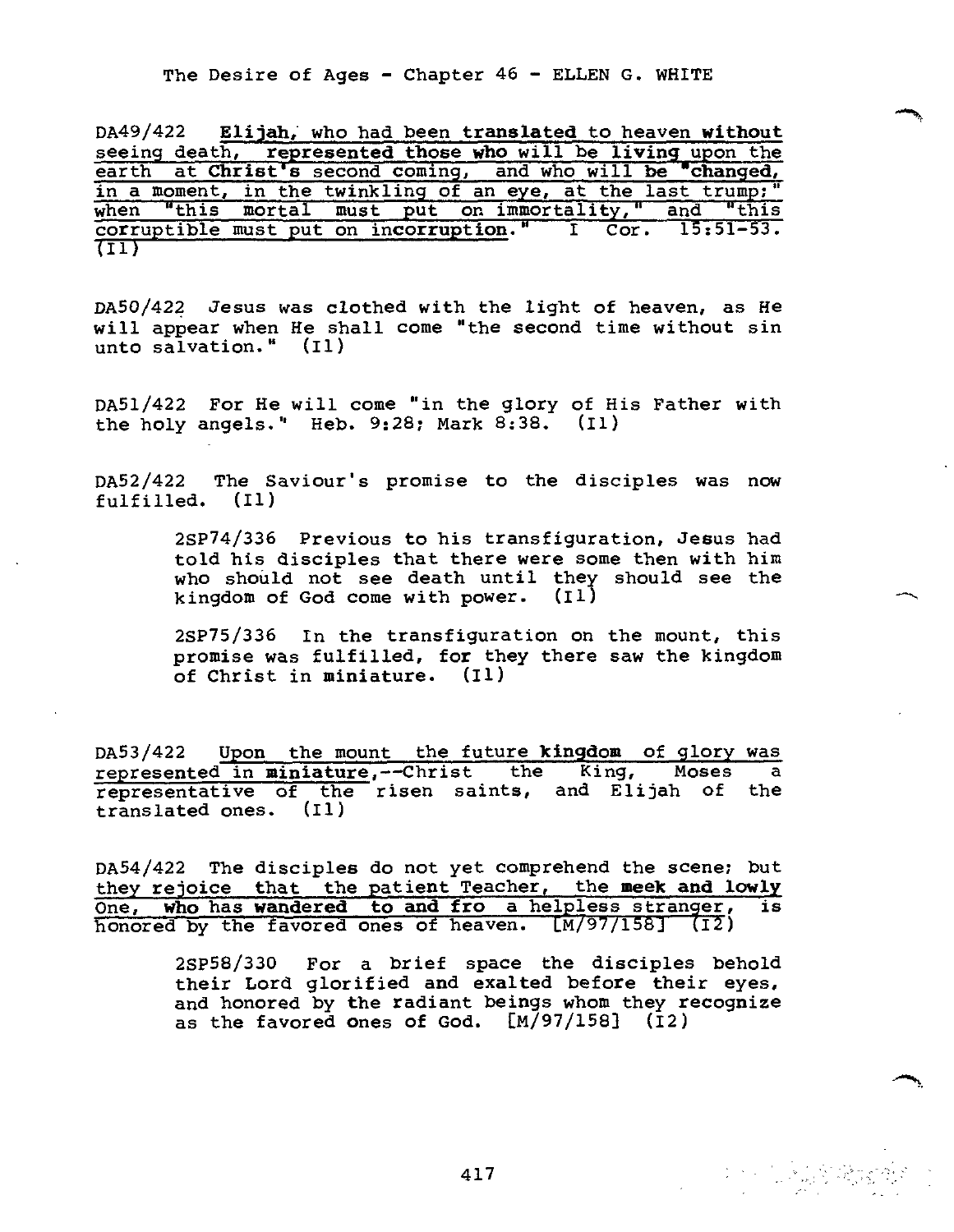97a.8 Now, our idea of the transfiguration is simply that this was a type of Christ's second advent; so that what was exhibited **in miniature** on Tabor, that august scene in unmeasured magnificence hath yet to overawe this congregation. We principally ground this upon the sayings of Christ, which in all the three accounts of the evangelists, immediately precede the account of the Transfiguration: "Verily, I say unto you, there be some standing here which shall not taste death till they see the Son of man coming in his **Kingdom."** [Melvill, S(43)]

97/158 This **meek and lowly** Jesus, who, for two years and a half had been going to and fro a homeless **wanderer** through all Judaea, is disclosed on the holy mount as the son of the Highest, to whom the patriarchs and prophets of the olden time render homage, in whom the mighty spirits of the blessed world **recognize** their King. [March, WHJ]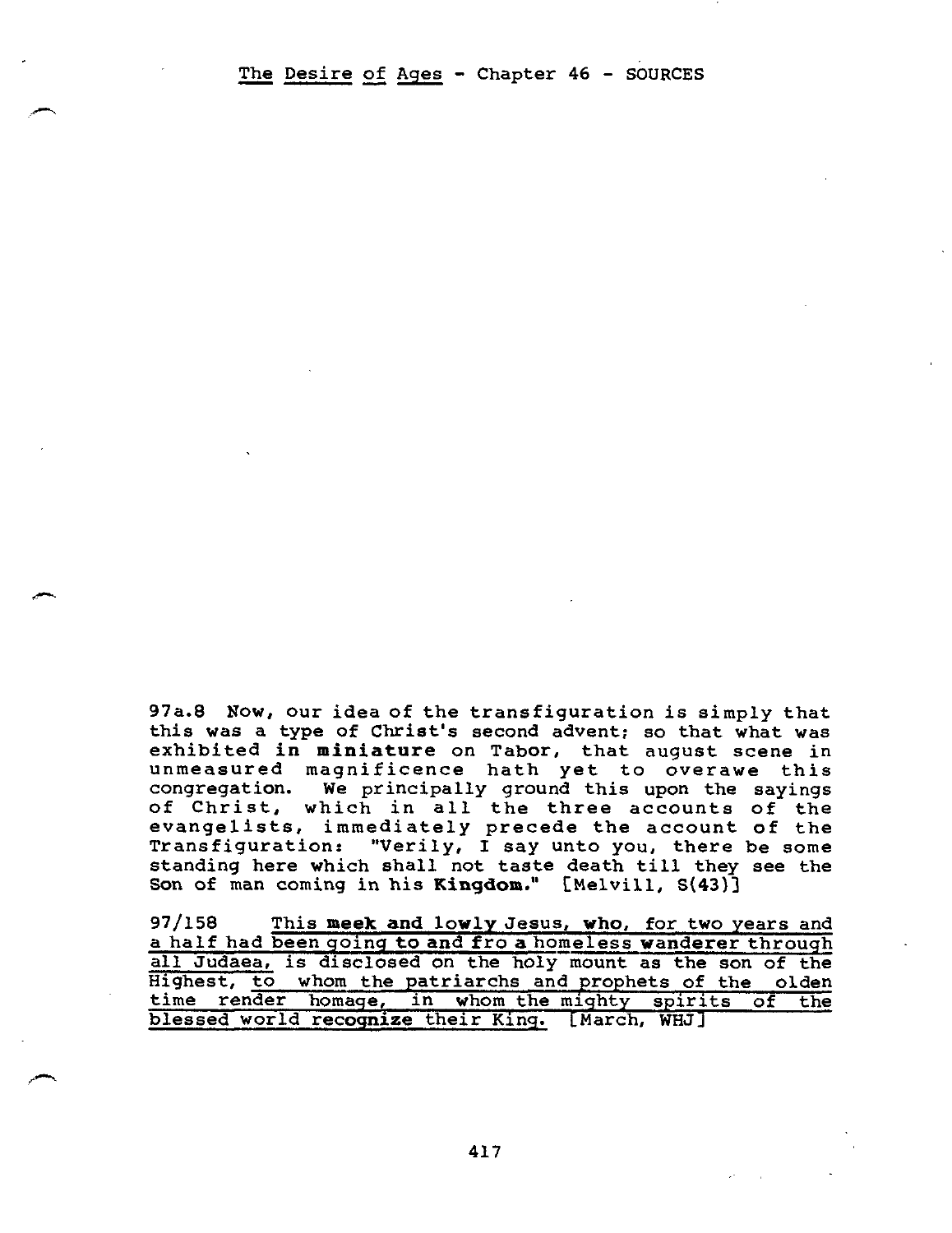DA55/422 They believe that Elijah has come to announce the Messiah's reign, and that the kingdom of Christ is about to be set up on the earth. [F/5/182] (P2)

| $2SP59/330+$                                        | They believe that Elias has now come, |                        |  |  |
|-----------------------------------------------------|---------------------------------------|------------------------|--|--|
| according to prophecy, and the kingdom of Christ is |                                       |                        |  |  |
| to be set up on earth.                              |                                       | $\boxed{F/5/182}$ (P2) |  |  |

DA56/422 The memory of their fear and disappointment they would banish forever. (II)

DA57/422 Here, where the glory of God is revealed, they long to tarry. (Ii)

DA58/422 Peter exclaims, "Master, it is good for us to be here: and let us make three tabernacles; one for Thee, and one for Moses, and one for Elias." (B2)

| 2SP60/331                                            |  |  |  | Even in the first glow of his amazement. |  |
|------------------------------------------------------|--|--|--|------------------------------------------|--|
| Peter plans for accommodating Christ and the ancient |  |  |  |                                          |  |
| worthies. $[M/81/156]$ $[F/1/183]$ $(P2)$            |  |  |  |                                          |  |

DA59/422 The disciples are confident that Moses and Elijah have been sent to protect their Master, and to establish His authority as king. (II)

DA60/422 But before **the crown** must come **the cross.**   $[M/8/145]$ 

DA61/422 Not the inauguration of Christ as king, but **the decease to be accomplished at Jerusalem,** is the subject of their conference with Jesus. [M/102/159] (12)

DA62/422 Bearing the weakness of humanity, and burdened with its sorrow and sin, Jesus walked alone in the midst of men. (II)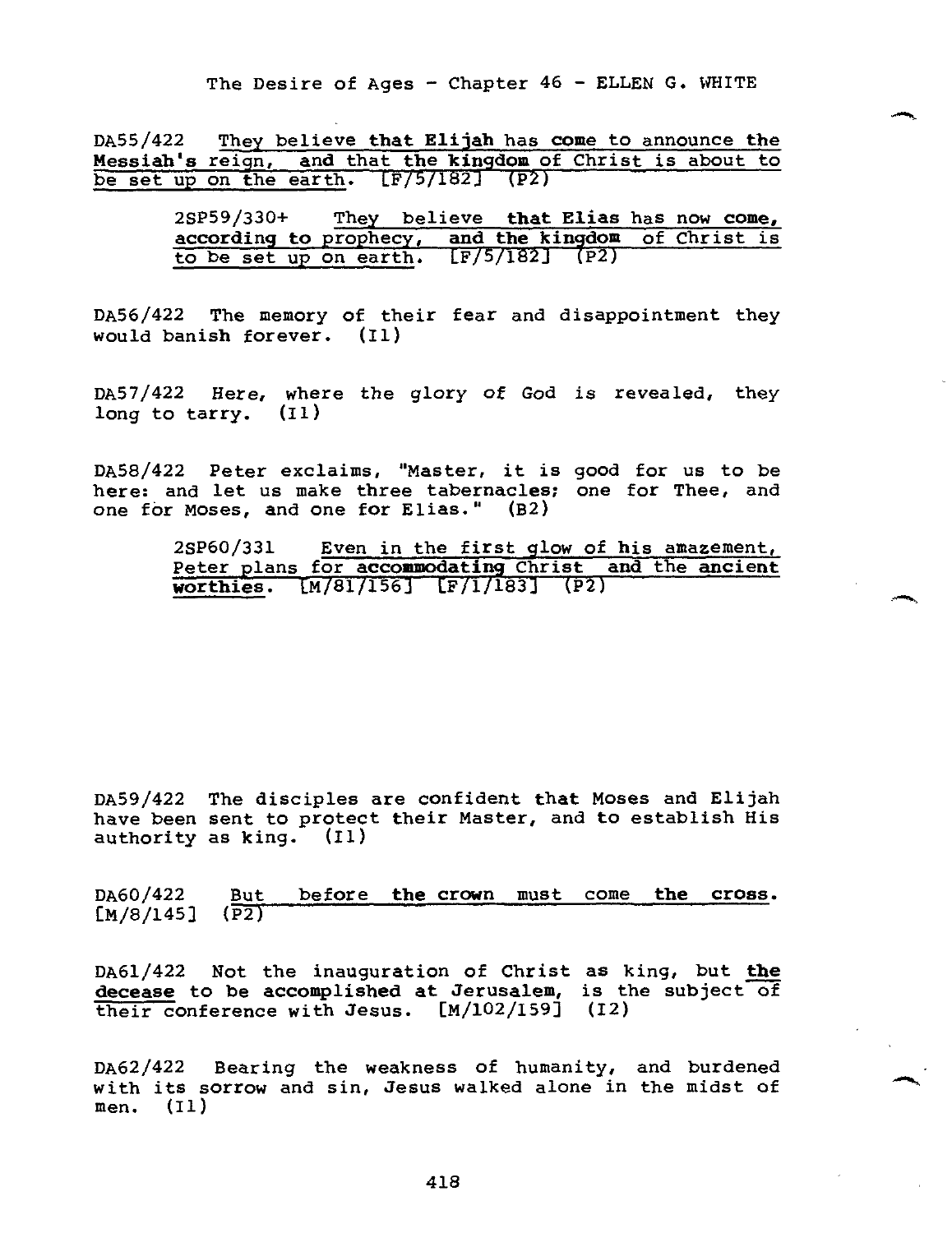The Desire of Ages - Chapter 46 - SOURCES

| 5/182                                                  |  |  |  | This disciple imagined that Jesus had now assumed |  |
|--------------------------------------------------------|--|--|--|---------------------------------------------------|--|
| his proper dignity, that Elias was come, according to  |  |  |  |                                                   |  |
| Malachi's prediction, and the Messiah's kingdom was at |  |  |  |                                                   |  |
| length begun. [Fleetwood, LC]                          |  |  |  |                                                   |  |

**81/156 And** these **ancient worthies** are fully aware of the awful tragedy to be accomplished at Jerusalem, the announcement of which from the lips of their Master had so greatly tasked their faith and afflicted their hearts. [March WHJ]

1/183 Accordingly, he thought it was necessary to provide some **accommodation** for his Master and his august assistants, . . . [Fleetwood, LC]

8/145 **The cross** was borne by the king, that his redeemed subjects might share his **crown.** [March WHJ]

172.5 Let us build **three tabernacles** where we may live and worship for ever." He would, like most of us, have **the crown** without **the cross.** [Cumming, SR-Mt]

102/159 **The decease,** which **Christ** was **to accomplish at Jerusalem,** was already known to the inhabitants of heaven. [March, WHJ]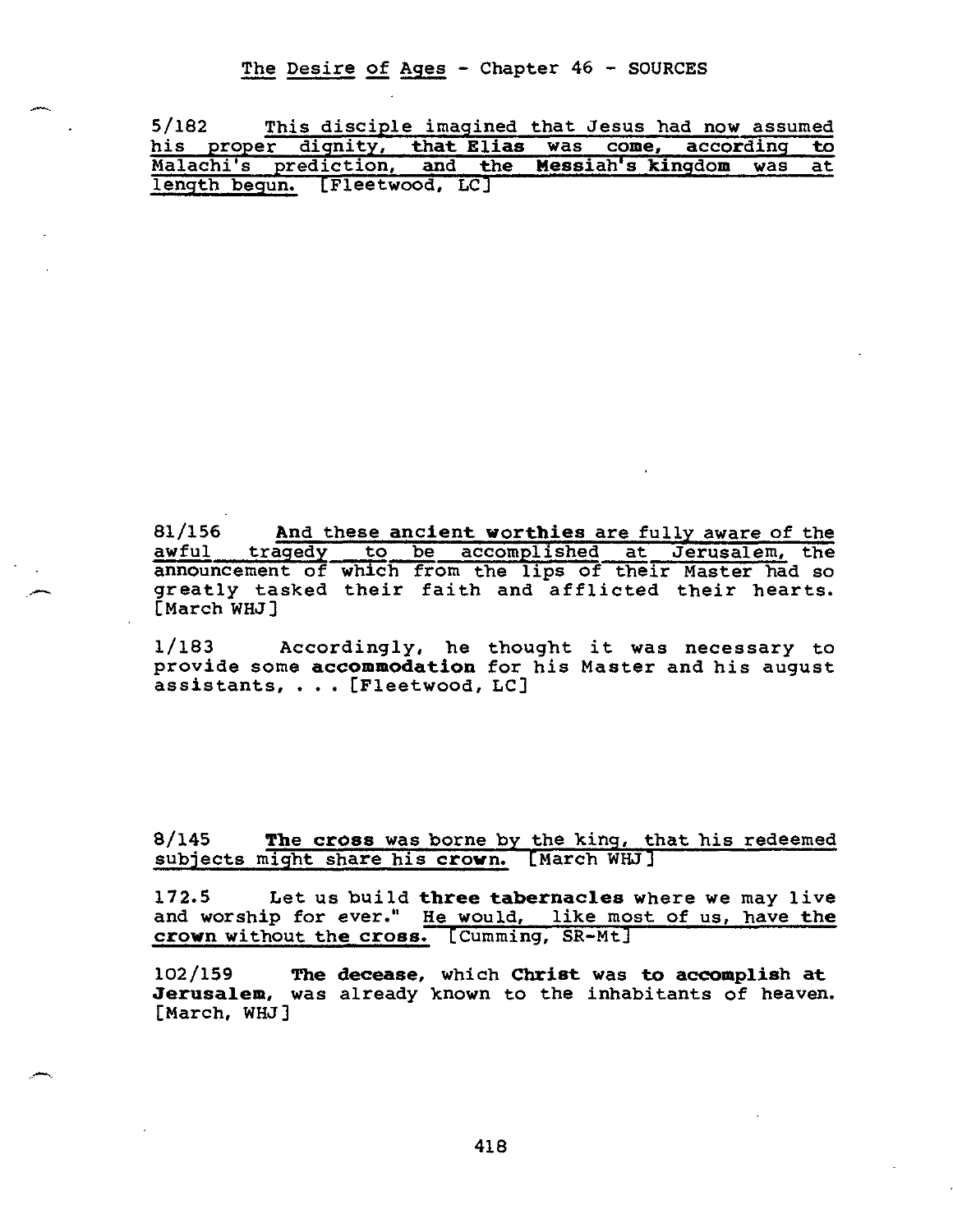DA63/422 As the darkness of the coming trial pressed upon Him, He was in loneliness of spirit, in a world that knew Him not. (II)

DA64/422 Even His loved disciples, absorbed in their own doubt and sorrow and ambitious hopes, had not comprehended the mystery of His mission. (II)

DA65/422 He had dwelt amid the love and fellowship of heaven; but in the world He had created, He was in solitude. (I1)

DA66/422 Now **heaven** had sent its messengers to Jesus; **not angels,** but men who had endured suffering and **sorrow,** and who **could sympathize** with the Saviour in the trial of His earthly life. [N/42.2] (P2)

. DA67/422 Moses and Elijah had been colaborers with Christ. (II)

DA68/422 They had shared his longing for the salvation of men. **(I1)** 

DA69/422 Moses had pleaded for Israel: "Yet now, if Thou wilt forgive their sin--; and if not, blot me, I pray Thee, out of Thy book which Thou hast written." Ex. 32:32. (B2)

DA70/422+ Elijah had known loneliness of spirit, as for three years and a half of famine he had borne the burden of the nation's hatred and its woe. (I1)

DA71/425 Alone he had stood for God upon Mount Carmel. (I1)

DA72/425 Alone he had fled to the desert in anguish and despair. (I1)

DA73/425 These men, chosen above every angel around the throne, had come to commune with Jesus concerning the scenes of his suffering, and to comfort Him with the assurance of the sympathy of heaven. (Ii)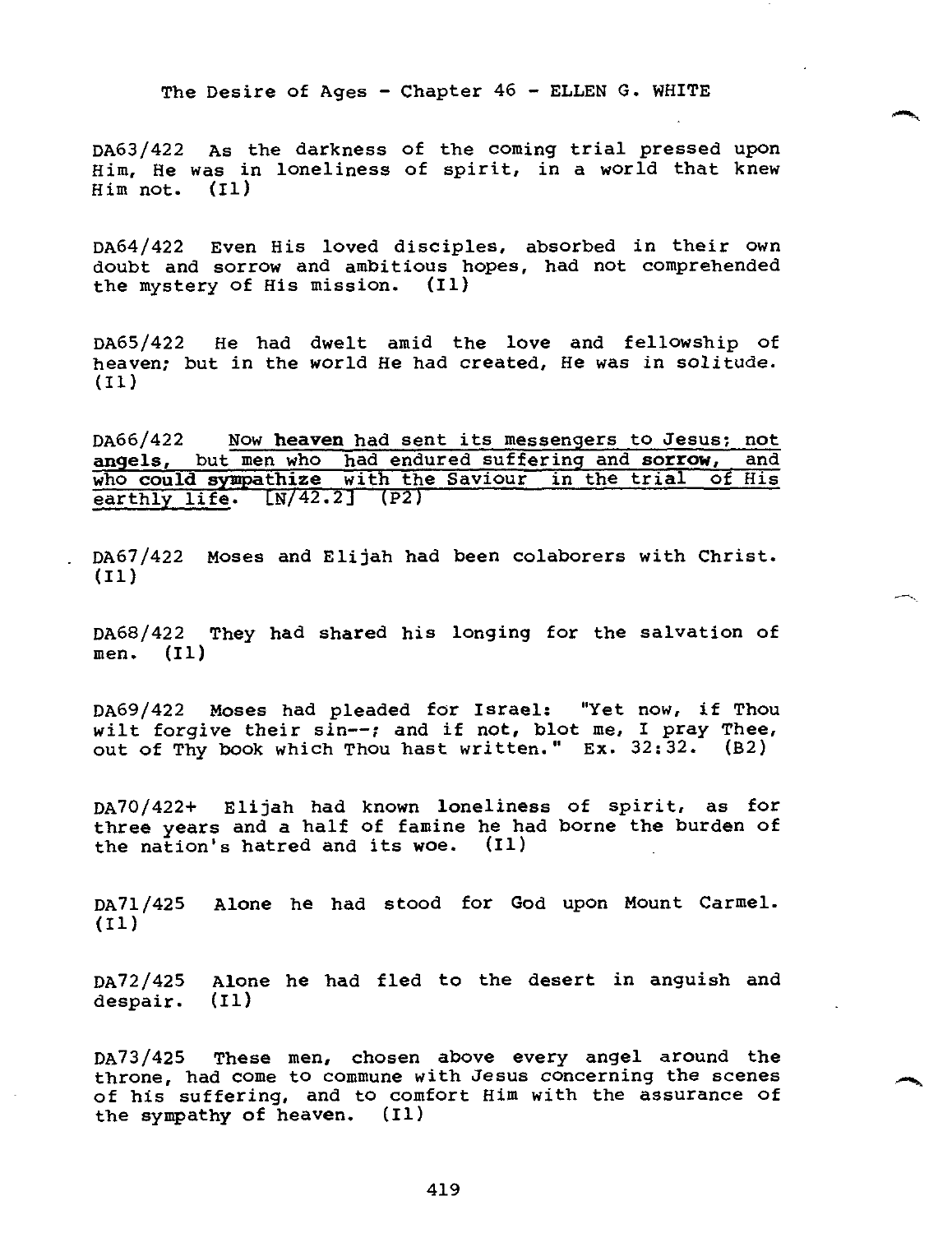**240.6 Since He could** not speak even to His own disciples of His great death, how welcome it must have been for Him to commune with Moses and Elias, who could speak of it with the calm wisdom and satisfying **sympathy of Heaven! [Nicoll, LC]** 

242.1 We know from other parts of the gospel what solace our Lord found in the sympathy of heaven. Though Pharisees might frown and jeer when sinners were saved, there were mirth and music in the presence of the angels of God. Here He was **not** ministered to by **angels.** Those who spoke to Him knew more than **angels could** of His **sorrow** in His work, and of the meaning of death. Still it is the **sympathy of heaven**  that is here given as a cordial to help Him on. [Nicoll, LC]

[Cf. DA66/422 and Nicoll, LC above]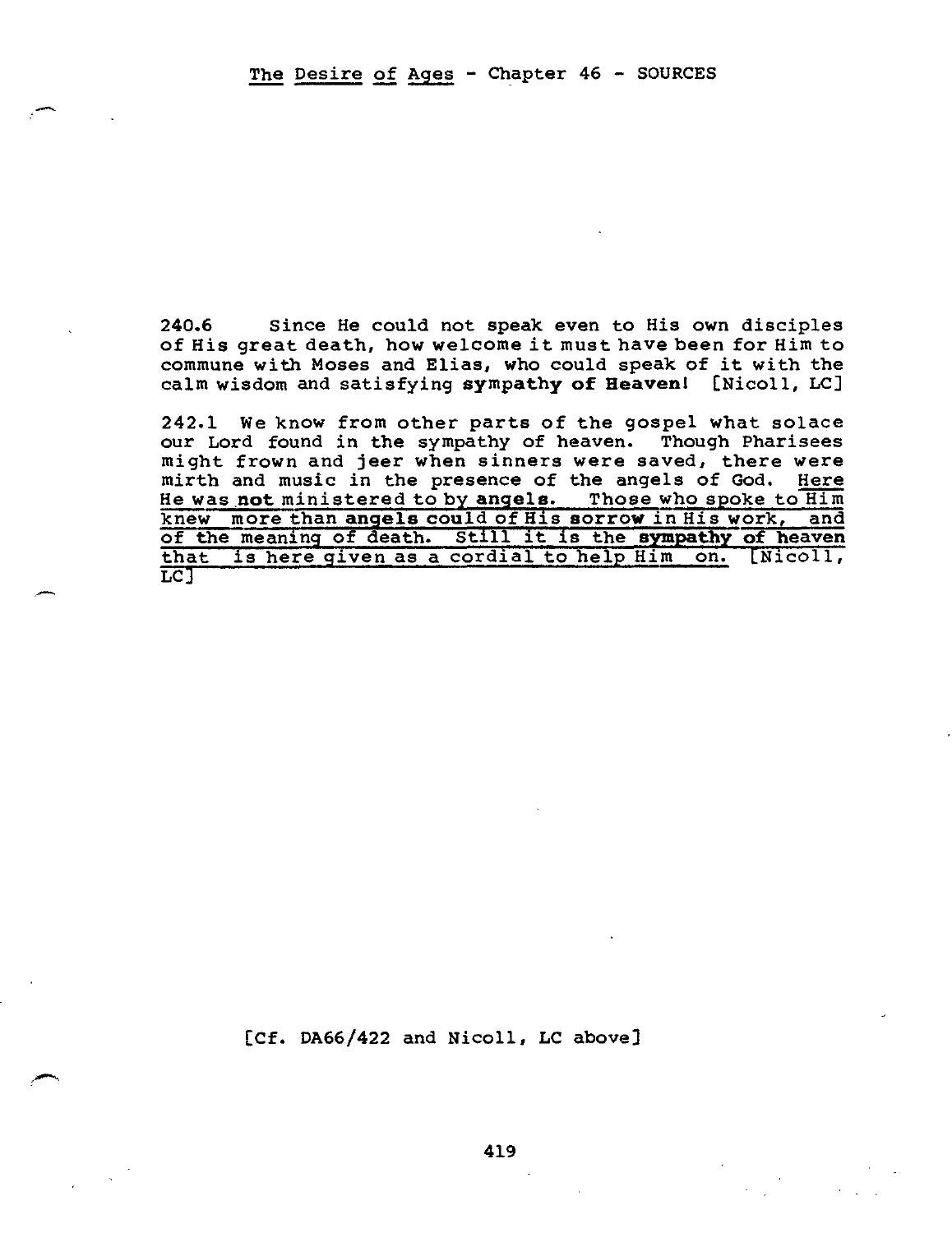DA74/425 The hope of the world, the salvation of every human being, was the burden of their interview. (I1)

DA75/425 Through being overcome with **sleep, the disciples**  heard little of what passed between Christ and the heavenly messengers. LF/2/182J (P3)

> 2SP55/330 By permitting themselves to be so overcome by **sleep, the disciples** had **lost the conversation**  between the Heavenly messengers and the glorified Redeemer. [F/2/182] (P2)

DA76/425 Failing to watch and pray, they had not received that which God desired to give them,--a-knowledge of the sufferings of Christ, and the glory that should follow. (I1)

DA77/425 They lost the blessing that might have been theirs through sharing His self-sacrifice. (I1)

DA78/425 Slow of heart to believe were these disciples, little appreciative of the treasure with which Heaven sought to enrich them. (I1)

DA79/425 Yet they received great light. (I1)

DA80/425 They were assured that all heaven knew of the sin of the Jewish nation in rejecting Christ. (II)

DA81/425 They were given a clearer insight into the work of the Redeemer. (I1)

DA82/425 They saw with their eyes and heard with their ears things that were beyond the comprehension of man. (II)

DA83/425 They were "eyewitnesses of His majesty" (2 Peter 1:16), and they realized that Jesus was indeed the Messiah, **to whom patriarchs and prophets** had witnessed, and that He was **recognized** as such by the heavenly universe. [M/97/158]  $\overline{\text{CPI}}$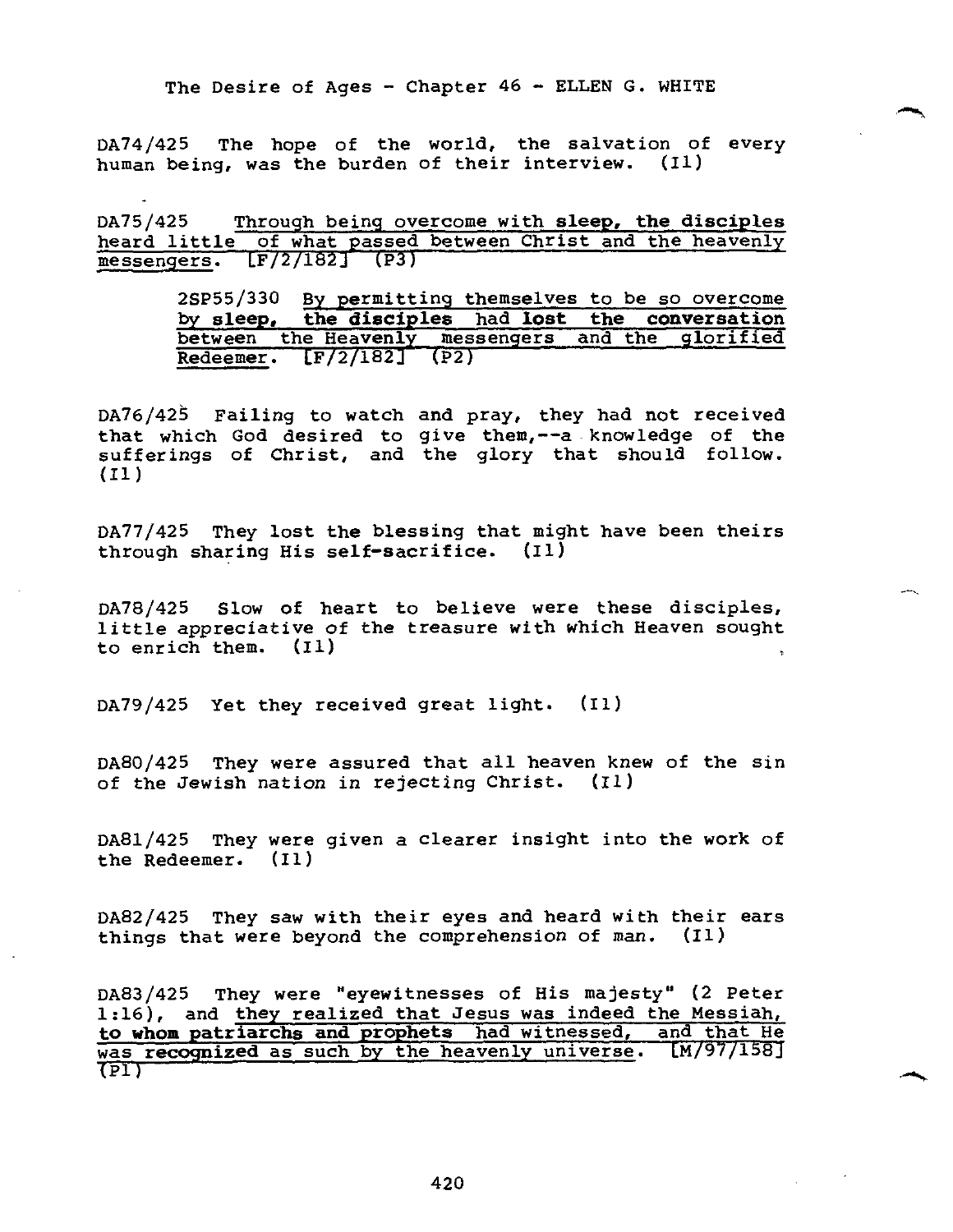The Desire of Ages - Chapter 46 - SOURCES

 $\mathbf{r}$ 

2/182 **The disciples,** it seems, did not see the beginning of this transfiguration; happening to fall **asleep** at the time of prayer, they **lost** that pleasure, together with a great part of **the conversation** which these two prophets held with the only-begotten Son of God. [Fleetwood, LC]

97/158 [Jesus] is disclosed on the holy mount as the son of the Highest, **to whom** the **patriarchs and prophets** of the olden time render homage, in whom the mighty spirits of the blessed world **recognize** their King. [March WH.7]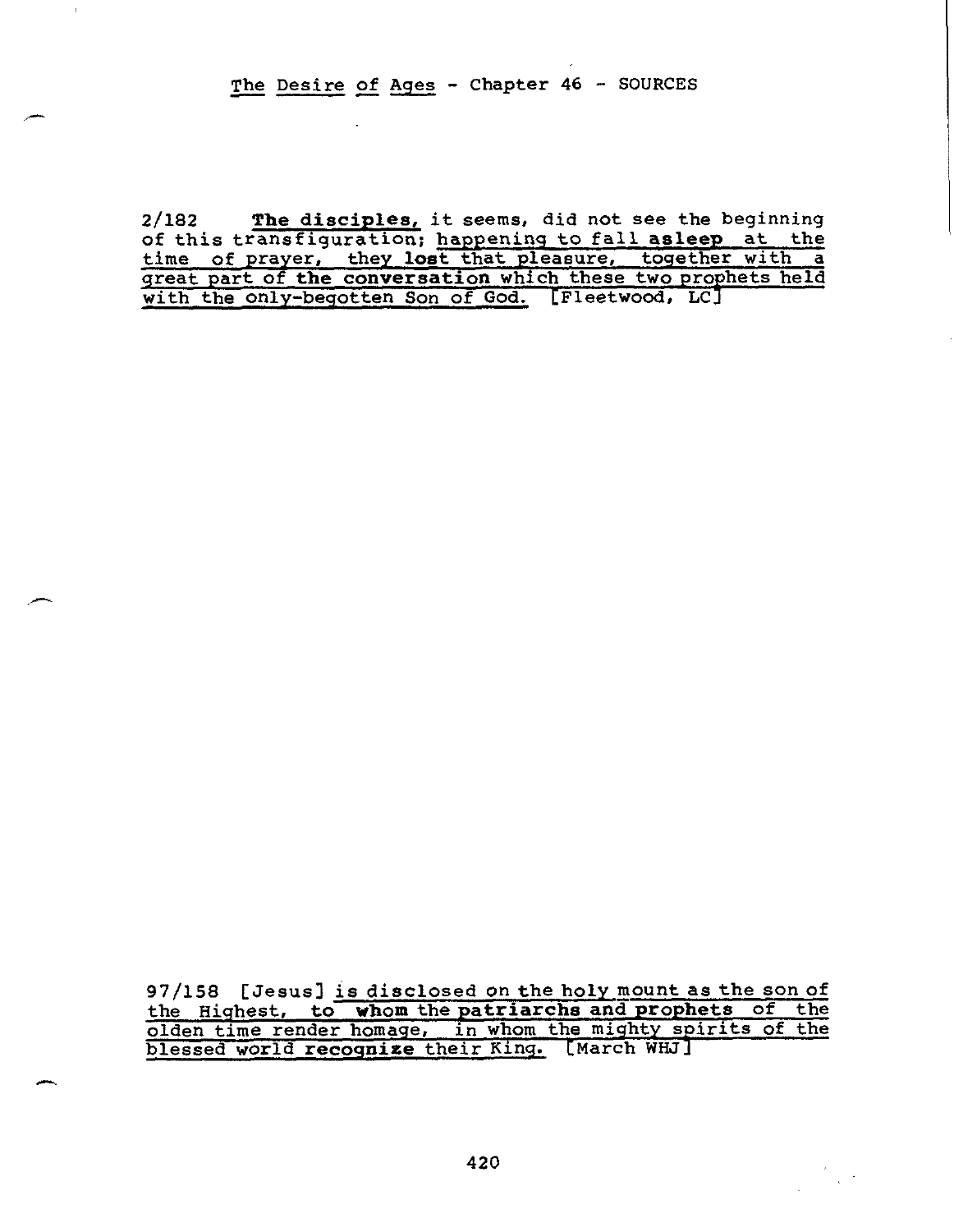DA84/425 While they were still gazing on the scene upon the mount, "a bright cloud overshadowed them: and behold a voice out of the cloud, which said, This is My beloved Son, in whom I am well pleased; hear ye Him."  $(B2)$ 

DA85/425 As they beheld **the cloud of glory,** brighter than **that** which **went before the tribes** of Israel **in the wilderness;** as they heard the **voice** of God speak in awful majesty that caused the mountain to tremble, **the disciples**  fell **smitten to the** earth. CM/86,90/157j (P1)

> 2SP66/331 **When the disciples** beheld **the awful cloud of glory,** brighter than **that** which **went before the tribes** of Israel **in the wilderness,** and when they heard **the voice** of God peal from **the cloud,** in accents of majesty that caused the mount to tremble as if shaken from its foundation, they could not endure the grandeur that oppressed their senses, and fell **smitten to the ground.** CM/86,90/157] (P1)

DA86/425 They remained prostrate, their faces hidden, **till Jesus** came near, and **touched them, dispelling their fears**  with His well-known voice, **"Arise, and be not afraid."**  [H/42-44/332] (P1)

> 2SP67/331 Thus **they** remained **upon their faces,** not daring to look up, **till Jesus approached** and **raised them** from the ground, **dispelling their fears** with his well-known, cheering voice, **saying, 'Arise, and be not afraid."** LF/9/183] (pl)

DA87/425 Venturing to **lift up their eyes, they saw** that **the**  heavenly **glory** had passed away, **the forms** of Moses and Elijah had disappeared. LH/46/332J (P2)

DA88/425 **They** were upon the mount, **alone with Jesus.**   $[H/46/332]$  (P1)

> 2SP71/336 In a brief space of time the favored disciples had beheld the **extremes of glory and of grief.** LM/169.3) (I2)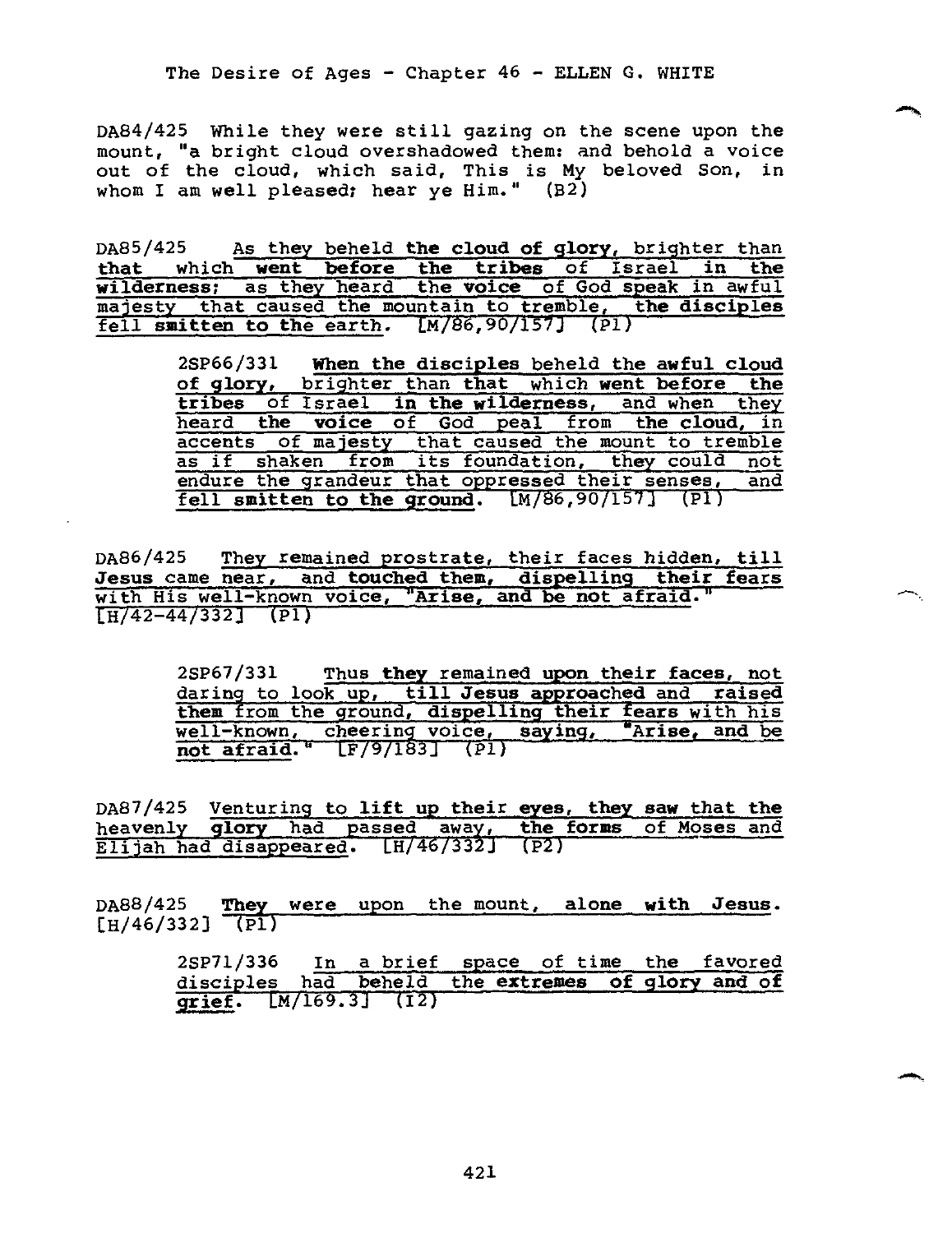86,90/157 And while he is yet **speaking, the awful cloud of the Shechinah's glory that went before the tribes in the wilderness, overshadows** them, and out **of the cloud** comes **the divine voice which had spoken from** the tabernacle of Moses and from the temple **of Solomon. . . . When the disciples, smitten to the ground** by the terror of "the voice from the excellent glory," **lift up their eyes again, they see** no man but Jesus only. [March, WHJ]

42-44/332 Jesus **comes, touches them.** The touch restores their strength. He says, **"Arise, and be not afraid." [Hanna, LCJ** 

**9/183 . . . they fell on their faces, and continued** in that **posture till Jesus approached, raised them** up, **and dispelled their fears, saying** unto them, **"Arise, and be not afraid. [Fleetwood, LC3** 

**46/332 The voices have ceased, the forms** have vanished, **the glory is gone; they are alone with Jesus** as at the first. [Hanna, LC]

169.3 These two **utmost extremes of glory and of grief, the heavenly transfiguration and** the earthly toil and sorrow, etc. March, WHJ]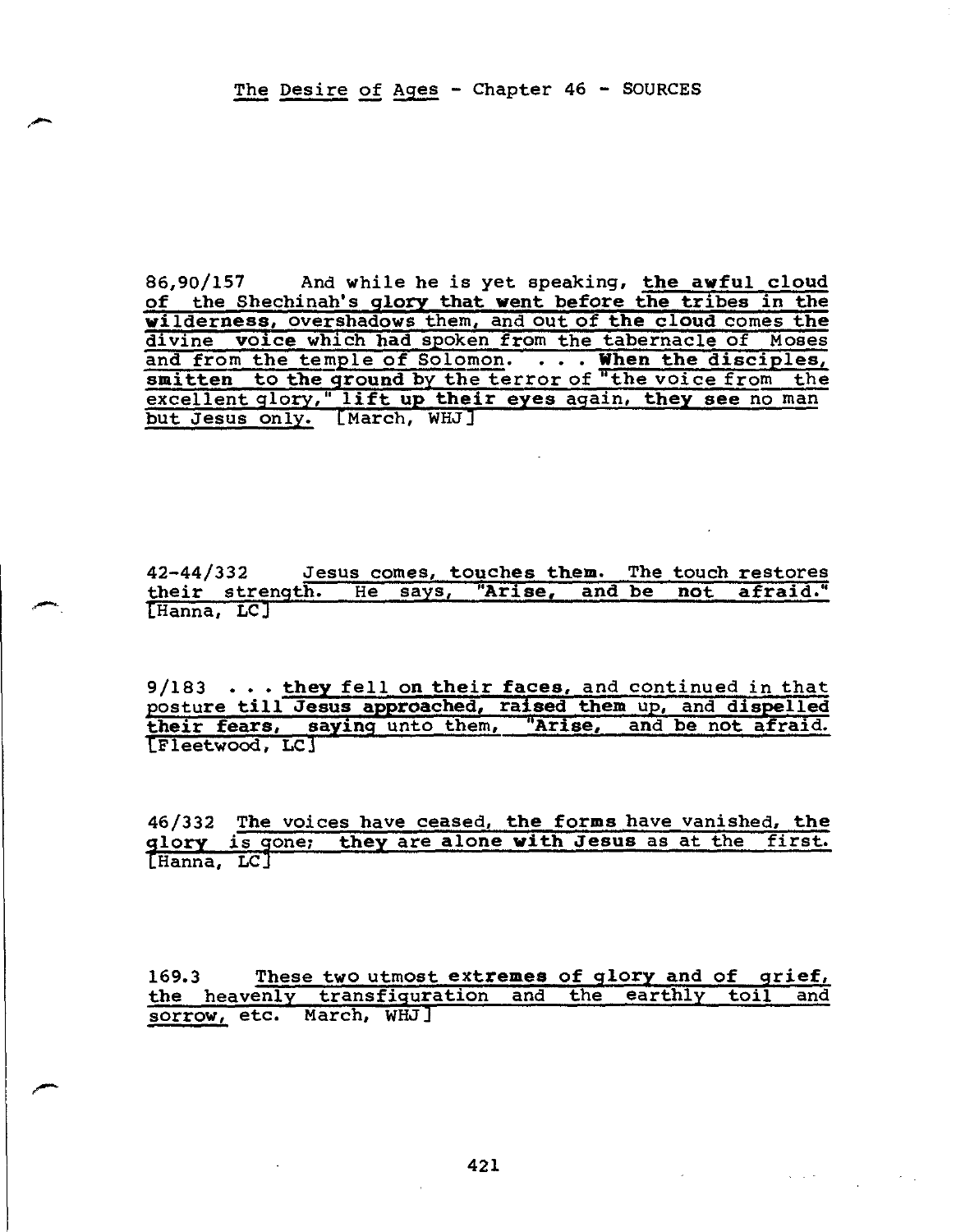2SP72/336 Jesus, descending **the mount** where he had been transfigured by the glory of God, where he had talked with the messengers of Heaven, and been proclaimed the Son of God by the Father's voice issuing from the radiant glory, meets a revolting spectacle, a **lunatic child, with countenance distorted, gnashing** its **teeth** in spasms of **agony**  which no mortal could relieve. LM/170.3J (12)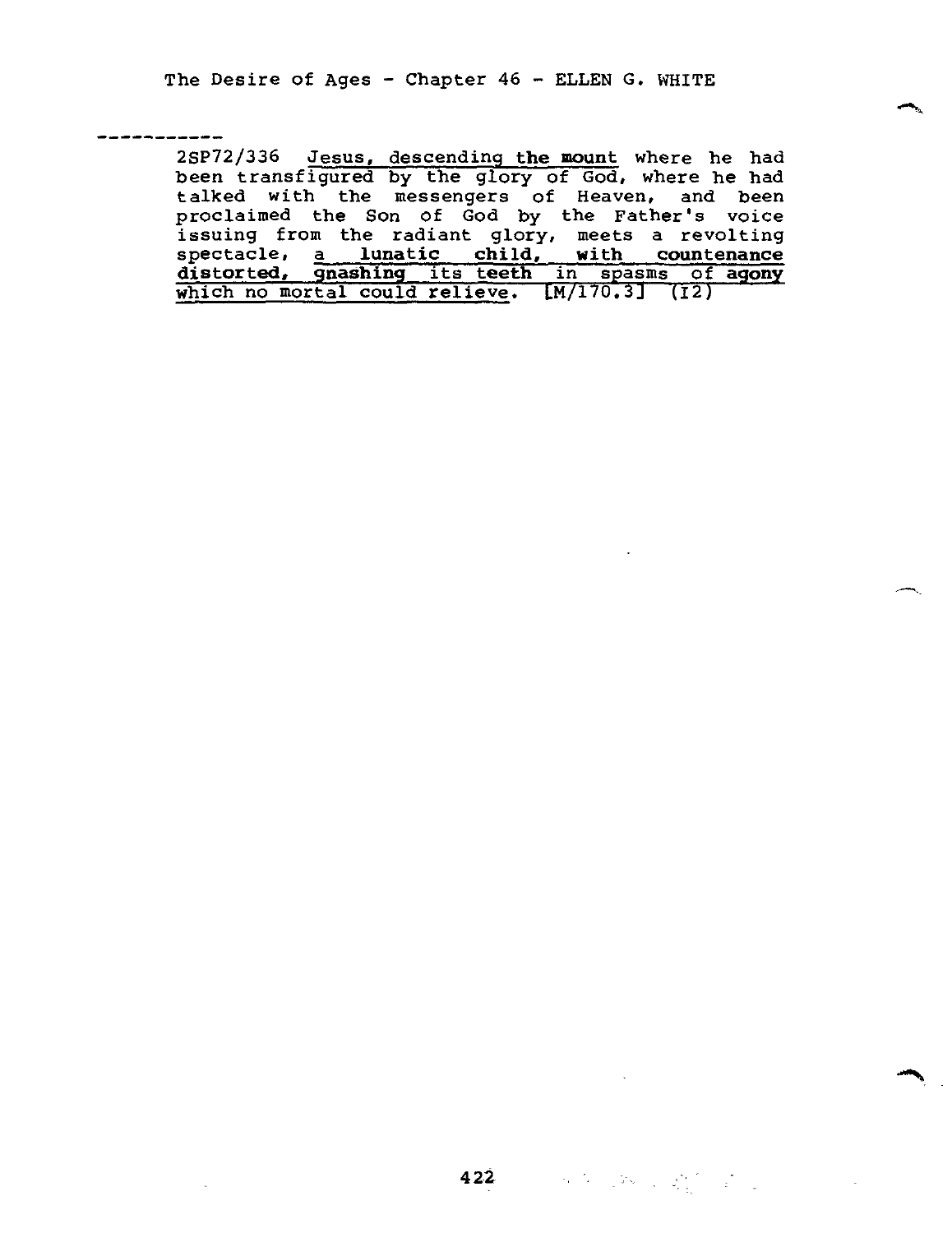The Desire of Ages - Chapter 46 - SOURCES

170.3 At the foot of **the mount** is seen the **lunatic child, with distorted** and deathlike **countenance, gnashing**  his **teeth** and convulsed with **agony;** [March WHJ]

 $\ddot{\phantom{a}}$ 

 $\mathcal{L}$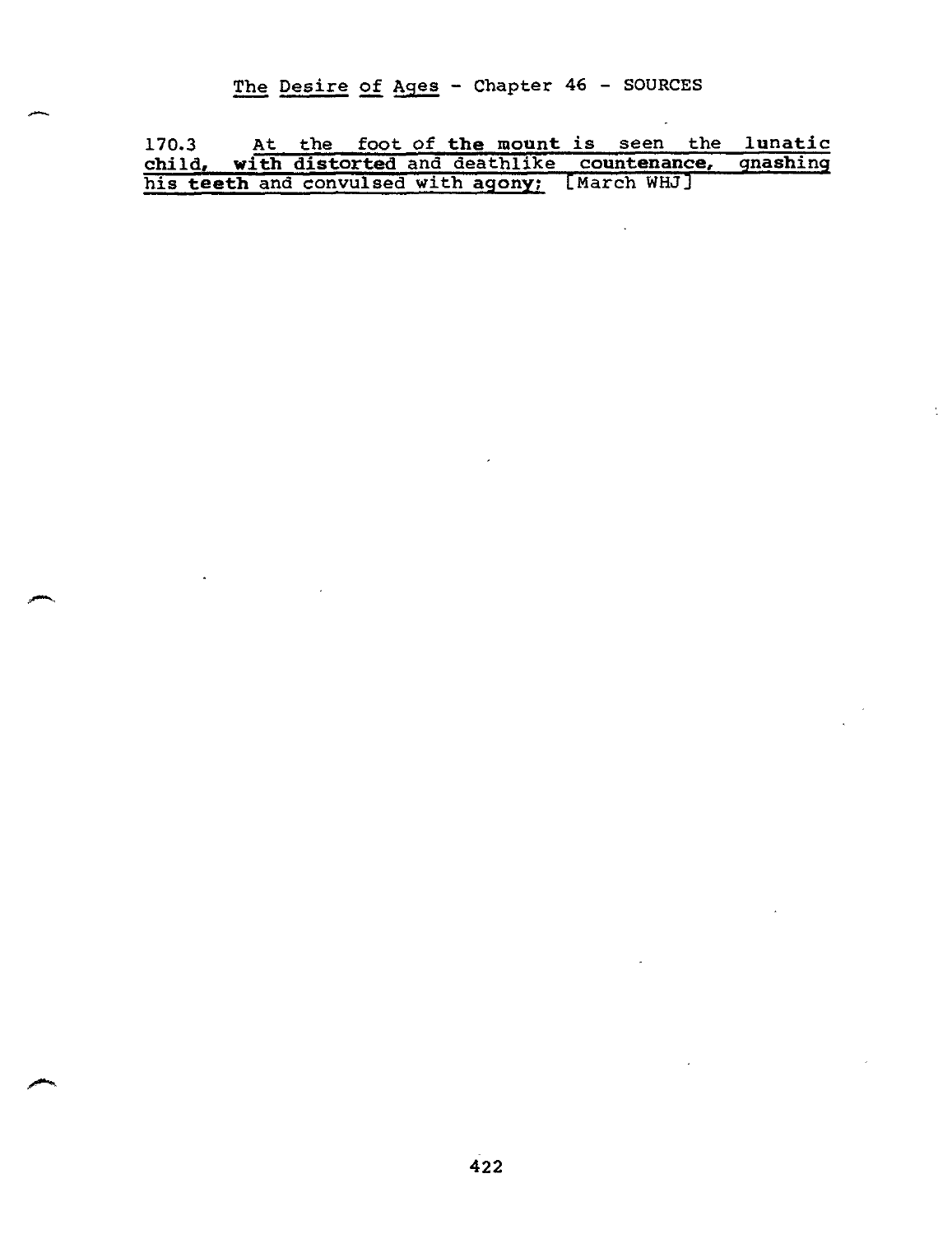### Analysis

Ellen White covers the story of the transfiguration in one of the shortest chapters of her life of Christ. The 88 sentences of chapter 46 form 89 units of evaluation since we divided sentence 3 into two parts. According to our study 48 sentences have been identified as Ellen White's own work and three sentences involve biblical quotations. It is possible that some of these sentences were influenced by a literary source according to our source analysis.

### Source Analysis - The DA Text

Table 1 on page 424 shows that Ellen White used a literary source for 38 of the 89 sentences we list for chapter 46. These dependent sentences measured out as either Strict Paraphrase (15) or Simple Paraphrase (11) for the most part. Eight units were rated as showing Partial Independence and two sentences met the criteria for Verbatim and Loose Paraphrase. According to the value we have arbitrarily placed on these varying degrees of dependency, the overall dependency of the entire chapter is 1.64. When only the actual dependent sentences are tallied the average rate of dependency is 3.7. In terms of percentage, 54 percent of the chapter's contents is independent and 43 percent dependent.

These dependent sentences are to be attributed largely to the work of one literary source. A synopsis of the literary parallels located for chapter 46 appears in Table 2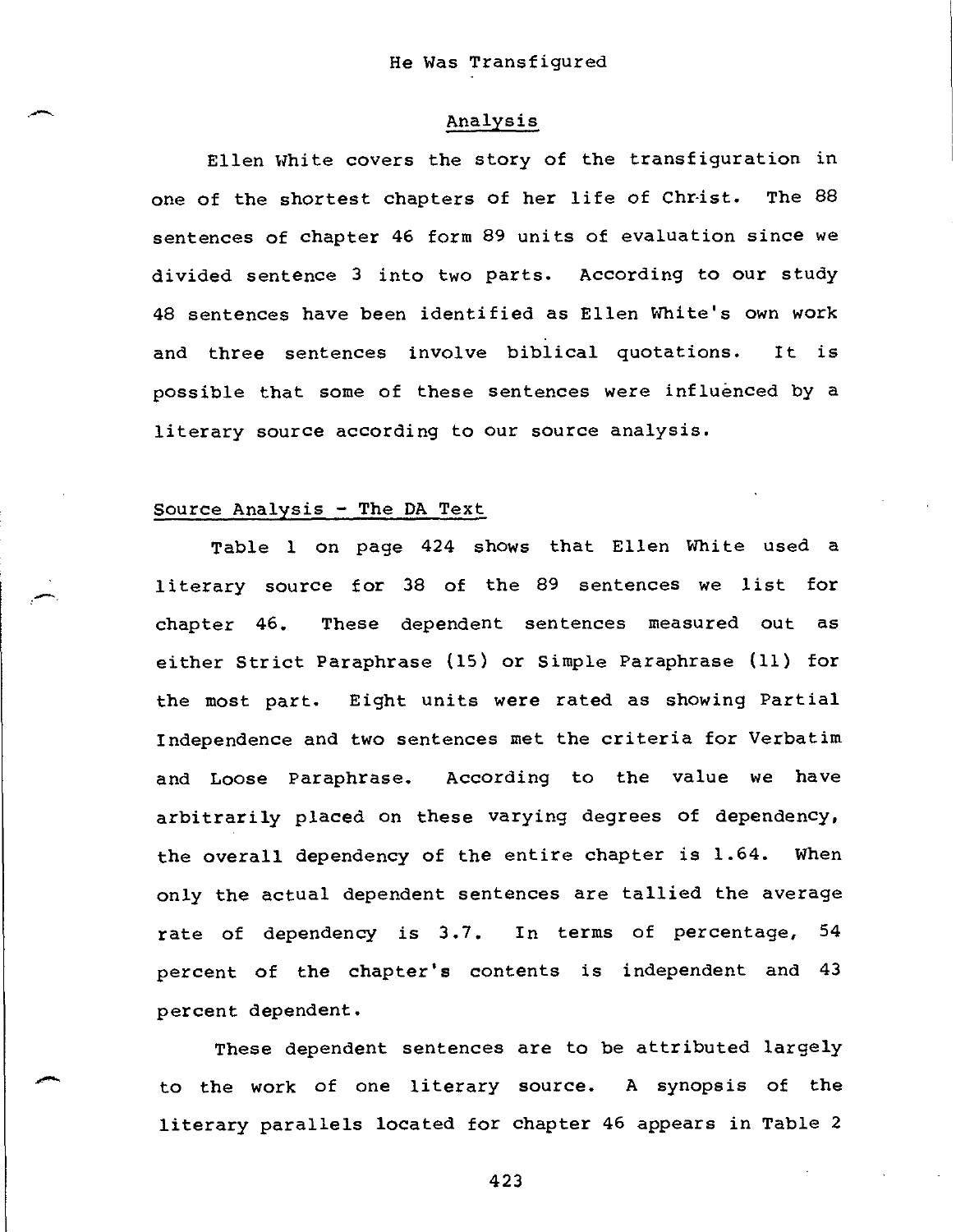| ţ |
|---|
|   |

 $\hat{\mathbf{r}}$ 

# EVALUATIONS OF LITERARY PARALLELS FOR CHAPTER 46

### Ellen White Text

|                      |                 | N        | $\omega$          | 4                 | UI               | <b>O</b>     | $\overline{\phantom{0}}$ | $\infty$            | $\pmb{\circ}$ |               |
|----------------------|-----------------|----------|-------------------|-------------------|------------------|--------------|--------------------------|---------------------|---------------|---------------|
|                      | Strict Verbatim | Verbatim | Strict Paraphrase | Simple Paraphrase | Loose Paraphrase | Source Bible | Partial Independence     | Strict Independence |               |               |
| LEXTL                | ุ≲              | S        | ᄗ                 | 52                | 53               | 瓦            | 12                       | ᆸ                   | 閃             | <b>TNILOL</b> |
| ăÀ                   | 8               | ន        | 〓                 | 니                 | 8                | 8            | ଛା                       | टी                  | ဥု            | <u>ଞ୍ଜ</u>    |
| o<br>S<br>k<br>82    | $8^{\circ}$     | S        | 8                 | 3                 | 8                | S            | င္ထ                      | S                   | 8             | 29            |
| <b>TOTALS PRE-DA</b> | 8               | ß        | $\mathcal{S}$     | ဒြ                | 8                | 15           | ခြ                       | $(02)$ (00)         |               | <b>S</b>      |

 $\bar{\epsilon}$ 

 $\bar{z}$ 

 $\bigg\}$ 

 $424$ 

 $\epsilon$ 

 $\big\}$ 

 $\overline{\phantom{a}}$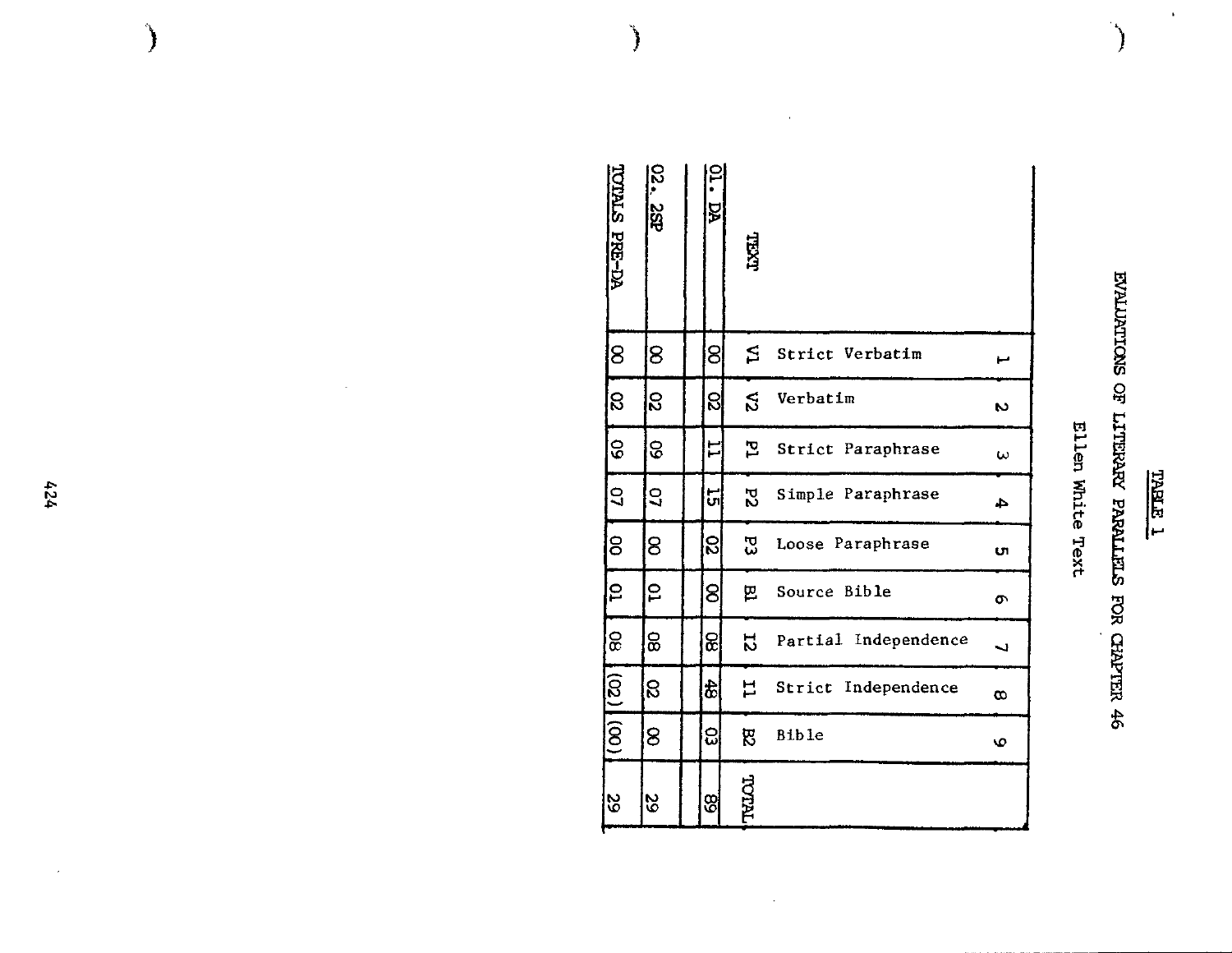on page 426. The Walks and Homes of Jesus by Daniel March furnished 30 of the 38 parallels with the remaining eight scattered among Cumming's commentary on Matthew and three lives of Christ. $<sup>1</sup>$ </sup>

A few sentences of chapter 46 exhibited verbal parallels with sources known to have been used by Ellen White elsewhere in the composition of DA but nevertheless were not rated as dependent. Sentences 49 and 53 of DA contained verbal similarities when compared to a few sentences from Henry Melvill's sermon on "The Transfiguration," preached in  $1834.^2$  The content, however, was so common and the parallel terms so typical of commentary on this topic that literary dependency did not appear conclusive. We have listed the quotations from Melvill nevertheless and have included the underlining. The reader can judge for him-/herself as to dependency.

Other examples where we have included possible parallels without evaluation may be found in connection with DA28 where we quote from George Jones;<sup>3</sup> DA60 where a sentence from John Cumming's life is very close to the

2Henry Melvill, Miscellaneous Sermons, Vol. I (London: "The Pulpit" Office, Glasshouse Yard, 1843).

IThe lives of Christ by John Fleetwood and William Hanna have been discussed in the earlier chapters of this study. W. Robertson Nicoll's work was introduced in the opening section of this chapter. March covers much of the same ground in his chapter on "The Holy Mount," The Days of the Son of Man (New York: A. D. F. Randolph, 1881). His revisions clearly show, however, that Ellen White here is dependent on Walks and Homes of Jesus.

Puipit" Office, Glasshouse rard, 1043).<br>3George Jones, Life-Scenes from the Four Gospels, 3rd ed. (Philadelphia: J. C. Garrigues & Co., 1868).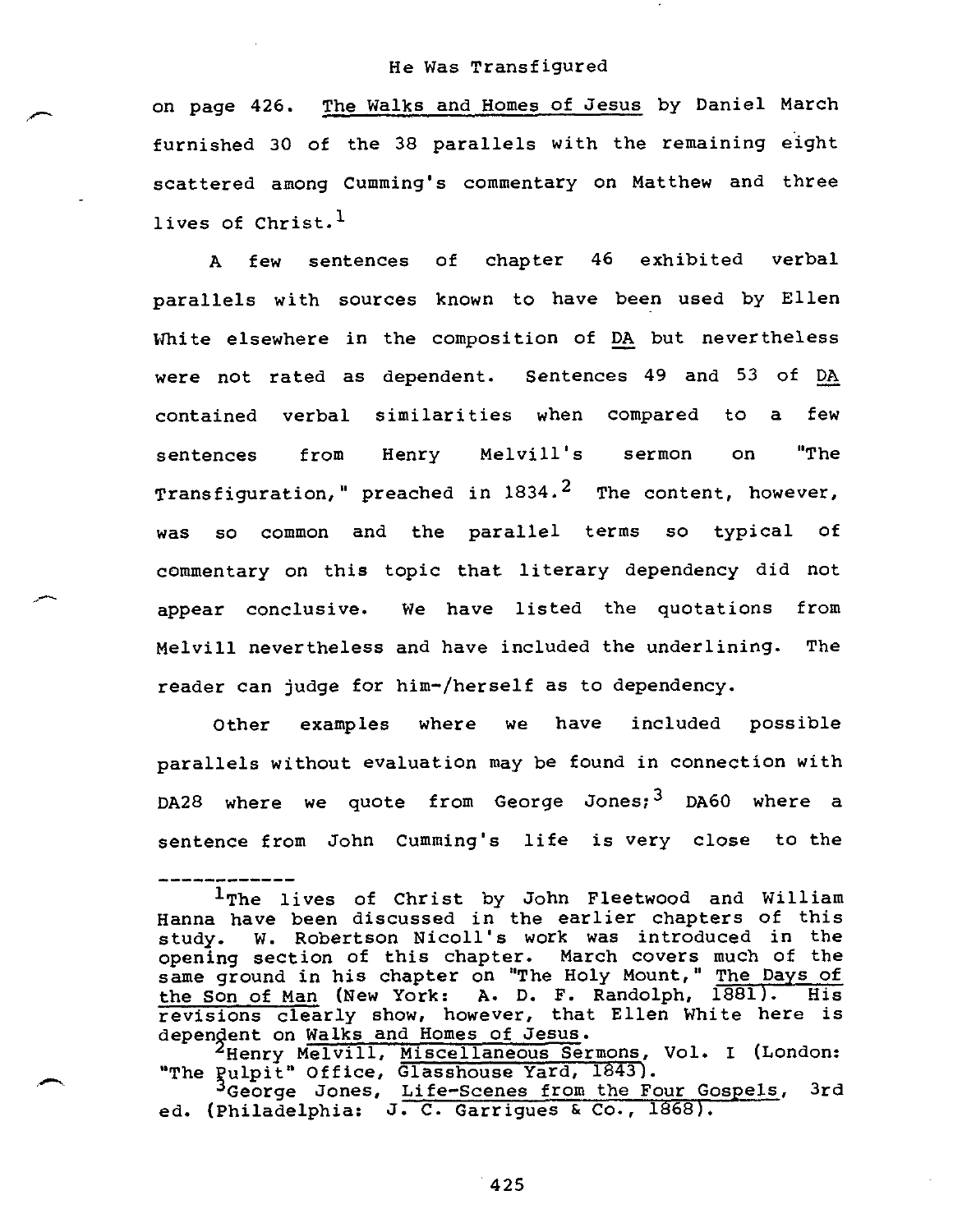### <u>TABLE 2</u>

# DISTRIBUTION OF SOURCES FOR CHAPTER 46

ो

### Desire of Ages Text Desire of Ages Text

| TOTALS DA Text           | <u>଼</u><br>.<br>Nicoll LC | <u>ូ</u><br>March WH | ž.<br>Hanna LC | င္လ<br>Fleetwood LC | δ.<br><b>Cumming</b><br><b>SR-Mt</b> | <b>Bible</b> | 口义口    |                              |          |
|--------------------------|----------------------------|----------------------|----------------|---------------------|--------------------------------------|--------------|--------|------------------------------|----------|
| 8                        | 8                          | 8                    | 8              | 8                   | 8                                    |              |        | S Strict Verbatim            |          |
| $\overline{\mathcal{S}}$ | 8                          | S                    | 8              | 8                   | 8                                    |              |        | $S$ Verbatim                 | N        |
| $\mathbf{L}$             | 8                          | 8                    | S              | 8                   | 8                                    |              |        | Strict Paraphrase            | ω        |
| ក្                       | 5                          | $\overline{5}$       | $\mathbf{S}$   | S                   | S                                    |              |        | N Partial Paraphrase         | 4        |
| g                        | 8                          | ဥ                    | 8              | P                   | 8                                    |              | 53     | Loose Paraphrase             | Uι       |
| 8                        | 8                          | 8                    | 8              | $\overline{8}$      | 8                                    |              | 巴      | Source Bible                 | $\sigma$ |
| 8                        | 8                          | 8                    | 8              | 8                   | 8                                    |              | 55     | Partial Independence         | ┙        |
| l                        | 8                          | 8                    | 8              | 8                   | 8                                    |              |        | <b>E</b> Strict Independence | $\infty$ |
| $\overline{(53)}$        | 8                          | 8                    | $8^{\circ}$    | $\overline{8}$      | 8                                    | ္ထု          | ଞ      | <b>Bible</b>                 | O        |
| $\mathbf{f}$             | S                          | ိပ္င                 | \$             | S.                  | ဠ                                    | ଅ            | TNIJOL |                              |          |

 $\bar{\beta}$ 

 $\bigg)$ 

 $\bar{\beta}$ 

Ŧ

Ī,

 $\bar{\omega}$ 

 $\bigg)$ 

924

 $\begin{array}{c} 1/2 \\ 2/3 \end{array}$ 

 $\Delta^+$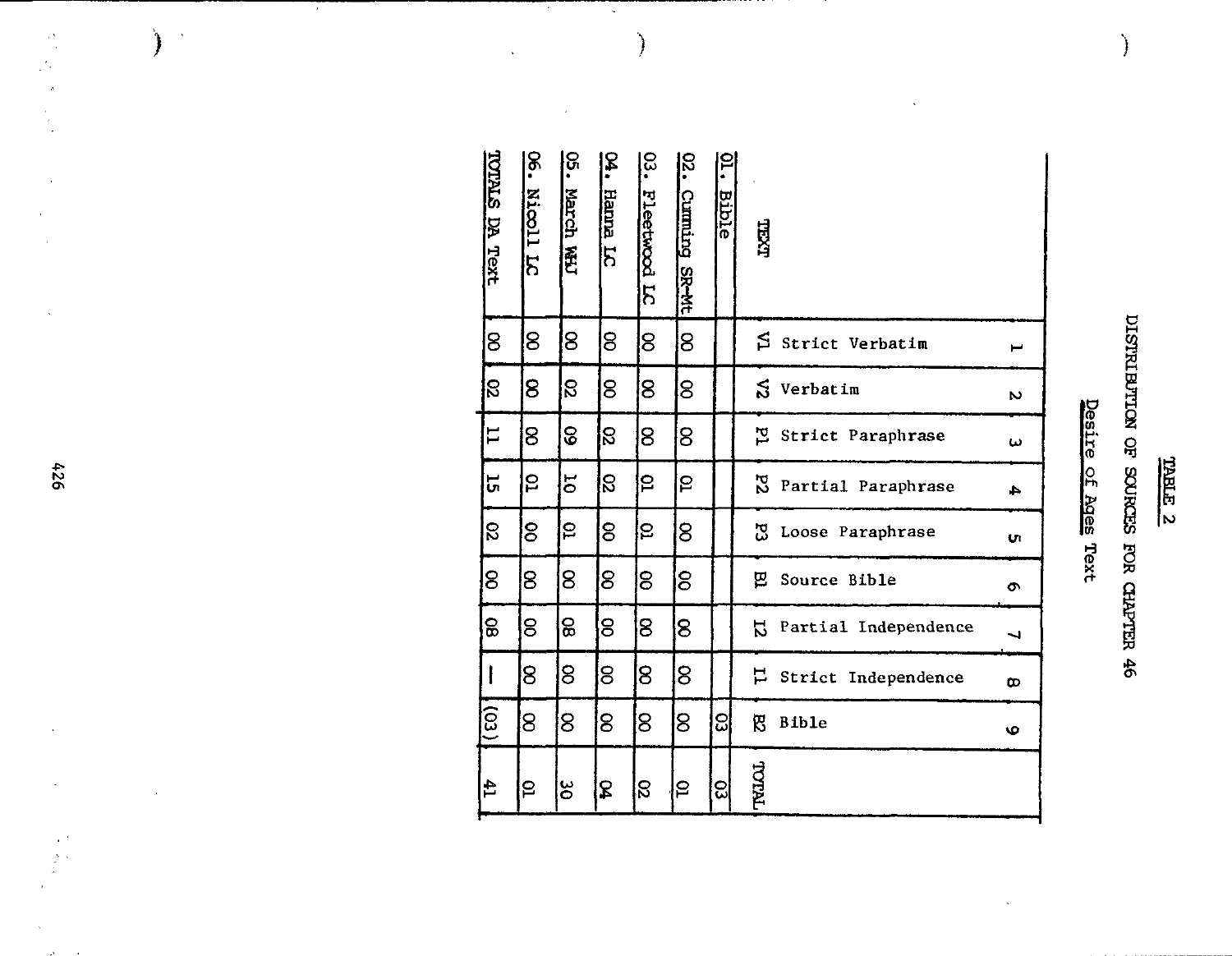parallel we list from March; and DA66 where a second quote from Nicoll is left without evaluation.

A close scrutiny of such similarities between the various accounts being compared will clearly reveal the complexity of literary comparison, especially if one wants to avoid "parallelomania" (seeing parallels where none really exist). The situation is further complicated when you add the biblical text and Ellen White's earlier comment(s). Take for example DA86 and 2SP67 which follows immediately. The early text shows a greater degree of dependency upon Fleetwood than does the later DA text if you discount the addition of "touched them." In both sentences the Bible is also being quoted briefly. The only gospel to report these words of Jesus is Matthew. But Matthew is also the only evangelist to record that Jesus "touched them," an expression not found in Fleetwood.

We know that Ellen White is using the Bible in this chapter as well as Hanna and Fleetwood. March does not elaborate on this detail of the story. We also know that she is working with her earlier material. Now how are all these sources to be separated out so that we may with some degree of confidence identify the one source behind this particular sentence? Our solution was to indicate by including 2SP67 that Ellen White is reworking her earlier text which used Fleetwood and adding some detail from Hanna. We therefore list the special source for DA86 as Hanna. Ellen White would not have needed to use the Bible here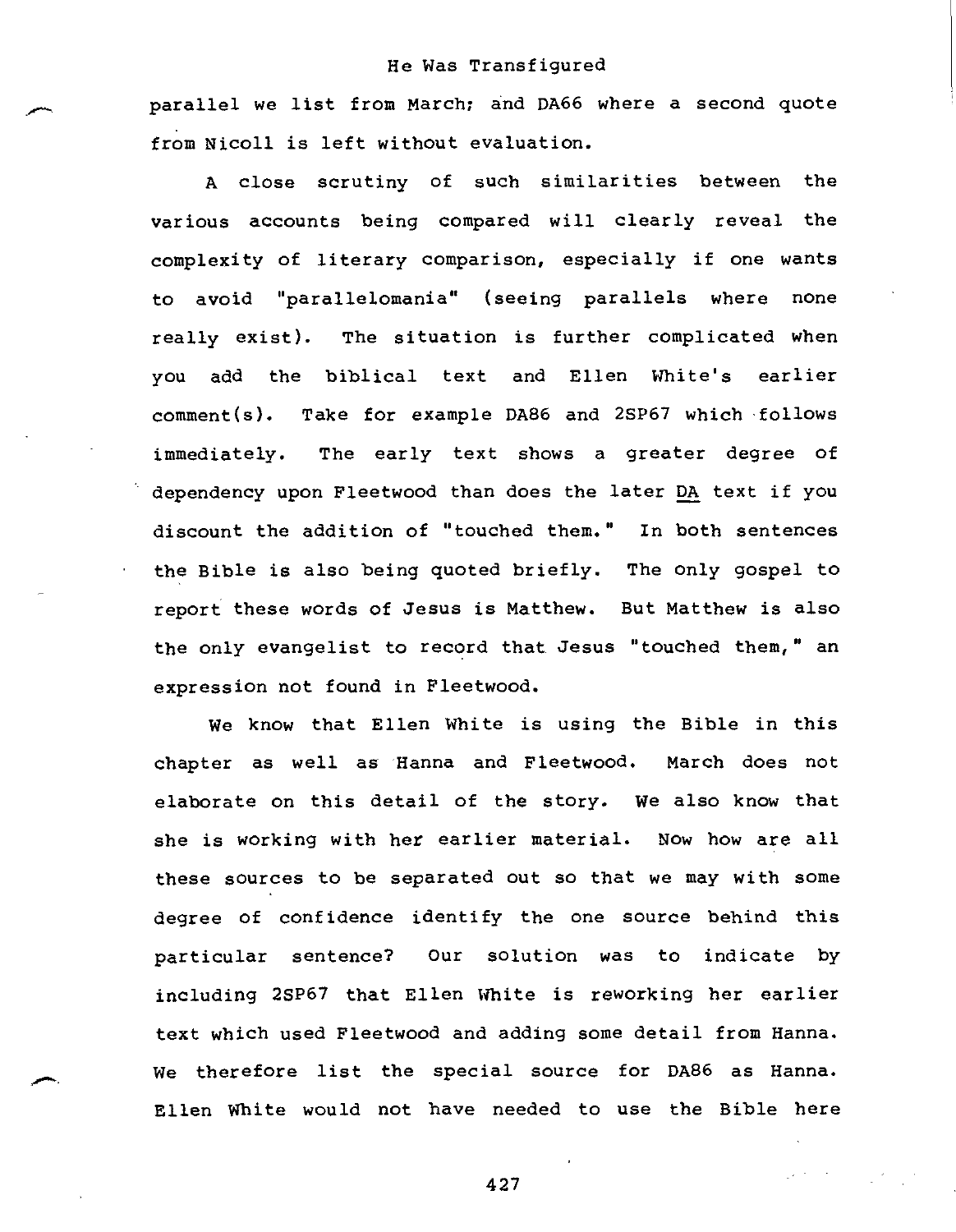because we have no independent biblical quotation and the Bible is already being quoted by Hanna. The fact that Ellen White uses Hanna in the following two sentences, DA87 and 88, would appear to confirm our choice of Hanna over the Bible for the source of DA86.

We readily admit that the evidence is not above confutation. We only argue that if we are limited to using one source for each sentence except where that seems impossible,  $1$  the more likely solution was the Hanna option.

We have already pointed out above that this chapter is largely based on chapter XXVIII of The Spirit of Prophecy, Vol. II.<sup>2</sup> Our analysis of the dependent sentences of this earlier writing revealed that March's Walks and Homes of Jesus is the major literary source. Our tabulation presented in Table 3, page 429, lists 23 parallels from March and four from Fleetwood and Hanna. We have not evaluated all 77 sentences of the earlier text but those included in our analysis usually rate the same as or higher than the DA text when it comes to literary dependency. We have listed in Table 4, page 430 those where the content is similar enough to allow this kind of comparison. There are exceptions, however, as the second section of the table shows.

In several of the previous chapters of our study we have included a table listing the parallel sentences between

<sup>1</sup>Cf. 2SP60 following DA58.<br><sup>2</sup>See page 406.

La Cartera Corpo

428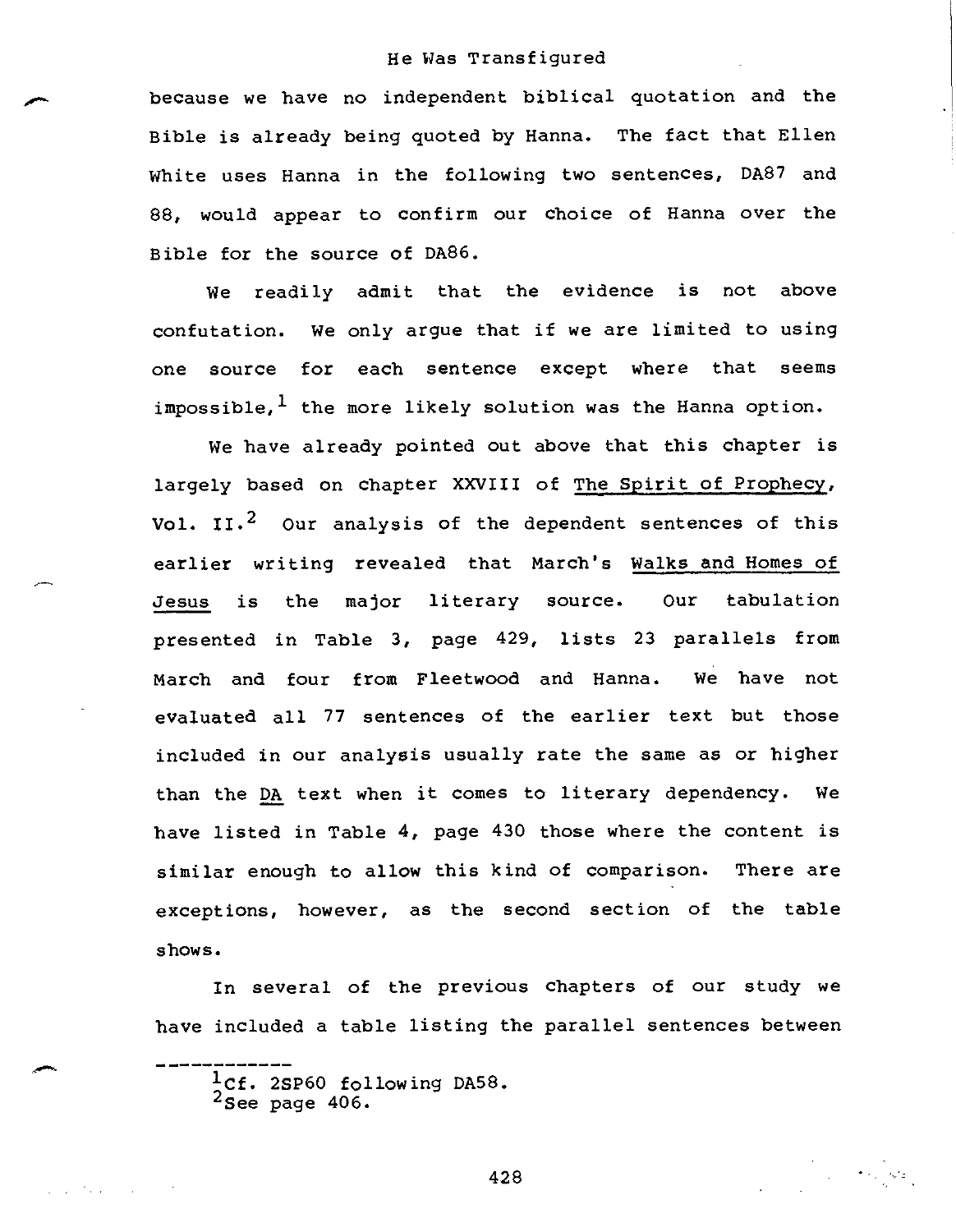| ŕ<br>ኳ<br>Ļ<br>τ |
|------------------|
|                  |

# DISTRIBUTION OF SOURCES FOR CHAPTER 46

 $\left\langle \right\rangle$ 

## Pre-Desire of Ages Text

| TOTALS Pre-DA | ይ<br>የ<br><b>Warch WH</b> | ၕ<br><b>Hanna</b><br>5 | ន<br>•<br>Fleetwood LC | <b>RGK</b>    | TYAT    |                        |                          |
|---------------|---------------------------|------------------------|------------------------|---------------|---------|------------------------|--------------------------|
| 8             | 8                         | 8                      | 8                      | 8             | S       | Strict Verbatim        | سو                       |
| ន             | ន                         | 8                      | 8                      | ଟ୍ରା          | న       | Verbatim               | Z                        |
| 8             | 8                         | 8                      | ဥ                      | ଥି            | 현       | Strict Paraphrase      | س                        |
| 5             | ႙                         | g                      | S                      | ଞ୍ଜ           | 52      | Partial Paraphrase     | 4                        |
| 8             | 8                         | 8                      | 8                      | 8             | بر<br>پ | Loose Paraphrase       | <b>UT</b>                |
| ₽             | 8                         | ဠ                      | 8                      | ଥି            | 밈       | Source Bible           | თ                        |
| 8             | 8                         | 8                      | 8                      | 잉             | 52      | Partial Independence   | $\overline{\phantom{0}}$ |
| g             | 8                         | 8                      | 8                      | $\mathbb{S}$  | ᄇ       | Strict<br>Independence | $\infty$                 |
| $\widehat{g}$ | 8                         | 8                      | 8                      | 8             | 52      | <b>Bible</b>           | O                        |
| 82            | 23                        | ဠ                      | ဥ                      | $\mathcal{S}$ | TNIJOL  |                        |                          |

 $\epsilon$ 

 $\bar{\mathcal{A}}$ 

 $\big)$ 

 $\hat{\mathcal{L}}$ 

624

 $\begin{array}{c} \end{array}$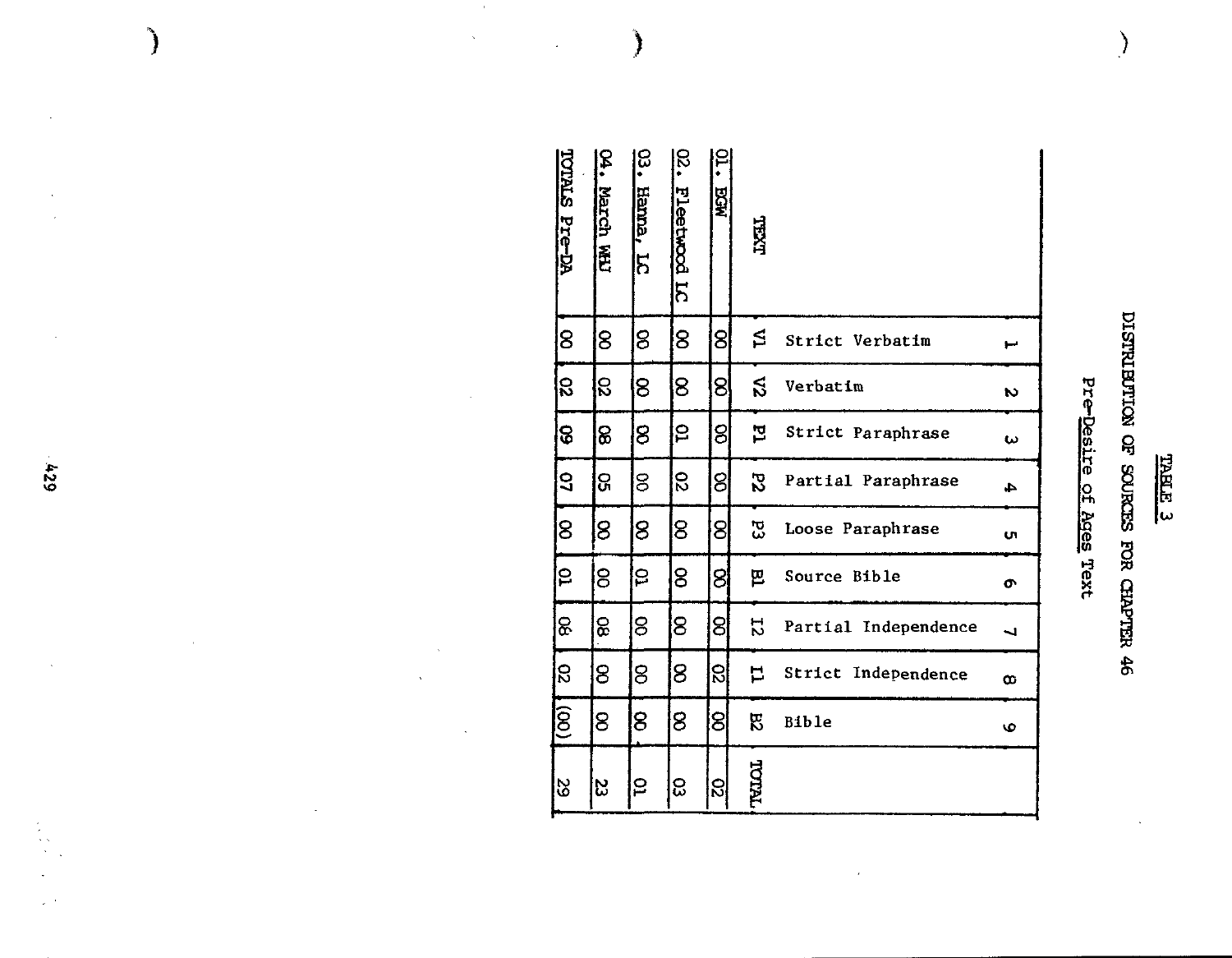### TABLE 4

### Desire of Ages and Pre-DA Text Evaluations Compared

### Chapter 46

### Same Sentence - Similar Words

| $No. -$ | <u>DA</u> Text               | Eval.                                                                                                                            | Pre-DA Txt. Eval.                    |                                                                                                                                                                                  | $Pre-DA$ | Eval. |
|---------|------------------------------|----------------------------------------------------------------------------------------------------------------------------------|--------------------------------------|----------------------------------------------------------------------------------------------------------------------------------------------------------------------------------|----------|-------|
|         | $01. - DA 1/419$             |                                                                                                                                  | 2SP 20/326                           |                                                                                                                                                                                  |          |       |
|         | $02. - \overline{DA} 32/421$ | $rac{P2}{P1}$                                                                                                                    | $2SP$ 40/328                         |                                                                                                                                                                                  |          |       |
|         | $03. - \overline{DA} 33/421$ |                                                                                                                                  | $2SP$ 41/328                         |                                                                                                                                                                                  |          |       |
|         | $04. - \overline{DA} 36/421$ |                                                                                                                                  | 2SP 44/328                           |                                                                                                                                                                                  |          |       |
|         | $05. - \overline{DA} 55/422$ |                                                                                                                                  | 2SP 59/330                           |                                                                                                                                                                                  |          |       |
|         | $06. - \overline{DA} 75/425$ |                                                                                                                                  | 2SP 55/330                           |                                                                                                                                                                                  |          |       |
|         | $07. - \overline{DA} 85/425$ |                                                                                                                                  | 2SP 66/331                           | $\begin{array}{c}\n \text{p1} \\ \hline\n \text{V2} \\ \hline\n \text{p1} \\ \hline\n \text{p2} \\ \hline\n \text{p2} \\ \hline\n \text{p1} \\ \hline\n \text{p1}\n \end{array}$ |          |       |
|         | $08. - \overline{DA} 86/425$ | $\begin{array}{r} \n 12 \\ \hline\n 12 \\ \hline\n 12 \\ \hline\n 12 \\ \hline\n 12 \\ \hline\n 11 \\ \hline\n 11\n \end{array}$ | 2SP 67/331                           |                                                                                                                                                                                  |          |       |
|         |                              |                                                                                                                                  |                                      |                                                                                                                                                                                  |          |       |
|         |                              |                                                                                                                                  | Same Thought - Modified Construction |                                                                                                                                                                                  |          |       |
|         |                              |                                                                                                                                  |                                      |                                                                                                                                                                                  |          |       |
|         |                              |                                                                                                                                  |                                      |                                                                                                                                                                                  |          |       |

|  | $01. - DA$ 2/419 | V2 | 2SP 22/326                                                                   |  |  |
|--|------------------|----|------------------------------------------------------------------------------|--|--|
|  |                  |    | $0.2. - \overline{DA12, 13/419}$ $\overline{PI, P2}$ $\overline{2SP}$ 30/327 |  |  |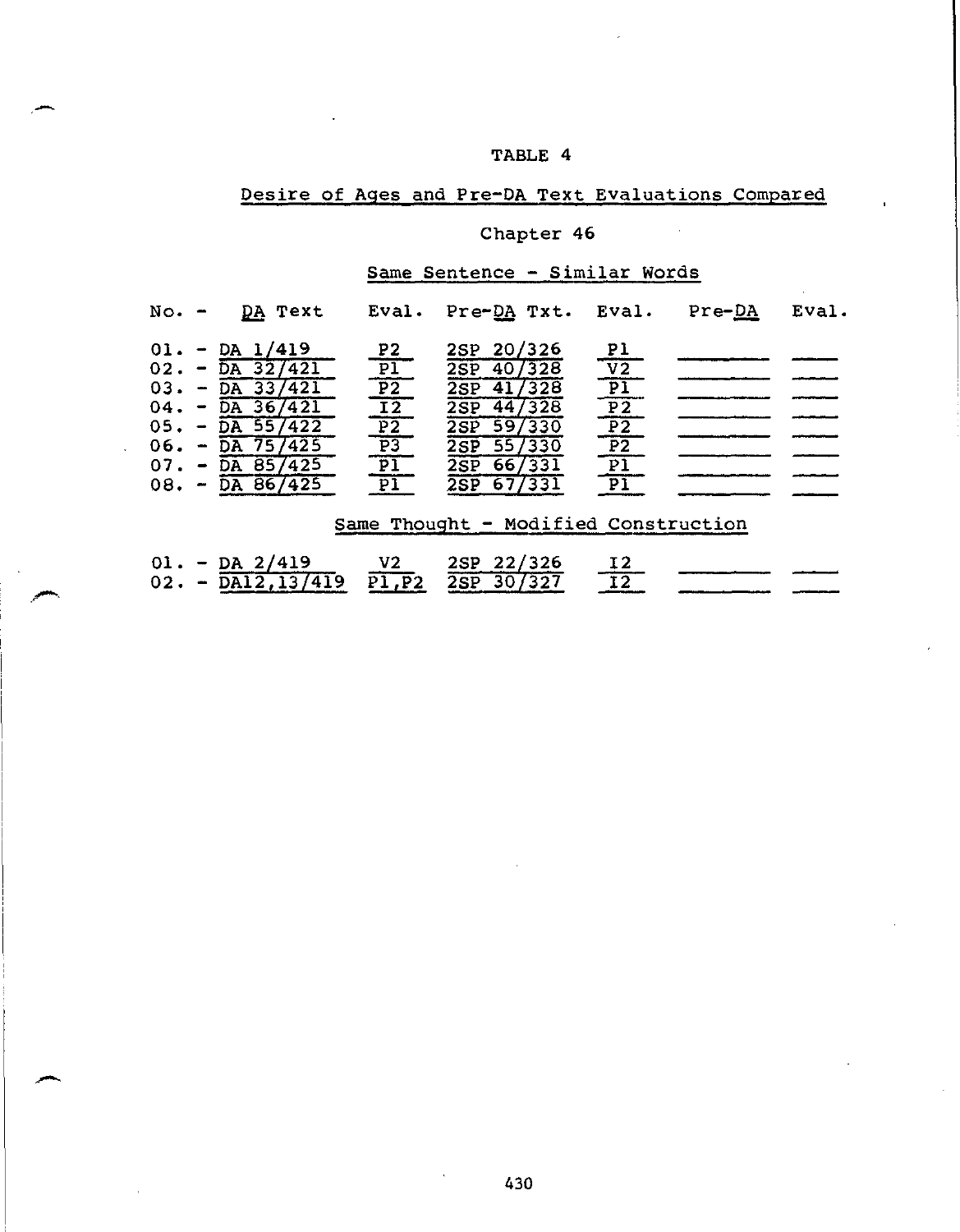the DA text and the earlier writings of Ellen White used in the composition of the later DA text. That data for this chapter may be found under Table A on page 432.

This dependency of the DA text on earlier materials from the pen of Ellen White, particularly The Spirit of Prophecy, should not surprise us. In a letter to W. C. White, Marian Davis, Ellen White's major literary assistant for the production of The Desire of Ages, wrote:

Whatever plan we follow, there is much work to be done if the book [Desire of Ages] is finished at all as it should be. Considering that the very cream has been taken from a large part of the old book [The Spirit of Prophecy], and has been put into everybody's hands, it seems a pity that this new work should have nothing fresh for many of its most important chapters. It seems a pity too, that the most important part of the book should be the part to be hurried and slighted. Again, the chapters as they stand in the old book need a thorough revision and rearrangement for the new. You know what criticisms this will excite. If we can add fresh matter it will help the case. I do not write these things to complain of difficulties, but because I think, so far as possiple, we should understand the situation just as it is.<sup>1</sup>

It is clear from this comment of Marian Davis and from the general introduction to this investigation that the objectives in producing this new life of Christ included both the necessities of including the old material and adding "fresh matter." The writers also recognized the need for a "rearrangement" of the chapters.

The comparison provided by Table A reveals that the intentions for the new publication are supported by the evidence from chapter 46. We have also included a few

<sup>&</sup>lt;sup>1</sup>Marian Davis letter to Elder W. C. White, August 9, 1897.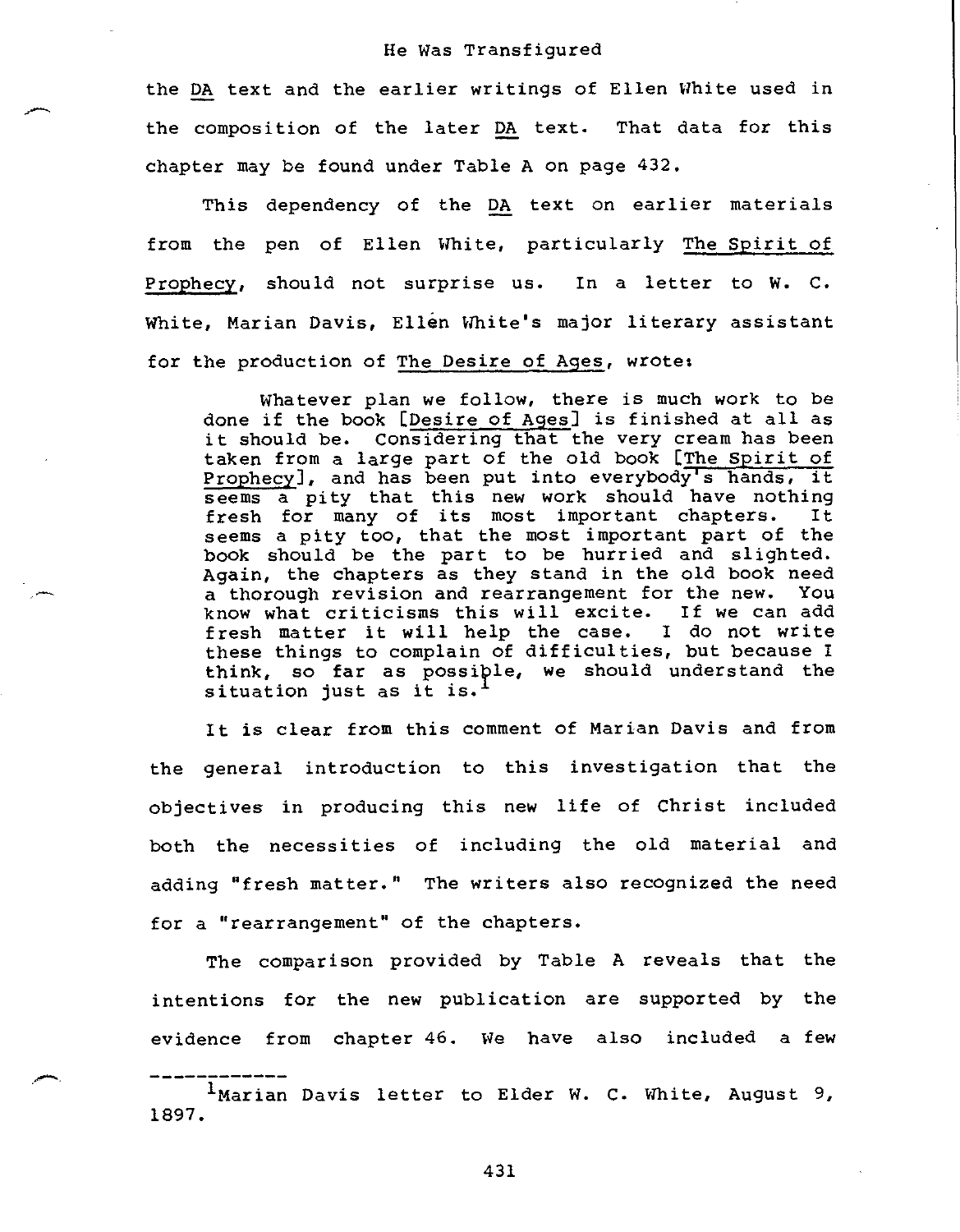### TABLE A

### LISTING OF PARALLEL SENTENCES FOR CHAPTER 46

|      | $\frac{2SP}{2}$           | $\underline{\mathbf{DA}}$  |              | 2SP         | $\underline{\mathbf{DA}}$ |
|------|---------------------------|----------------------------|--------------|-------------|---------------------------|
| 001. |                           |                            |              |             |                           |
| 002. | [1–19]<br>$\overline{20}$ | Chapt. 45                  | 046.<br>047. | 58<br>59    | (54)                      |
| 003. | $21 - 25$                 |                            | 048.         |             | 35)                       |
| 004. |                           | (2,3)                      |              |             | $\overline{56}$           |
| 005. | $\overline{26}$<br>27     | $\left( 4\right)$          | 049.         |             | 57                        |
|      |                           | (5)                        | 050.         | 60          | (58)                      |
| 006. | $\overline{28}$           | $\overline{6}$<br>7        | 051.         | 62, 63      | (59)                      |
| 007. |                           |                            | 052.         | 64          | (60)                      |
| 008. |                           | $\overline{8}$             | 053.         |             | 61                        |
| 009. |                           | 9                          | 054.         |             | 62                        |
| 010. |                           | 10                         | 055.         |             | 63                        |
| 011. |                           | īī                         | 056.         |             | 64                        |
| 012. | 29,30                     | (12, 13)                   | 057.         |             | 65                        |
| 013. |                           | $\overline{14}$            | 058.         | 46          | (66)                      |
| 014. |                           | 15                         | 059.         |             | 67                        |
| 015. | 31                        | 16, 17                     | 060.         |             | 65                        |
| 016. | $\overline{32}$           | $\overline{18}$            | 061.         |             | $\overline{69}$           |
| 017. | 33                        | $(\overline{19})$          | 062.         | 47          | $(70 - 72)$               |
| 018. | $\overline{34}$           | (20)                       | 063.         |             |                           |
| 019. |                           | 21                         | 064.         |             |                           |
| 020. |                           | $\overline{2}\overline{2}$ | 065.         | 45,46       | (73)                      |
| 021. |                           | $\overline{23}$            | 066.         |             | 74                        |
| 022. | 35                        | (24, 25)                   | 067.         | 55          | (75)                      |
| 023. | $\overline{36}$           | $\overline{26}$            | 068.         |             | 76                        |
| 024. | 37                        |                            | 069.         |             | 77                        |
| 025. | $\overline{38}$           | (27)                       | 070.         |             | 78                        |
| 026. |                           | $\overline{28}$            | 071.         |             | 79                        |
| 027. | 39,57                     | $(29 - 31)$                | 072.         |             | 80                        |
| 028. | 40                        | $\overline{32}$            | 073.         |             | 81                        |
| 029. | 41                        | 33                         | 074.         |             | 82                        |
| 030. | 42                        | (34)                       | 075.         |             | 83                        |
| 031. | 43                        | (35)                       | 076.         | 65,76       | (84)                      |
| 032. | 44,45                     | $\left( 36\right)$         | 077.         | 66          | (85)                      |
| 033. |                           | 37                         | 078.         | 67          | (86)                      |
| 034. | 49,5la                    | (38)                       | 079.         | 68          | (87, 88)                  |
| 035  |                           | 39                         | 080          |             | ਕ਼                        |
| 036. |                           | 40                         | 081.         | $[69 - 73]$ | Chapt. 47                 |
| 037. | $\overline{51b}$          | (41)                       | 082.         |             |                           |
| 038. | 52                        | (42)                       | 083.         |             |                           |
| 039. |                           | $\overline{43}$            | 084.         |             |                           |
| 040. | 53                        | (44)                       | 085.         |             |                           |
| 041. | 54                        | (45, 46)                   | 086.         |             |                           |
| 042. | 77                        | $\overline{47 - 49}$ )     | 087.         |             |                           |
| 043. |                           | 50                         | 088.         |             |                           |
| 044. |                           | $\overline{51}$            | 089.         |             |                           |
| 045. | 74,75                     | (52, 53)                   | 090.         |             |                           |
|      |                           |                            |              |             |                           |

1Parentheses indicate modification of earlier text form.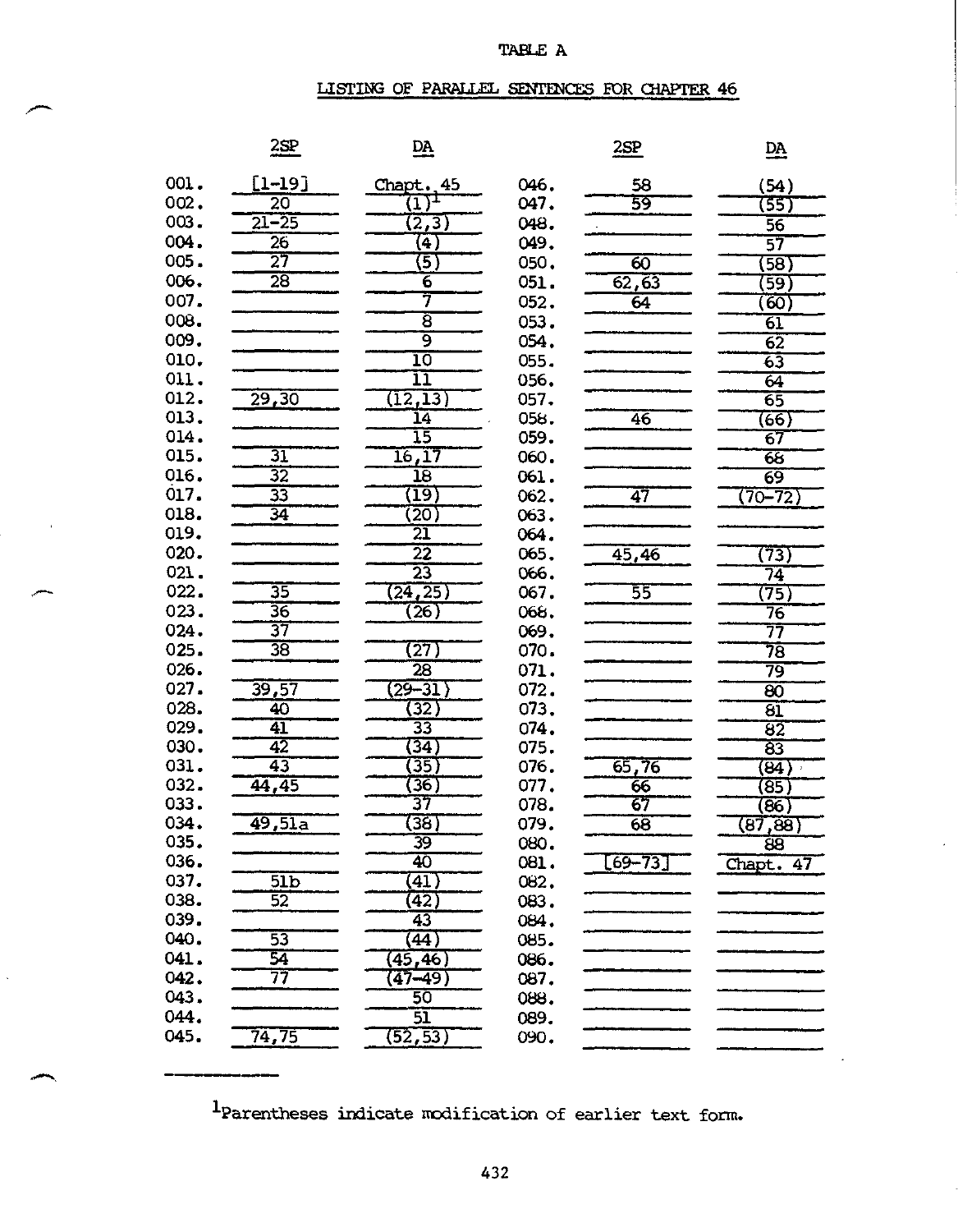verses from the opening and closing of the SP chapter on the transfiguration to show how the arrangement of the chapter differs in the two books on the life of Christ. We also added some sentences from the opening of March's chapter to show that Ellen White was following the thought development of March even when she departs from him in the literary expression. Of course it should also be recognized that both writers are following the general line of Matthew's narration of the events leading up to the transfiguration.

### Source Analysis - The Pre-DA Text

The only major treatment of the transfiguration of Jesus not used as source material for chapter 46 and written earlier than the DA text is found in Spiritual Gifts, Vol. I, chapter VI. We did not find that Ellen White used literary sources in writing the 51 sentences of the SG material on the topic under consideration.

### Redaction Analysis - The DA Text

The arrangement of chapter 46 follows the general outline of Luke's gospel for the transfiguration story. The introduction and closing of the earlier SP text have been omitted and in a few places the basic order of the major portion of the account varies from the former commentary as Table A reveals.

Hanna does not develop the narrative in chapter XVI of his life of Christ. He first presents the basic story and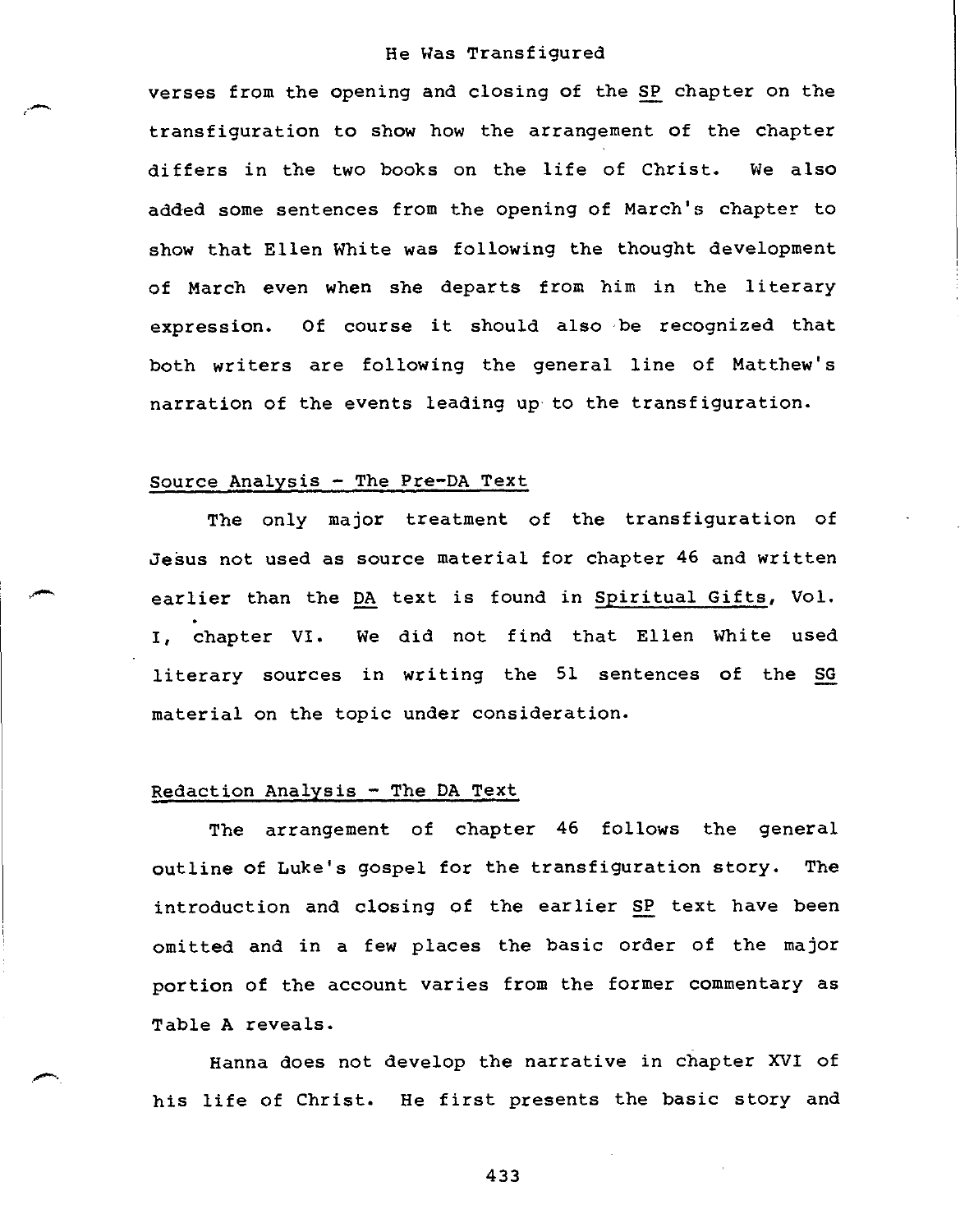then raises a series of questions which he then proceeds to answer. Only occasionally did his work serve the interests of Ellen White.

From Appendix A we may note that March is used heavily in the first 36 sentences of the DA text. The sentences from March appear in approximately the same order as they exist in his text. But this agreement is largely due to the nature of the content which follows the biblical narrative. In these sentences we read of Christ's going up the mountain with His disciples (1-11), His praying (12-26), the transfiguration (27-31), and the disciples awaking to see the glorious sight (32-36).

At this juncture Ellen White begins to elaborate on the text. She comments on the life and work of Moses and Elijah (37-49), the meaning of their appearance with reference to Christ's second coming (50-53), the misunderstanding of the disciples (54-60), the real purpose of the appearance of the Old Testament worthies (61-84), and then wraps up the story with the testimony of the Father and the resulting fright of the apostles (84-88).

We therefore conclude that the redaction of chapter 46 is the work of Ellen White and Marian Davis. Of course the earlier SP text also played a role in the chapter arrangement even if its order needed revision.

### Redaction Analysis - The Pre-DA Text

The only pre-DA text of Ellen White treating the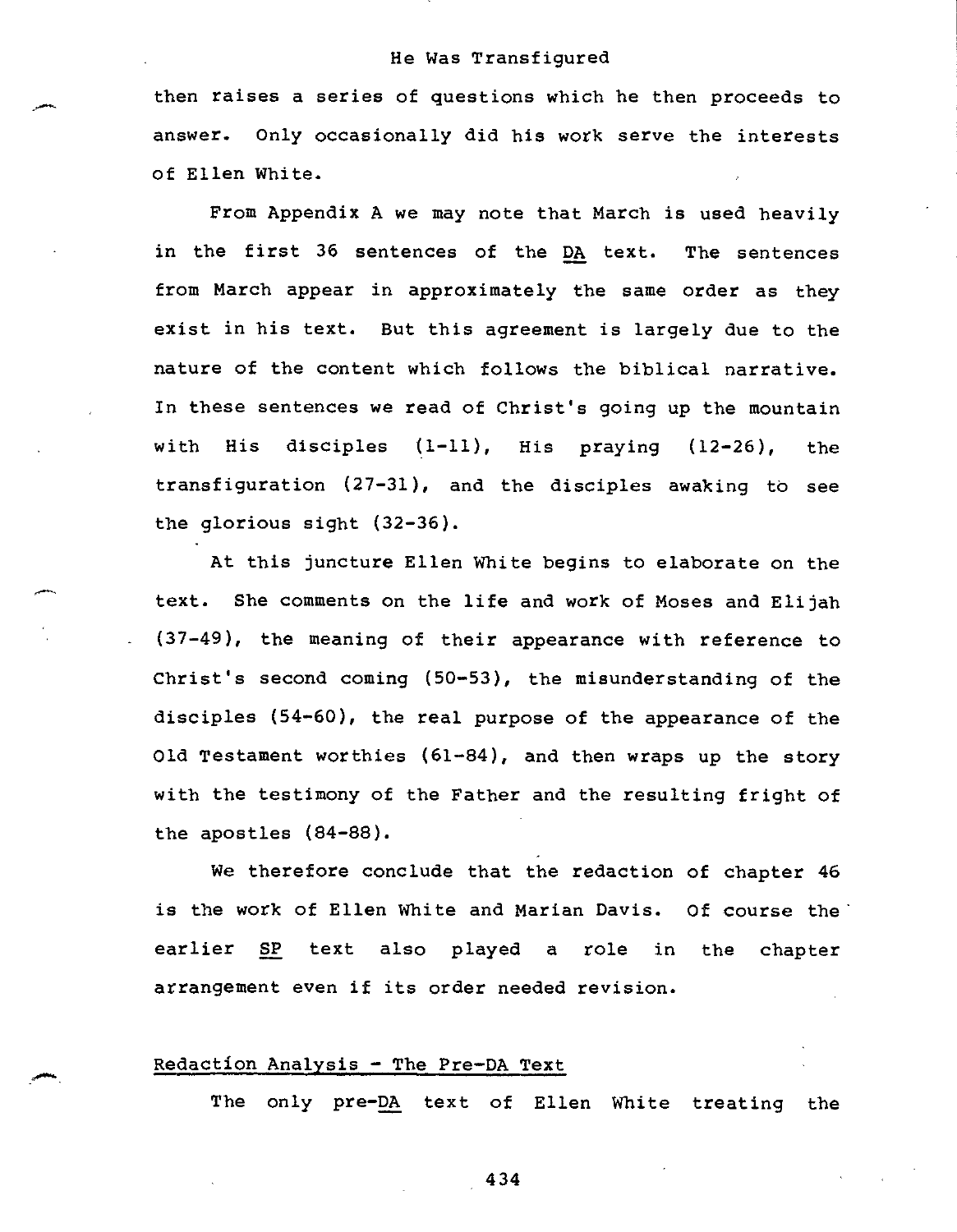transfiguration was her coverage in Spirit of Prophecy, Vol. II. Our studies show that Ellen White should be credited with the structuring of this earlier text. Appendices B and C show that source parallels influenced 27 of the 77 sentences of the SP text on the transfiguration. The remaining 50 sentences, or 65% of the chapter, give Ellen White plenty of room to stamp her individuality on the basic form of the chapter. We would not want to rule out the influence of March on the general limits of the SP account. We have already indicated above that the transfiguration story in 2SP begins and ends as does the account of March in Walks and Homes of Jesus.

We draw our analysis to a close with a brief reference to the chapter's content and literary dependency. The dependent sentences are heaviest in the narrative sections. The sources appear to be most helpful in the descriptive areas. Ellen White departs from the use of sources in her development of the appearance of Moses and Elijah and in her comments on the real purpose of the revelation. It is not that she is always independent when developing the discursive sections. It is just more likely that the majority of her independent work will be found in such passages.

One interesting departure from March occurs in DA27. March uses the qualification "as if" when referring to the opening of the golden gates of heaven. Ellen White declares that "the golden gates are thrown wide."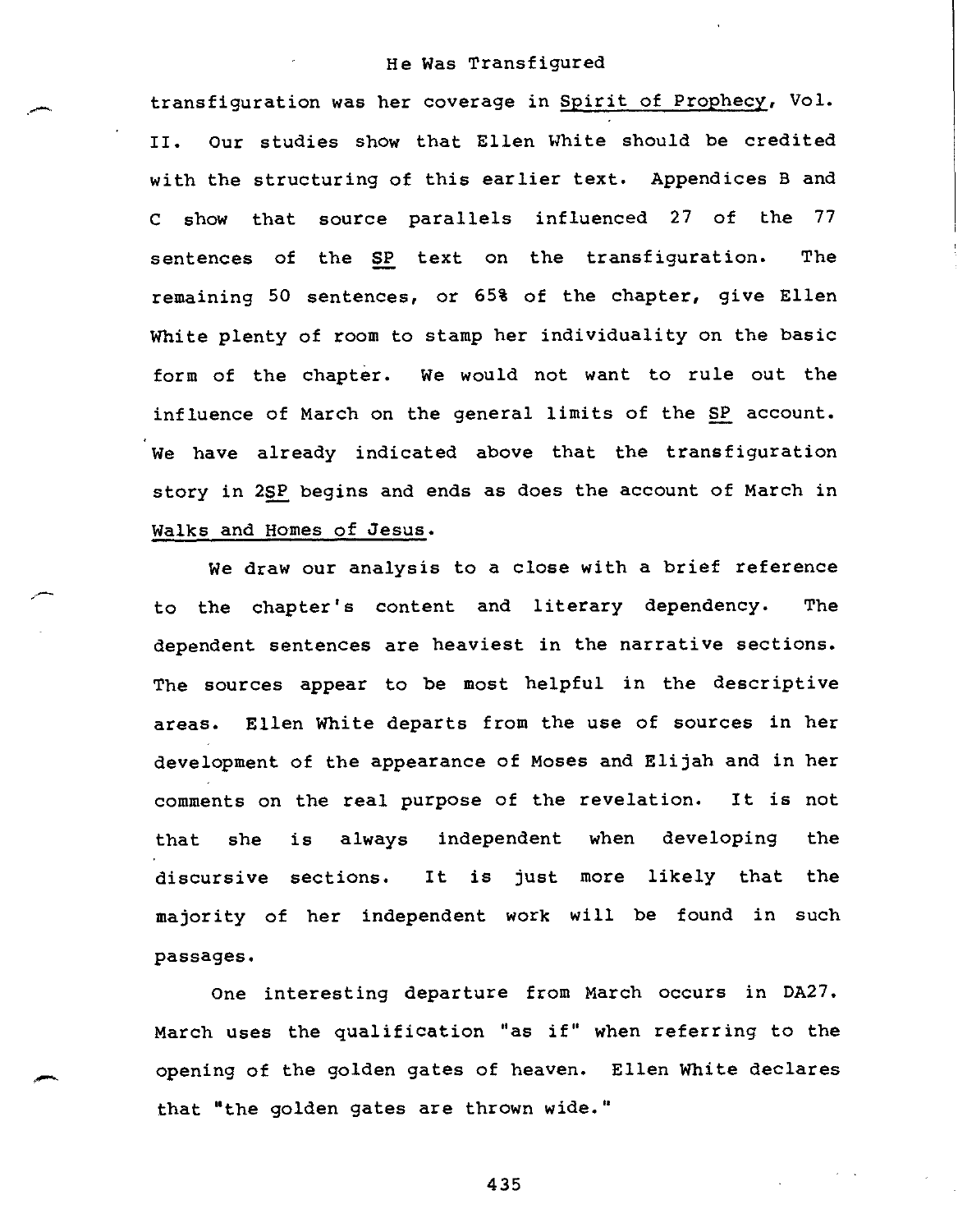Ellen White's text often distills the essence from the descriptive material of the source and allows the action of the narrative to move more swiftly. One example of this concise treatment is found in DA7 and DA8 when compared to march49/151. The duplication is avoided and the description is kept crisp and free of too many details.

### Summary

Chapter 46 is short and specifically limited to the transfiguration episode in the life of Christ. The opening sentence takes Jesus and the three disciples, Peter, James, and John to an unidentified mountain. After 87 additional sentences the story closes with the same four on the mountain. The return trip to the valley floor and the healing of the boy with an "unclean spirit" are left to chapter 47.

Our study of this brief account by Ellen White yields the following data.

1. There are no extant handwritten **or** even typescript manuscripts of chapter 46.

2. The only earlier writings Marian Davis could have located for developing a new chapter on this topic was chapter VI of Spiritual Gifts, Vol. I and chapter XXVIII of Spirit of Prophecy, Vol. II. The two earlier accounts involved together 40 sentences more than the 88 sentences of the DA text. Since the transfiguration chapter is only eleven sentences longer in DA than in 2SP we can hardly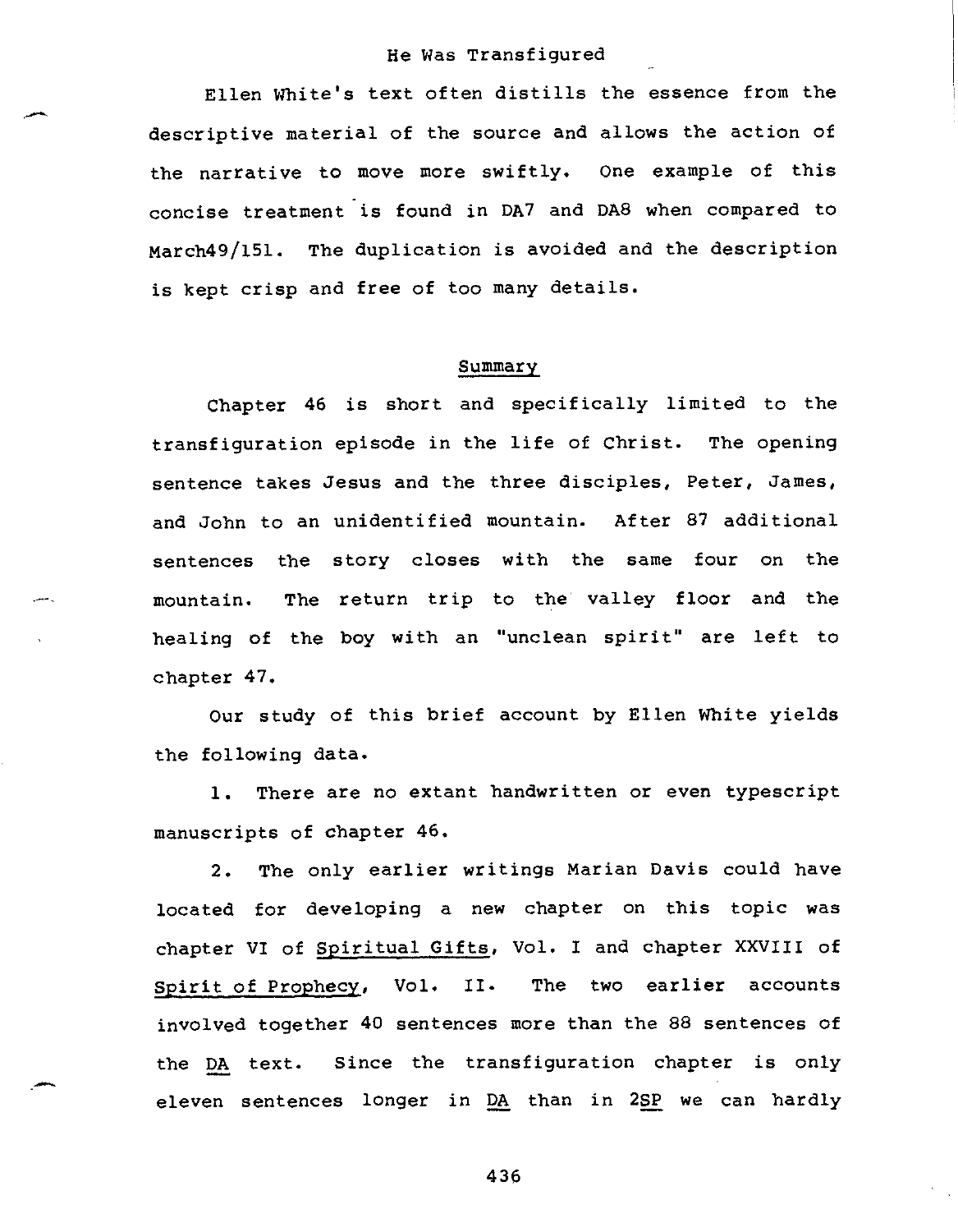speak of an expansion of the story, particularly when the tendency of the DA text is toward shorter sentences. There are only nine more source parallels in the DA text than are to be found in the SP text. The question of expansion is more aptly applied to the enlarged SP text over the former SG text, than to the DA text. The SP account took 26 additional sentences and shows 27 literary parallels when compared to the SG text of 51 sentences and no literary parallels. The actual transfiguration narrative is much expanded in SP over the eleven verses of SG and the source parallels are heaviest in this section. The comments on Moses and Elijah are fewer in the SP account than in the earlier SG chapter on the transfiguration.

3. The DA text is limited strictly to the story of the transfiguration. The SP chapter includes content that in the DA account is covered by chapters 45 and 47. Chapter 46 is definitely a revision and rearrangement of the earlier text of SP.

4. There are no significant differences in the content of the DA text when compared to the earlier material apart from the fact that the SP text does not limit itself to the transfiguration experience.

5. We found 43 percent of the 89 sentences,  $1$  or 38 sentences, exhibiting some degree of literary dependency.

6. After excluding the three quotations from the Bible

<sup>1</sup>chapter 46 has 88 sentences, but sentence 3 was divided into two parts making a total of 89 evaluation units.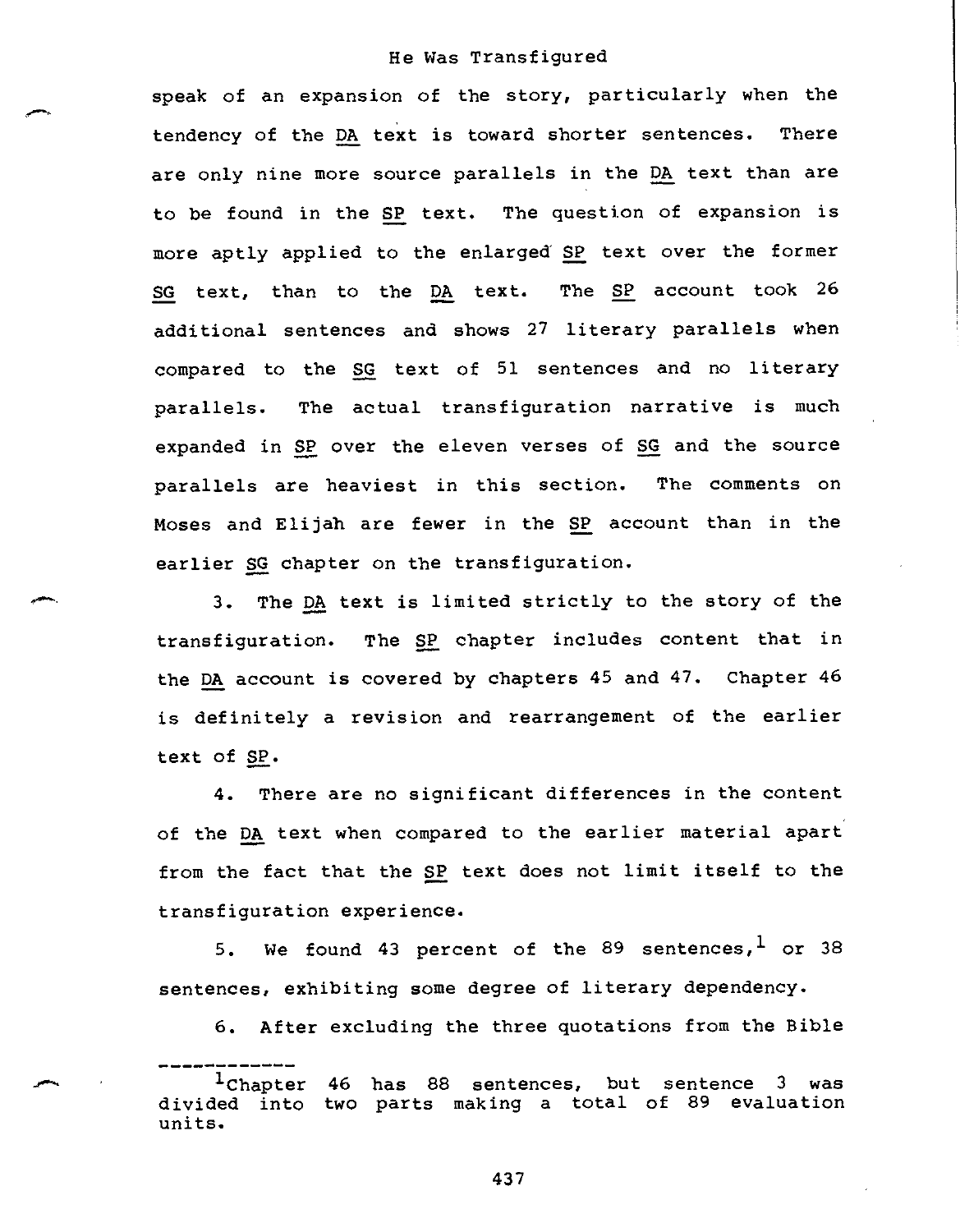we evaluated 48 sentences, or 54 percent of the chapter, as independent.

7. According to the evaluation scale for literary dependency the average rate of dependency for the 38 sentences involving parallels was 3.7. When all sentences are included in the evaluation the average dependency rate dropped to 1.6.

8. The main literary source used in the composition of this chapter was Walks and Homes of Jesus by Daniel March. It was used in 30 of the 41 dependent sentences.

9. Some limited use was made in chapter 46 of four writers other than March. Hanna's Life of Christ furnished four parallels, Fleetwood's The Life of our Lord and Saviour supplied two, and Cumming's Sabbath Readings - Matthew and Nicoll's life of Christ, The Incarnate Saviour, each provided one.

10. The SP chapter on the transfiguration also depended on March's Walks and Homes of Jesus for 23 of its parallels. A few sentences were dependent on the lives of Christ written by John Fleetwood and William Hanna.

11. Since the content of the DA text is for the most part a revision of the SP account it is not surprising to find the same sources being used in generally the same way. The earlier text is often found to be either equal to or more dependent than the later DA text. We also found parallels in the DA text not present in the earlier account. Ellen White must have returned to the same source used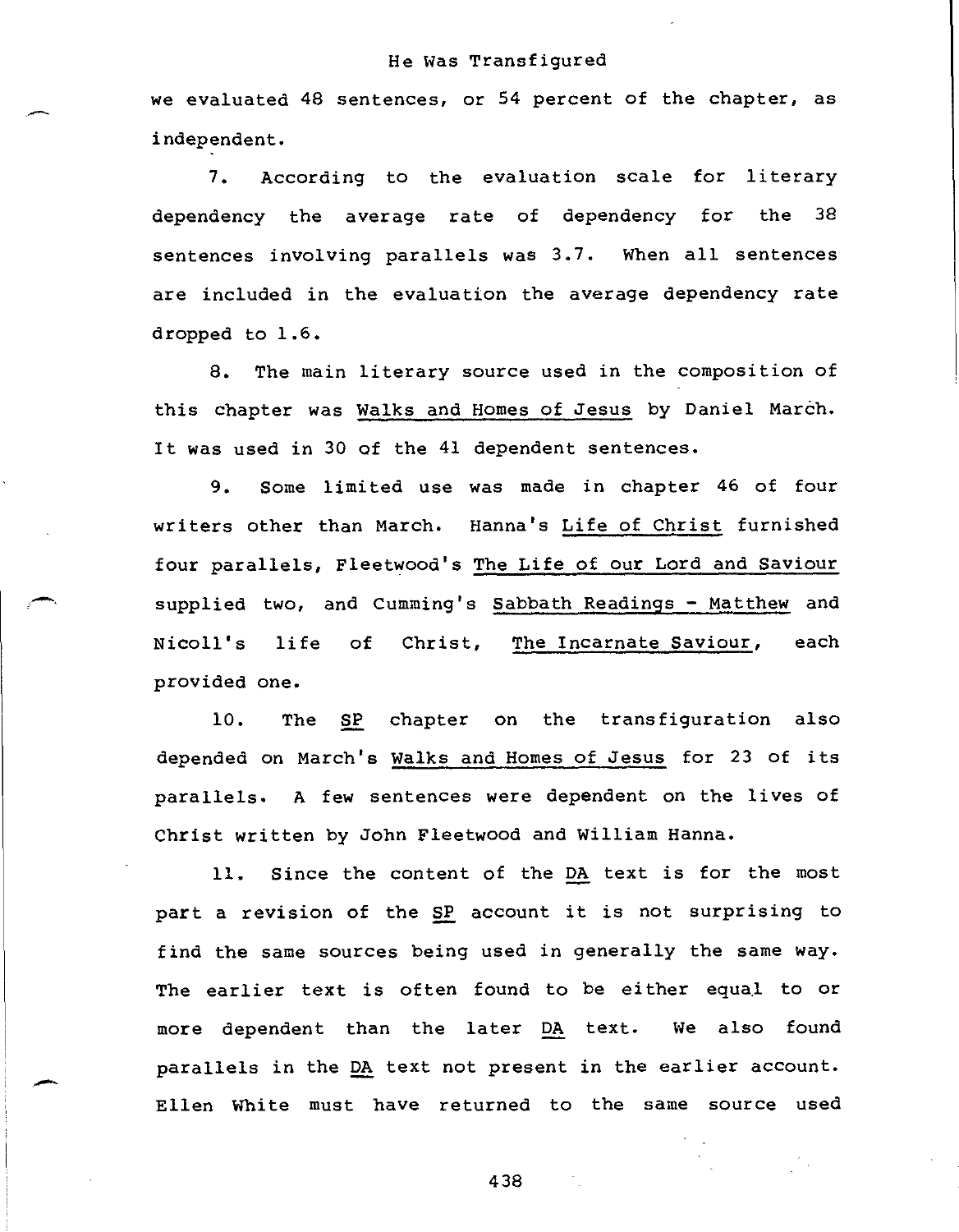earlier when writing the new revision.

12. Dependent and independent sentences appear to treat the same content. No type of content can be ruled out as a possible candidate for exhibiting literary dependency. This chapter did show more dependency, however, in the descriptive sentences than in the discursive comment.

13. The literary arrangement of chapter 46 appears to follow the general pattern of the Lukan account. Ellen White elaborates on the meaning of the experience for Jesus and His disciples more so and in a different way than do the sources. She draws lessons which were meaningful for Christ and for the disciples. The reader must identify with the disciples to obtain the lesson. March, on the other hand, more directly relates the lessons to the spiritual experience of the reader.

14. The outer limits of the chapter on the transfiguration in 2SP agree with March. Both begin with the confession of Peter, the announcement of the passion, and then come to the story of the transfiguration. Both end with reference to the healing miracle at the foot of the mountain following the transfiguration. The SP account differs in omitting the long section on spiritual lessons to be drawn from the story but otherwise is close to March on the transfiguration itself. This similarity in reporting the basic story is perhaps due to both writers' following Scripture rather than to Ellen White's using the order of March.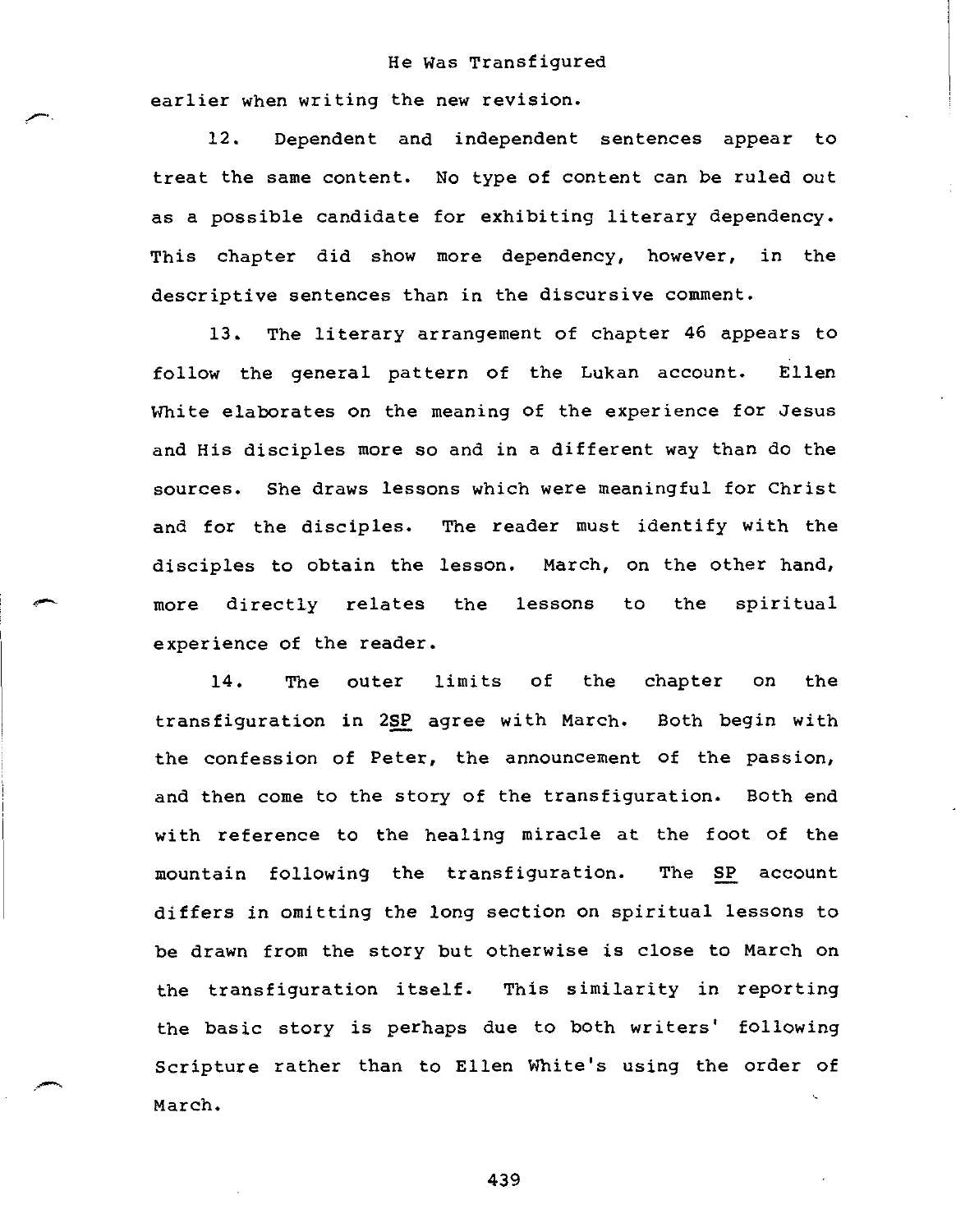### THE DESIRE OF AGES SENTENCE EVALUATIONS FOR CHAPTER 46

| No.      |                | Source                                  | Dependency                 | No.       | Source                                       | Dependency                |
|----------|----------------|-----------------------------------------|----------------------------|-----------|----------------------------------------------|---------------------------|
|          |                | $001. - M/34,40/149,150$                | P <sub>2</sub>             | 049.      |                                              | 11                        |
|          |                | 002. - March WHJ/46/150                 | $\overline{\mathtt{V2}}$   | $050. -$  |                                              | $\overline{\mathbf{H}}$   |
|          |                | 003a.- March WHJ/47/150                 | $\overline{\text{PI}}$     | $051. -$  |                                              | $\overline{\mathbf{11}}$  |
|          |                | 003b.- March WHJ/48/150                 | $\overline{P1}$            | $052 - -$ |                                              | $\overline{\mathbf{H}}$   |
|          |                | 004. - March WHJ/42/150                 | $\overline{P1}$            | $053 -$   |                                              | ΪĪ                        |
| 005.     |                | March WHJ/55/152                        | $\overline{P2}$            |           | 054. - March WHJ/97/158                      | $\overline{12}$           |
|          |                | (HannaLC/16, 17/330)                    |                            |           | 055. - Fleetwood $LC/5/182$                  | $\overline{P2}$           |
| 006.     |                |                                         | 11                         | $056. -$  |                                              | $\overline{\mathbf{11}}$  |
|          |                | 007. - March WHJ/49/151                 | $\overline{V2}$            | $057. -$  |                                              | $\overline{\mathbf{H}}$   |
|          |                | $008. - March W_H/50/151$               | $\overline{PI}$            | $058. -$  | <b>Bible</b>                                 | B2                        |
| 009.     |                |                                         | īī                         | 059.      |                                              | $\overline{\mathtt{11}}$  |
|          |                | $010. - \text{March } \text{W}J/51/151$ | $P\overline{3}$            | 060.      | March WHJ/8/145                              | $\overline{P2}$           |
| 011.     |                |                                         | $\overline{11}$            | $061 -$   | March WHJ/102/159                            | $\overline{12}$           |
| $012. -$ |                | March WHJ/67,68/154                     | P <sub>2</sub>             | 062.      |                                              | $\overline{\mathbf{11}}$  |
|          |                | 013. – March WHJ/71/154                 | $\overline{P1}$            | $063 -$   |                                              | $\overline{\mathtt{11}}$  |
| 014.     |                |                                         | IJ                         | 064.      |                                              | $\overline{\mathbf{11}}$  |
| $015. -$ |                |                                         | $\overline{\mathbf{u}}$    | 065.      |                                              | $\overline{11}$           |
| $016. -$ |                | March WHJ/66/154                        | $\overline{12}$            |           | 066. - $\overline{\text{Nicoll/ISLJC}/42.2}$ | $\overline{P2}$           |
| 017.     |                |                                         | ΞÏ                         | 067.      |                                              | $\overline{11}$           |
| 018.     |                |                                         | $\overline{\mathtt{II}}$   | 068.      |                                              | $\overline{11}$           |
| 019.     |                | $-$ March WHJ/68/154                    | $\overline{12}$            | $069. -$  |                                              | $\overline{11}$           |
| 020.     |                | $-$ March WHJ/70,71/154                 | $\overline{12}$            | $070 -$   |                                              | $\overline{11}$           |
| $021. -$ |                |                                         | ĪÏ                         | $071. -$  |                                              | $\overline{\mathtt{II}}$  |
| 022.     |                |                                         | ĪĪ                         | $072 - -$ |                                              | ΙI                        |
|          |                | $023. -$ Cumming SR-Mt/163.9            | $\overline{P2}$            | $073. -$  |                                              | īī                        |
|          |                | 024. - March WHJ/72/155                 | $\overline{P2}$            | 074.      |                                              | Ξī                        |
| 025.     | $\blacksquare$ | March WHJ/72/155                        | $\overline{P2}$            |           | 075. - Fleetwood $LC/2/182$                  | $\overline{P3}$           |
|          |                | 026. - March WHJ/73/155                 | $\overline{\text{PI}}$     | $076. -$  |                                              | $\overline{\mathtt{11}}$  |
| 027.     |                | $-$ March WHJ/74,75/155                 | $\overline{P2}$            | 077.      |                                              | $\overline{\mathtt{H}}$   |
| 028.     |                |                                         | $\overline{11}$            | $078. -$  |                                              | $\overline{\mathtt{11}}$  |
|          |                | 029. - March WHJ/75,76/155              | $\overline{P2}$            | 079.      |                                              | $\overline{\mathtt{11}}$  |
|          |                | 030. - March WHJ/75/155                 | $\overline{P2}$            | 080.      |                                              | $\overline{\mathfrak{1}}$ |
| 031.     |                | - March WHJ/76/155                      | $\overline{12}$            | 081.      |                                              | $\overline{\mathbf{1}}$   |
| 032.     |                | - March WHJ/77/155                      | $\overline{P1}$            | 082.      |                                              | $\overline{\mathfrak{u}}$ |
| 033.     |                | March WHJ/78/155                        | $\overline{P2}$            | $083 - -$ | March WHJ/97/158                             | <u>P1</u>                 |
|          |                | $034. - March W + 7/76/155$             | $\overline{12}$            | $084. -$  | <b>Bible</b>                                 | $\overline{B2}$           |
|          |                | 035. – Hanna LC/30/331                  | $\overline{P2}$            |           | 085. - March WHJ/86,90/157                   | $\overline{P1}$           |
|          |                | 036. - March WHJ/79/155                 | <b>I2</b>                  | 086.      | Hanna LC/42-44/332                           | P <sub>1</sub>            |
| $037. -$ |                |                                         | $\overline{\mathbf{11}}$   | 087.      | Hanna LC/46/332                              | $\overline{P2}$           |
| $038. -$ |                |                                         | $\overline{11}$            | 088.      | - Hanna $LC/46/332$                          | P1                        |
| $039. -$ |                |                                         | $\overline{11}$            | 089. -    |                                              |                           |
| $040 -$  |                | Bible                                   | $\frac{B2}{I1}$            | $090 -$   |                                              |                           |
| 041.     |                |                                         |                            | $091 -$   |                                              |                           |
| $042. -$ |                |                                         | $\frac{11}{11}$            | $092 - -$ |                                              |                           |
| $043. -$ |                |                                         |                            | $093. -$  |                                              |                           |
| $044. -$ |                |                                         | $\overline{\mathbf{11}}$   | $094. -$  |                                              |                           |
| $045. -$ |                |                                         | $\overline{1}\overline{1}$ | $095. -$  |                                              |                           |
| $040. -$ |                |                                         | $\overline{11}$            | $096. -$  |                                              |                           |
| $047. -$ |                |                                         | $\overline{11}$            | $097 -$   |                                              |                           |
| $048. -$ |                |                                         | 11                         | $098. -$  |                                              |                           |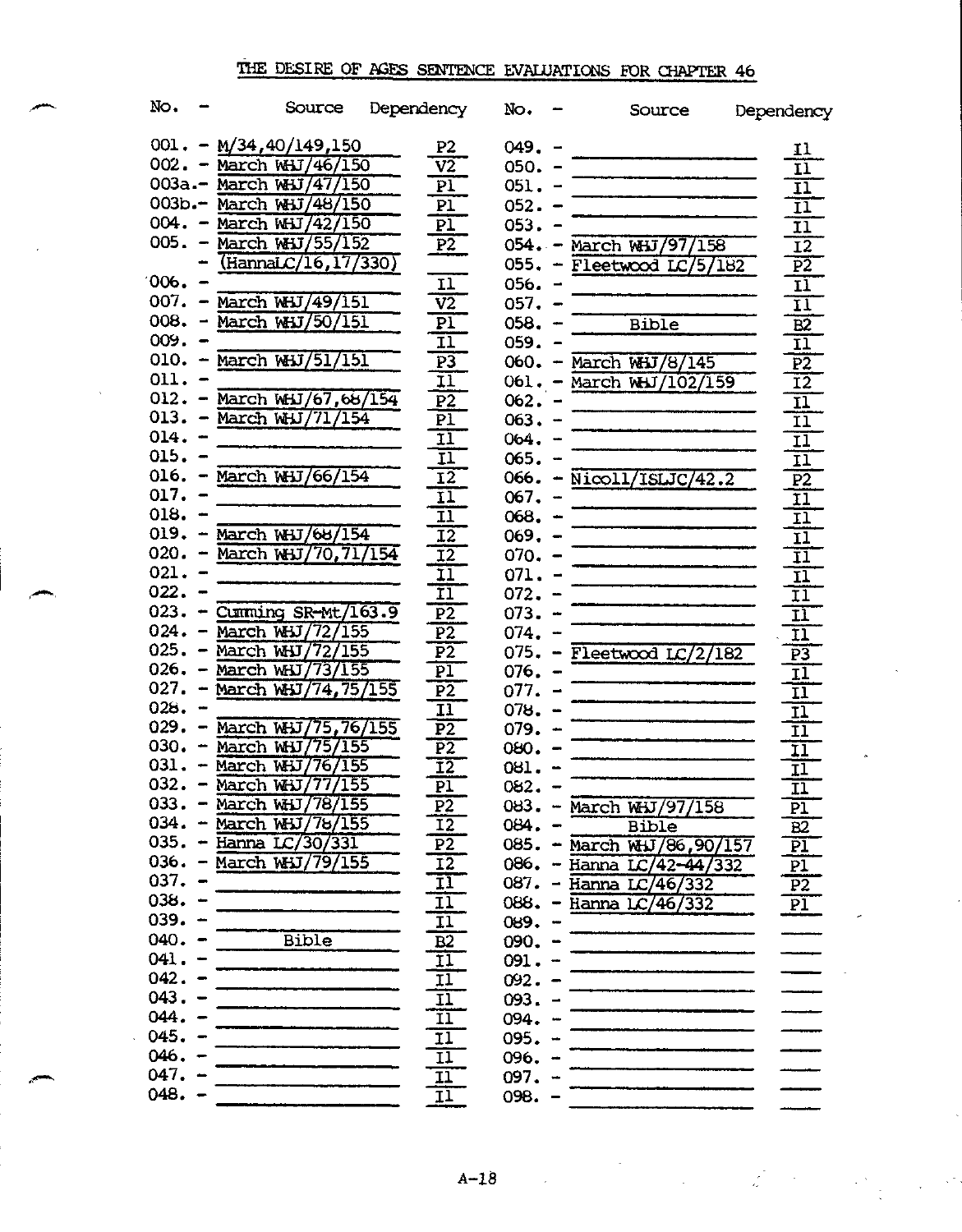| Pre-Desire of Ages Ellen White Text Evaluations for Chapter 46 |  |  |  |
|----------------------------------------------------------------|--|--|--|
|                                                                |  |  |  |

| No.                    |                | Text                              | Eval.           | DA.                        | No.      |                              | Text | Eval. | DĄ |
|------------------------|----------------|-----------------------------------|-----------------|----------------------------|----------|------------------------------|------|-------|----|
|                        |                | $001. - 2SP$ 4/324+               | V <sub>2</sub>  |                            | $051. -$ |                              |      |       |    |
|                        |                | $002. - \overline{2SP} 8/325$     | PÏ              |                            | $052 -$  |                              |      |       |    |
|                        |                | $003. - \overline{2SP}9/325$      | P)              |                            | 053.     | $\qquad \qquad \blacksquare$ |      |       |    |
|                        |                | $004. - \overline{25P \ 14/325+}$ | $\overline{P1}$ |                            | 054.     |                              |      |       |    |
|                        |                | $005. - 2SP 16/326$               | IŽ              |                            | 055.     |                              |      |       |    |
|                        |                | $006. - 2SP 18/326$               | P <sub>2</sub>  |                            | 056.     |                              |      |       |    |
|                        |                | $007. - 25P 19/326$               | $\overline{P2}$ |                            | 057.     |                              |      |       |    |
|                        |                | $008. - 25P 20/326$               | P <sub>1</sub>  | $\mathbf{I}$               | 058.     |                              |      |       |    |
|                        |                | $009 - 25P 22/326$                | 12              | $\overline{\mathbf{2}}$    | 059.     |                              |      |       |    |
|                        |                | $010. - \overline{2sp} 23/326$    | PI              | 3 <sub>b</sub>             | 060.     |                              |      |       |    |
|                        |                | $011. - 2SP 24/326$               | $\overline{12}$ | $\overline{3}\overline{5}$ | 061.     |                              |      |       |    |
|                        |                | $012. - 2SP 30/327$               | $\overline{12}$ | $\overline{12}$            | 062.     |                              |      |       |    |
|                        |                | $013. - \overline{2SP} 39/328$    | $\overline{P2}$ | $\overline{\mathbb{E}}$    | 063.     |                              |      |       |    |
|                        |                | $014. - 2SP \t40/328$             | V <sub>2</sub>  | $\overline{32}$            | 064.     |                              |      |       |    |
|                        |                | $015. - 25P 41/328$               | P1              | $\overline{33}$            | 065.     |                              |      |       |    |
|                        |                | $016. - 2SP 56/330$               | P1              | -33                        | 066.     |                              |      |       |    |
| $017. - 2SP$           |                | 37/328                            | $B\bar{I}$      | $\overline{35}$            | 067.     |                              |      |       |    |
|                        |                | $018. - \overline{2SP}44/328$     | $\overline{P2}$ | $\overline{36}$            | 068.     |                              |      |       |    |
|                        |                | $019. - 2SP$ 45/329               | $\overline{12}$ | $\overline{36}$            | 069.     |                              |      |       |    |
|                        |                | 020. $-$ 2SP 74/336               | 11              | $\overline{52}$            | 070.     |                              |      |       |    |
| $021 - 25P$            |                | 757336                            | 11              | $\overline{52}$            | 071.     |                              |      |       |    |
| $022. - 2SP$           |                | 58/330                            | 12              | 54                         | 072.     |                              |      |       |    |
| $023 - \overline{2SP}$ |                | $-59/330+$                        | P <sub>2</sub>  | 55                         | 073.     |                              |      |       |    |
| 024.                   |                | $-25P$ 60/331                     | P <sub>2</sub>  | $\overline{58}$            | 074.     |                              |      |       |    |
| 025.                   |                | $-25P - 55/330$                   | P <sub>2</sub>  | 75                         | 075.     |                              |      |       |    |
| 026.                   |                | $-25P 66/331$                     | P1              | $\overline{85}$            | 076.     |                              |      |       |    |
| 027.                   |                | 2SP 67/331                        | $\overline{P1}$ | 86                         | 077.     |                              |      |       |    |
| 028.                   |                | $-2SP$ 71/336                     | $\overline{12}$ | 85                         | 078.     |                              |      |       |    |
|                        |                | $029. - 2SP 72/336$               | I2              | 88                         | 079.     |                              |      |       |    |
| $030 -$                |                |                                   |                 |                            | 080.     |                              |      |       |    |
| $031. -$               |                |                                   |                 |                            | 081.     |                              |      |       |    |
| $032 - -$              |                |                                   |                 |                            | 082.     |                              |      |       |    |
| 033.                   |                |                                   |                 |                            | 083.     |                              |      |       |    |
| 034.                   |                |                                   |                 |                            | 084.     |                              |      |       |    |
| $035. -$               |                |                                   |                 |                            | 085.     |                              |      |       |    |
| 036.                   |                |                                   |                 |                            | 086.     |                              |      |       |    |
| 037.                   |                |                                   |                 |                            | 087.     |                              |      |       |    |
| 038.                   | $\blacksquare$ |                                   |                 |                            | $06$ .   |                              |      |       |    |
| 039.                   |                |                                   |                 |                            | 089.     |                              |      |       |    |
| 040.                   |                |                                   |                 |                            | 090.     |                              |      |       |    |
| 041.                   |                |                                   |                 |                            | 091.     |                              |      |       |    |
| 042.                   |                |                                   |                 |                            | 092.     |                              |      |       |    |
| 043.                   |                |                                   |                 |                            | 093.     |                              |      |       |    |
| 044.                   |                |                                   |                 |                            | 094.     |                              |      |       |    |
| 045.                   |                |                                   |                 |                            | 095.     |                              |      |       |    |
| 046.                   |                |                                   |                 |                            | 096.     |                              |      |       |    |
| 047.                   |                |                                   |                 |                            | 097.     |                              |      |       |    |
| 048.                   |                |                                   |                 |                            | 098.     |                              |      |       |    |
| 049.                   |                |                                   |                 |                            | 099.     |                              |      |       |    |
| 050.                   |                |                                   |                 |                            | 100.     |                              |      |       |    |
|                        |                |                                   |                 |                            |          |                              |      |       |    |